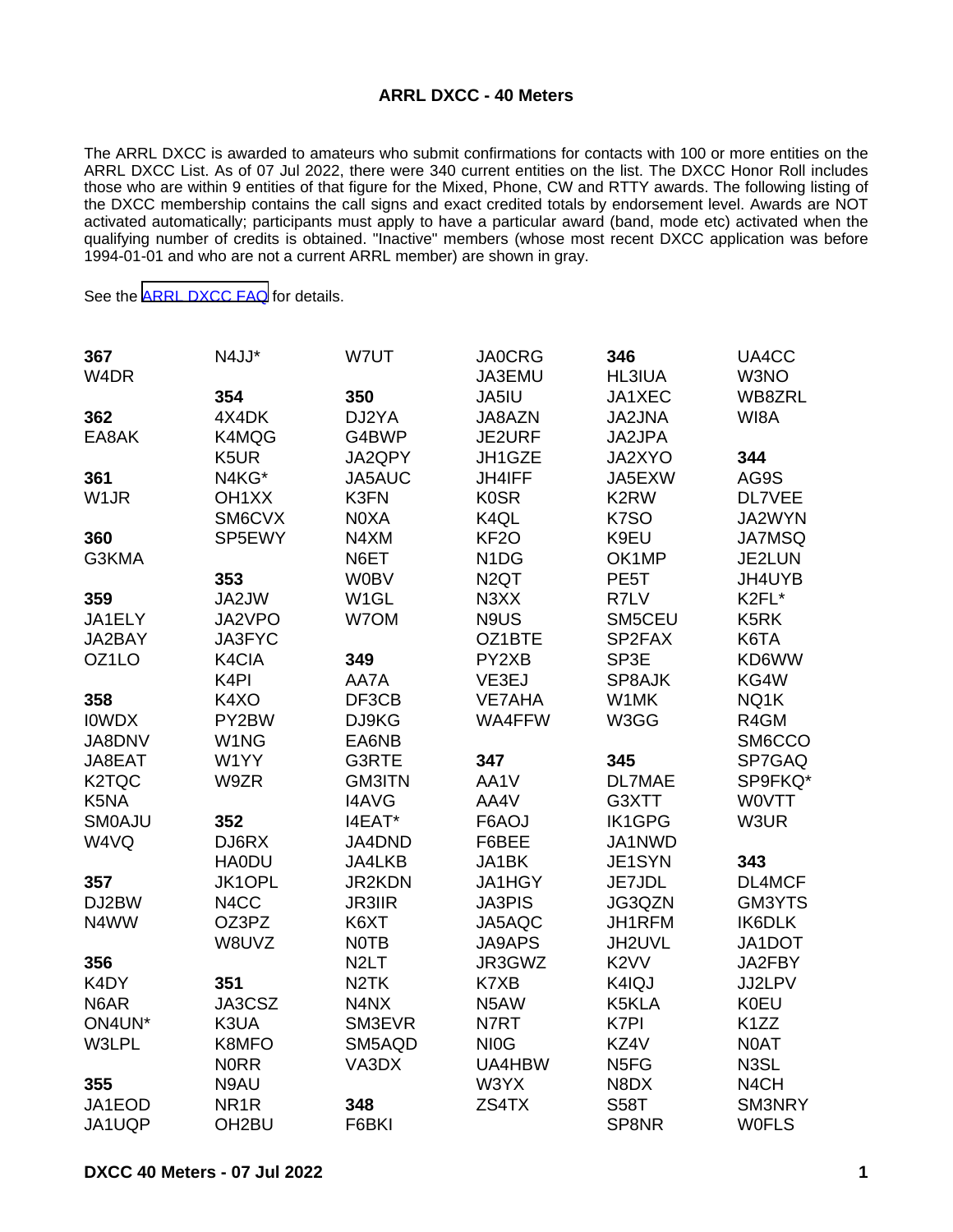| W2RQ                | K6EID                         | KG7H              | K8ZTT               | K <sub>1</sub> LD              | N <sub>2</sub> UN              |
|---------------------|-------------------------------|-------------------|---------------------|--------------------------------|--------------------------------|
| W3GH*               | KD5M                          | KW9A              | K9NU                | K1MM                           | R7NW                           |
| W3UM                | N8JV                          | LA5HE             | NI6T                | K <sub>1</sub> OA              | SM6CTQ                         |
| W8AV                | OH <sub>1</sub> MA            | N4MM              | PY2SP               | K <sub>2</sub> SH <sub>Z</sub> | SP7ITB                         |
| W9XY                | RU3FM                         | N <sub>5</sub> UR | RA7A                | N6JV                           | UA4LY                          |
| WB9Z                | SM6DHU                        | NO <sub>8</sub> D | SM4DHF              | R3VA                           | W7AO                           |
| WX4G                | W <sub>1</sub> CU             | NY <sub>0</sub> V | SM6CMU              | SV <sub>1</sub> RK             | W9RN                           |
|                     | W <sub>2</sub> YC             | PA3FQA            | SP6CIK              | UA3AP                          | WA2VYA                         |
|                     |                               |                   |                     |                                |                                |
| 342                 | W3AP                          | PY2YP             | W5ZN                | W <sub>5</sub> OZI             | WB4TDH                         |
| CT1EEB              | W4PK                          | UA3AB             | W9MU                | W6XA                           |                                |
| EY8MM               | WB6RSE                        | W <sub>4</sub> OX |                     | W9RPM                          | 332                            |
| G3TXF               |                               | W6YI              | 336                 | WA8WV                          | DJ5FI                          |
| HB9BGV              | 340                           | W9OP              | AD <sub>1</sub> C   | YO9HP                          | <b>JA0EOK</b>                  |
| HB9RG               | EA5BM                         |                   | CT4NH               |                                | JA2EPW                         |
| <b>IK5HHA</b>       | IK4DRY                        | 338               | EA5BY               | 334                            | JA2FJP                         |
| <b>JAOUUA</b>       | JA4DLP                        | DJ9HX             | HA5WA               | DF4PL                          | JI1DHY                         |
| JA3MNP              | <b>JH1IFS</b>                 | <b>GM3POI</b>     | <b>I4EWH</b>        | <b>I5KKW</b>                   | <b>KOIEA</b>                   |
| JF1UVJ              | JI4POR                        | <b>HB9BIN</b>     | <b>IK1WGX</b>       | <b>JA0CRI</b>                  | K2UU                           |
| JO1WKO              | K4UTE                         | <b>I5NPH</b>      | <b>JA0GJJ</b>       | JA1ADN                         | K5OVC                          |
| <b>K0KX</b>         | K5DU                          | <b>IK8HJC</b>     | JA1ANR              | <b>JA4FKX</b>                  | K <sub>9</sub> CT              |
| K <sub>1</sub> AR   | K8SIX                         | <b>JA2THS</b>     | JF3KON              | JA4MRL                         | LA7JO                          |
| K4UEE               | N <sub>4</sub> D <sub>W</sub> | JH3VNC            | JI8DGO              | JA8IXM                         | OE1WEU                         |
| K5BG                | OE5KE                         | JI2KXK            | <b>JJ3PRT</b>       | JL1ARF                         | OE5BWN                         |
| KV7K                | R <sub>3</sub> OK             | K <sub>5</sub> UO | K3JGJ               | <b>JS2LHI</b>                  | SV1FJA                         |
| N7US                | SP7VC                         | N <sub>2</sub> WK | K3PA                | K2PLF*                         | SV8CS                          |
| NN4T                | SP9DWT                        | N4AH              | K4CN                | K8PT                           | W <sub>1</sub> OX              |
| OE6IMD              | UA3AGW                        | N <sub>5</sub> ZM | <b>KC7V</b>         | K9NW                           | W7SX                           |
|                     |                               |                   |                     |                                |                                |
| OZ <sub>1</sub> CTK | UA3AKO                        | N8PR              | OE3GCU              | K9ZO                           | YO7LCB                         |
| RZ3AM               | VA <sub>5</sub> DX            | OE6DK             | OH <sub>5</sub> VT  | N3BNA                          |                                |
| <b>SL0ZG</b>        | W1MU                          | OK3GU             | PY5EG               | N8RR                           | 331                            |
| SM5DJZ*             | W4AG                          | ON4IZ             | PY5HOT              | NJ6P                           | AA1QD                          |
| SP3EPK              | WD5COV                        | PY4OY             | R7DX                | <b>OE5NNN</b>                  | AB6QM                          |
| SP5CJQ              | WT8C                          | UA6A              | R9FM                | R7FK*                          | CT1IUA                         |
| UT5UGR              |                               | <b>UR0MC</b>      | SP <sub>5</sub> DIR | RA3CQ                          | DL5DSM                         |
| W4DKS               | 339                           | UX1UA             | UA3DPM              | RW3RN                          | G3TJW                          |
| WA2HZO              | 9A2EU                         | W1RM              | UA6MF               | SK7AX                          | IK6GPZ                         |
|                     | AA6YQ                         | W4UM              | UY5ZZ               | SP <sub>1</sub> S              | <b>JA7JI</b>                   |
| 341                 | AD5Q                          | W6RLL             | VE3XN               | SP6HEQ                         | <b>JA7JWF</b>                  |
| DJ4AX               | DK6WL                         | YU1FW             | VE6WZ               | UT9FJ                          | JD1AMA                         |
| EA4KD               | EU7A                          |                   | W1TSP               | VE <sub>1</sub> YX             | JF1KKV                         |
| F6BLP               | HA8IE                         | 337               | YV1DIG              |                                | JF2XGF                         |
| JA1IOA              | HB9AMO                        | DJ8NK             |                     | 333                            | JH4JNG                         |
| JA2KVD              | <b>I4LCK</b>                  | DK5WL             | 335                 | AA4HP                          | <b>JS3CTQ</b>                  |
| JA5MHD              | <b>IK4WMA</b>                 | DL1RWN            | DF3GY               | AA6XX                          | <b>K0CA</b>                    |
| JA6BZI              | <b>IK6SNR</b>                 | G4PWA             | F6DAY               | AD5A                           | K3WW                           |
| <b>JA8NFV</b>       | JA1SJV                        | <b>I1JQJ</b>      | <b>GODQS</b>        | CT1APE                         | K <sub>9</sub> CJ              |
| <b>JA9FPI</b>       | JF2MBF                        | <b>IK4GME</b>     | <b>GOJHC</b>        | F6EXV                          | K9YY                           |
| <b>JH1TWT</b>       | <b>JH1ORA</b>                 | JE8BKW            | <b>GM0GAV</b>       | I2EOW                          | ON <sub>4</sub> C <sub>D</sub> |
|                     |                               |                   |                     |                                |                                |
| JH2FXK              | JQ3DUE                        | JF1PUW            | JA1KQX              | <b>IV3JVJ</b>                  | R6AF                           |
| K <sub>1</sub> ST   | <b>JR7VHZ</b>                 | <b>K0DEQ</b>      | <b>JA2IVK</b>       | JH4ADV                         | RV3LO                          |
| K <sub>2</sub> TE   | K <sub>4</sub> SO             | K <sub>2</sub> UO | JA8BNP              | K <sub>2</sub> FF              | <b>SMOCCM</b>                  |
| K3KO*               | K5AQ                          | K3NW              | JA8RJE              | K6FG                           | SM5KNV                         |
| K4XP                | K5KC                          | K6AM              | <b>K0XN</b>         | LA7AFA                         | <b>UA9FAR</b>                  |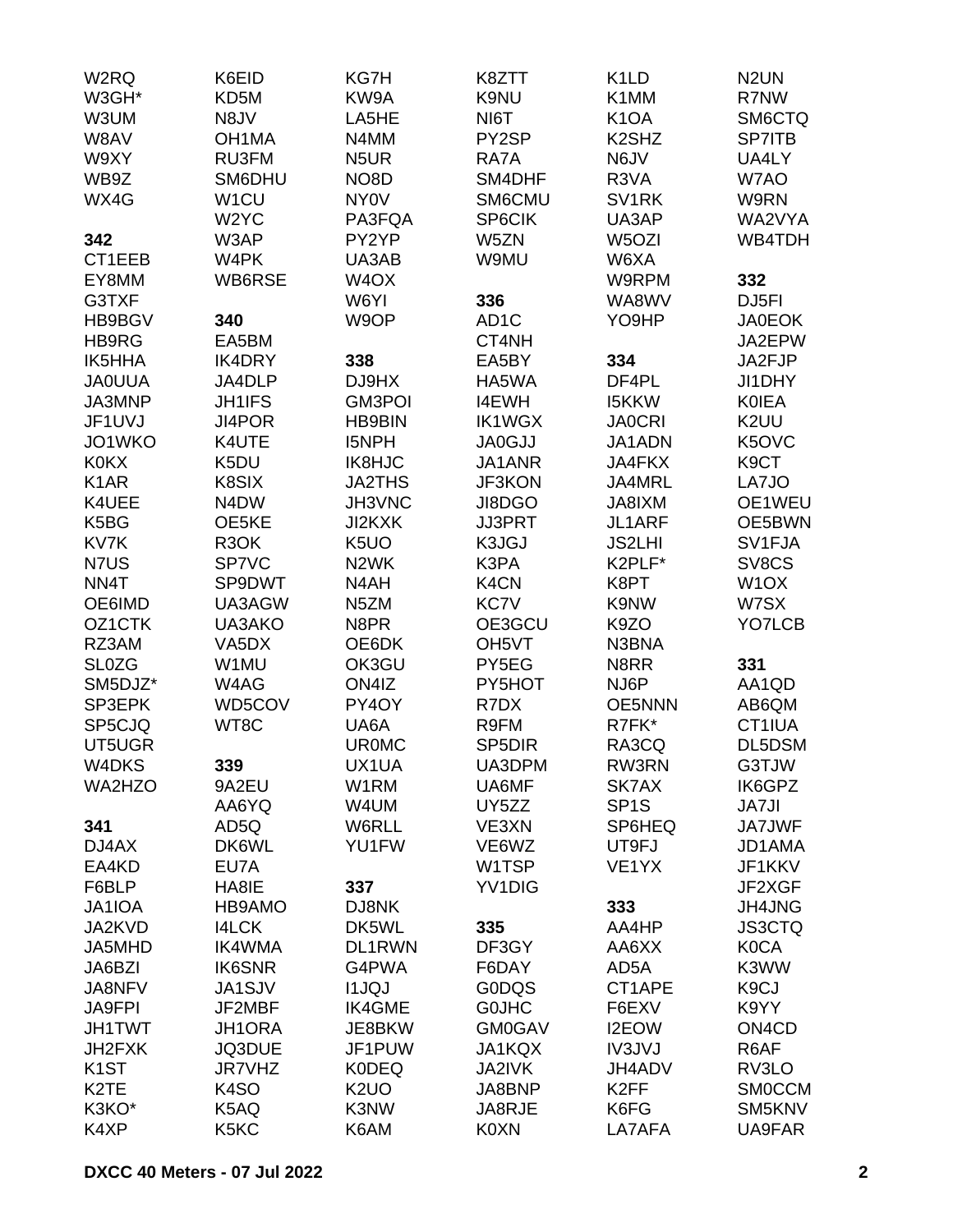| VE2TZT                        | W4FC               | JA6BEE                        | JA2CXF                        | 321               | SM4DDE             |
|-------------------------------|--------------------|-------------------------------|-------------------------------|-------------------|--------------------|
| VE7IG*                        | W8GC               | <b>JA7MA</b>                  | JA2VQF                        | AG4W              | SP7CVW             |
| W7MO                          |                    | JF2UPM                        | JA4ITW                        | <b>I3BUI</b>      | W8OI               |
| W9IXX                         | 328                | JL1UXH                        | JF7XKY                        | <b>I4ENO</b>      |                    |
| WK3N                          | AA1ON              | JM1FHL                        | JR3OEH                        | JA3GN             | 318                |
| YU3AA                         | DK2JX              | <b>K0KT</b>                   | K1HTV                         | JA5BEN            | AJ3K               |
|                               | DL4CF              | K1AM*                         | K7SP                          | <b>JA7QVI</b>     | DL <sub>2</sub> OE |
| 330                           | G4OBK              | K <sub>1</sub> D <sub>G</sub> | K9IR                          | JF8QNF            | K6ND               |
| AA5AU                         | <b>HA7TM</b>       | K5MC                          | N <sub>4</sub> Q <sub>S</sub> | K <sub>1</sub> HT | K7BG               |
| AI9Y                          | JA2ZL              | N3NT                          | N9EN                          | K4HB              | K7ZV               |
| DK2GZ                         | JH1NYM             | ON4IQ                         | PY5CC                         | K4ZYU             | K8EUR              |
| G3LZQ                         | K4XI               | PY2NQ                         | R7AA                          | K7WP              | N6DX               |
| I0DJV*                        | K <sub>5</sub> XI  | RX3AGD                        | RU3QR                         | K9RX              | OE3EVA             |
| JA2DPC                        | K9KU               | RX4HZ                         | SM3VAC                        | <b>KF0QR</b>      | RW7M               |
| JA8DWR                        | KC6AWX*            | UN6T                          | W2LK                          | KN <sub>5</sub> O | SP1MGM             |
| JE1LFX                        | <b>KC9ARR</b>      | VE3EXY                        | W <sub>2</sub> LO             | KX4R              | VE6WQ              |
| <b>JH0INP</b>                 | OH2BLD             | W2KKZ                         | W5TCX                         | N <sub>5</sub> JB | W9AJ               |
| JH1AJT*                       | OZ1AXG             | W3LL                          | W5XC                          | N5ORT             | WB9CIF             |
| <b>JN7FAH</b>                 | <b>SP3IBS</b>      | W6SR                          |                               | PY5EW             |                    |
| JR1BLX                        | UT7UJ              |                               | 323                           | R <sub>8</sub> TX | 317                |
| K <sub>1</sub> UO             | W6TMD              | 325                           | CT1BH                         | RL3FA             | AA6AA              |
| K3KY                          | W7RR               | G4CCZ                         | DK5AD                         | <b>SP7HOV</b>     | DL9TJ              |
| K <sub>5</sub> X <sub>X</sub> | WB3AVN             | <b>IK2YCW</b>                 | <b>E72A</b>                   | W2IRT             | F6GCP              |
| K6DT                          |                    | IV3IZU                        | EA6SX                         |                   | <b>HB9LCW</b>      |
| K9FD                          | 327                | JA1TGO                        | EA9IE                         | 320               | <b>IOKDF</b>       |
| LU2NI                         | AH7C               | JA3AZD                        | JH8RZJ                        | DK6NP             | <b>I1EIS</b>       |
| N <sub>2</sub> NL             | AI9L               | JA3DY*                        | K9MM                          | EI7BA             | <b>I4MKN</b>       |
| N <sub>4</sub> D <sub>B</sub> | DF2IS              | JA6LCJ                        | <b>KB0EO</b>                  | JH3CUL            | <b>I6FLD</b>       |
| N7RO                          | DJ4XA              | <b>JA7KY</b>                  | KP <sub>2</sub> A             | <b>JJ3HGJ</b>     | <b>IV3KVC</b>      |
| N8BM                          | DJ9RR              | JN1BMX                        | LZ2JE                         | JR1DUP            | JA7LMZ             |
| R <sub>5</sub> AJ             | <b>IV3YYK</b>      | KQ3F                          | R9TO                          | K <sub>2</sub> SX | JH4FEB             |
| <b>W0YG</b>                   | <b>JA0DWY</b>      | LA5IIA                        | <b>RA0FF</b>                  | K3UL              | JM2RUV             |
| W1KSZ                         | JA1LSP             | LA8PT                         | SM6BGG                        | N4AA*             | K6KO               |
| W6XK                          | JF1WPB             | N <sub>5</sub> X <sub>Z</sub> | SP6CDK                        | N <sub>4</sub> II | K8BN               |
| W7CT                          | K4SE               | N8TR                          | UA3LAR                        | NX01              | PY2XU              |
| YO3APJ                        | K5EK               | RA9CMO                        | W6TC                          | RN3QN             | VE3FF              |
| YO <sub>5</sub> BRZ           | K <sub>5</sub> RT  | <b>RMOF</b>                   | WA5VGI                        | SM4EMO            | W9PZT              |
|                               | K5ZK               | SM4CTT                        |                               | UT2UB             |                    |
| 329                           | KS <sub>1</sub> J  | SP3CGK                        | 322                           | W <sub>1</sub> FQ | 316                |
| JA2XCR                        | N <sub>2</sub> TN  | SV1JG                         | EA2IA                         | W5CIA             | A45XR              |
| JF1SEK                        | N4PQX              | UR5EDX                        | EA3JL                         | W8HC              | G5LP               |
| JG1WSC                        | N <sub>5</sub> TY  | <b>WOHBH</b>                  | EA5RM                         | <b>YS1RR</b>      | HL2WA              |
| <b>JO7WXN</b>                 | OH <sub>2</sub> FT | <b>WOMHK</b>                  | F <sub>2</sub> JD             |                   | <b>IK4DRR</b>      |
| JS1NDM                        | SM3NXS             | W <sub>4</sub> DC             | G4GIR                         | 319               | <b>JA9AGN</b>      |
| K4MWB                         | SM6BZV             | W6VX                          | HA9PP                         | <b>JH1SJN</b>     | JH4PMV             |
| N <sub>2</sub> TU             | UX4UA*             | W8TE                          | <b>I8PND</b>                  | K4HGX             | JL1RUC             |
| N7KA                          | W <sub>1</sub> DIG | WA1JMP                        | JA5FBZ                        | K7GEX             | K5WK               |
| OE1ZL                         |                    | WA2UUK                        | JH1DTC                        | K8BCK             | K6YUI              |
| OE2LCM                        | 326                | ZS6EZ                         | K6YRA                         | KG6B              | K9JF               |
| OE8HIK                        | DJ5JH              |                               | N <sub>5</sub> U <sub>D</sub> | LA9AJA            | KN <sub>5</sub> G  |
| <b>ON7TK</b>                  | DK1FW              | 324                           | NS <sub>6</sub> C             | N3MN              | <b>MD0CCE</b>      |
| VK3QI                         | <b>IZOAEG</b>      | FK8CP                         | SV <sub>1</sub> DPI           | OZ4O              | N6RV               |
| W1ECT                         | IZ2EWR             | HB9DDO                        | <b>US0KW</b>                  | RA3QK             | <b>NIOC</b>        |
|                               |                    |                               |                               |                   |                    |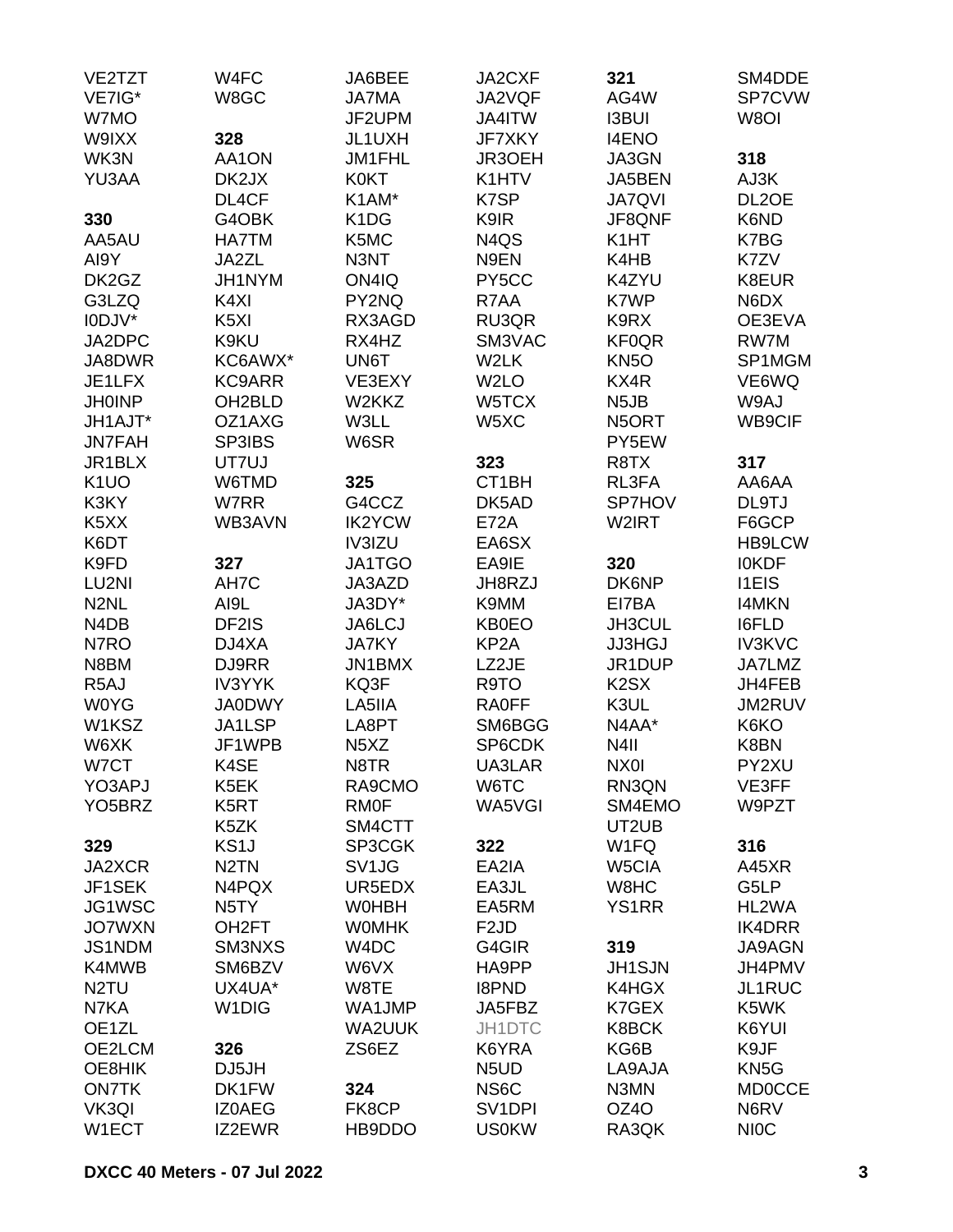| <b>ON4AOI</b>     | JA2AH             | WB5JID                        | JA4IYL                         | SM6CUK                        | JH2SON                        |
|-------------------|-------------------|-------------------------------|--------------------------------|-------------------------------|-------------------------------|
| RA3SS             | K6KLY             |                               | <b>JA7IC</b>                   | UW2ZM                         | <b>K0KVR</b>                  |
| RK4FD             | KE9L              | 309                           | <b>JA7LGE</b>                  | W0GJ                          | K5GKC                         |
| SM5CAK            | KM <sub>1</sub> D | DL6KR                         | <b>JG4AKL</b>                  | W6SL                          | K <sub>5</sub> Q <sub>X</sub> |
| W5FKX             | N <sub>4</sub> GN | JA6WJL                        | JR2LJO                         | W7BEM                         | N <sub>5</sub> D <sub>G</sub> |
| W6NWS             | N8BJQ             | JR6PGB                        | K <sub>1</sub> YR              | WD5K                          | NM6V                          |
| WA3C              | RU6L              | <b>JR9LKE</b>                 | K <sub>5</sub> P <sub>S</sub>  | YB5QZ                         | NW6S                          |
|                   | RW4NN             | K1NTR                         |                                |                               |                               |
| WK6E              |                   |                               | K9MBQ                          |                               | VE3BW                         |
|                   | UA3TT             | NA5C                          | N8PW                           | 303                           | W1SKU                         |
| 315               | W6BJH             | W5RQ                          | R <sub>5</sub> DT              | G3VPW                         | W1YW                          |
| AC4G              |                   | WL7E                          | <b>SMONJO</b>                  | <b>IK0HBN</b>                 | W3GQ                          |
| EA3GP             | 312               | WP4U                          | SP1JRF                         | JA2AHH                        | W7AL                          |
| <b>HB9HFN</b>     | <b>JA9NLE</b>     |                               | SP6M                           | <b>JR2UBS</b>                 | WA2NPD                        |
| JA1GRM            | K <sub>1</sub> BD | 308                           | UA3ECJ                         | K <sub>2</sub> TK             | XE2CQ                         |
| JA2BDR            | <b>K7NN</b>       | 9K2GS                         | VE <sub>1</sub> D <sub>X</sub> | K8TL                          |                               |
| JA3APL            | K9XD              | AB3CV                         | W6RW                           | K8YSE                         | 300                           |
| JA7ZP             | LA3WAA            | CX6VM                         | WJ4T*                          | N8KOL                         | AF4HX                         |
| K <sub>2</sub> EP | N <sub>1</sub> RR | DL5WW                         | WO7R                           | NU8Z                          | <b>E72U</b>                   |
| K6SIK             | N7XR              | HK3W                          |                                | NX7K                          | G0OIL                         |
|                   |                   |                               |                                |                               |                               |
| N4QQ              | R9SA              | JA2VHO                        | 305                            | ON <sub>4</sub> ON            | <b>IK4PLW</b>                 |
| N <sub>5</sub> OK | W <sub>1</sub> BR | <b>JH7MQD</b>                 | 9A4W                           | SM5JE*                        | JA9GLW                        |
| N8DJX             | W8DCH             | JJ1DWT                        | <b>JA9CWJ</b>                  | W2WG                          | JE2EHP                        |
| NK1K              |                   | K <sub>2</sub> N <sub>V</sub> | JR4LNG                         | W4ZX                          | JF1IRW                        |
| OE2DYL            | 311               | K6FW                          | K <sub>2</sub> A <sub>Z</sub>  | W6RS                          | K <sub>2</sub> L <sub>S</sub> |
| SM7HCW            | AB4IQ             | LA2QM                         | K <sub>2</sub> PK              | W7WM                          | K5TT                          |
| W6ENZ             | AD6W              | N <sub>1</sub> SV             | K8GI                           | WB9UQE                        | K8WK                          |
| W7DO              | AF9H              | W1YM                          | N <sub>1</sub> NK              |                               | K8YTO                         |
|                   | DM5EE             | W8HW                          | OM4EX                          | 302                           | KR4F                          |
| 314               | JA7BWT            | WE9R                          | SK3PY                          | F6FXU                         | LA2PA                         |
| 9A4WY             | JA7QFU            |                               | SM4AZQ                         | HB9SLO                        | LB6KC                         |
| DL5CW             | JH1HHC            | 307                           | SV1ACK                         | IZ1LBG                        | <b>MM0EAX</b>                 |
|                   |                   |                               |                                |                               |                               |
| <b>DL7EN</b>      | K <sub>1</sub> DT | EA <sub>1</sub> N             | W1YIF                          | <b>JA0DET</b>                 | N <sub>5</sub> L <sub>Z</sub> |
| DM2DXA            | K <sub>5</sub> PC | <b>JG3FEA</b>                 | WB9EEE                         | <b>JA1FQI</b>                 | N6HC                          |
| EW2A              | LU3CQ             | JH1OBS                        | WX0B                           | JA1XCZ                        | N7NG                          |
| F5CQ              | NA2M              | JR1BAS                        |                                | JA2ATE                        | <b>OH6NIO</b>                 |
| <b>IK2QPR</b>     | RA1QD             | <b>K0JUH</b>                  | 304                            | <b>JR7WFC</b>                 | ON4ACG                        |
| IK5PWQ            | RU6M              | K6RO                          | AA5AT                          | K1ESE                         | PA3EWP                        |
| JE2OVG            | SM5FUG            | K7BV                          | G3WPH                          | K3VAT                         | UN7JX                         |
| N8LJ              | SP5GH             | K7EG                          | <b>I1FQH</b>                   | K5WAF                         | UN7LZ                         |
| OE8RT             | W <sub>5FI</sub>  | K9FN                          | <b>IK4BHO</b>                  | KA9CFD                        | <b>WODJC</b>                  |
| SM5OJH            | <b>WA7NB</b>      | N <sub>5</sub> KM             | <b>IW1ARB</b>                  | N <sub>2</sub> N <sub>S</sub> | W5SL                          |
| UT7UV             |                   | N5UL                          | JA2FBC                         | N7IR                          | W8CZN                         |
| W3KX              | 310               | SM2OAN                        | JH8CFZ                         | N9RS                          |                               |
| W5ODD             | 9H1SP             | W <sub>5</sub> AJ             | JP1IOF                         | SM3CBR                        | 299                           |
|                   | AA5AM             | W5BPT                         | JR1MLU                         | W2AY                          | AE6Y                          |
|                   |                   |                               |                                |                               |                               |
| 313               | JA5WIZ            |                               | KOII                           | W7CA                          | CT1GFK                        |
| AA9A              | K8FL              | 306                           | K4JJW                          | W8MET                         | <b>HBOCC</b>                  |
| DJ9VA             | N <sub>5</sub> GH | DF3UB                         | K4TT                           | XE1KK                         | JA8EJO                        |
| DK2NG             | SM4BNZ            | DK8MCT                        | K4XD                           |                               | <b>JA9NFO</b>                 |
| EA5AT             | SM5CZQ            | DL1DUO                        | K6SRZ                          | 301                           | JH3GCN                        |
| EV <sub>1</sub> R | W3BW              | HB9DDZ                        | K7ZA                           | 5B4AHJ                        | KB8VAO                        |
| IZ8FFA            | W5WQN             | HS1NGR                        | K8VC                           | EA6VQ                         | KD4RH                         |
| <b>JA1SYY</b>     | WA6F              | IT9DAA                        | KQ8M                           | IZ8XQC                        | N <sub>2</sub> JJ             |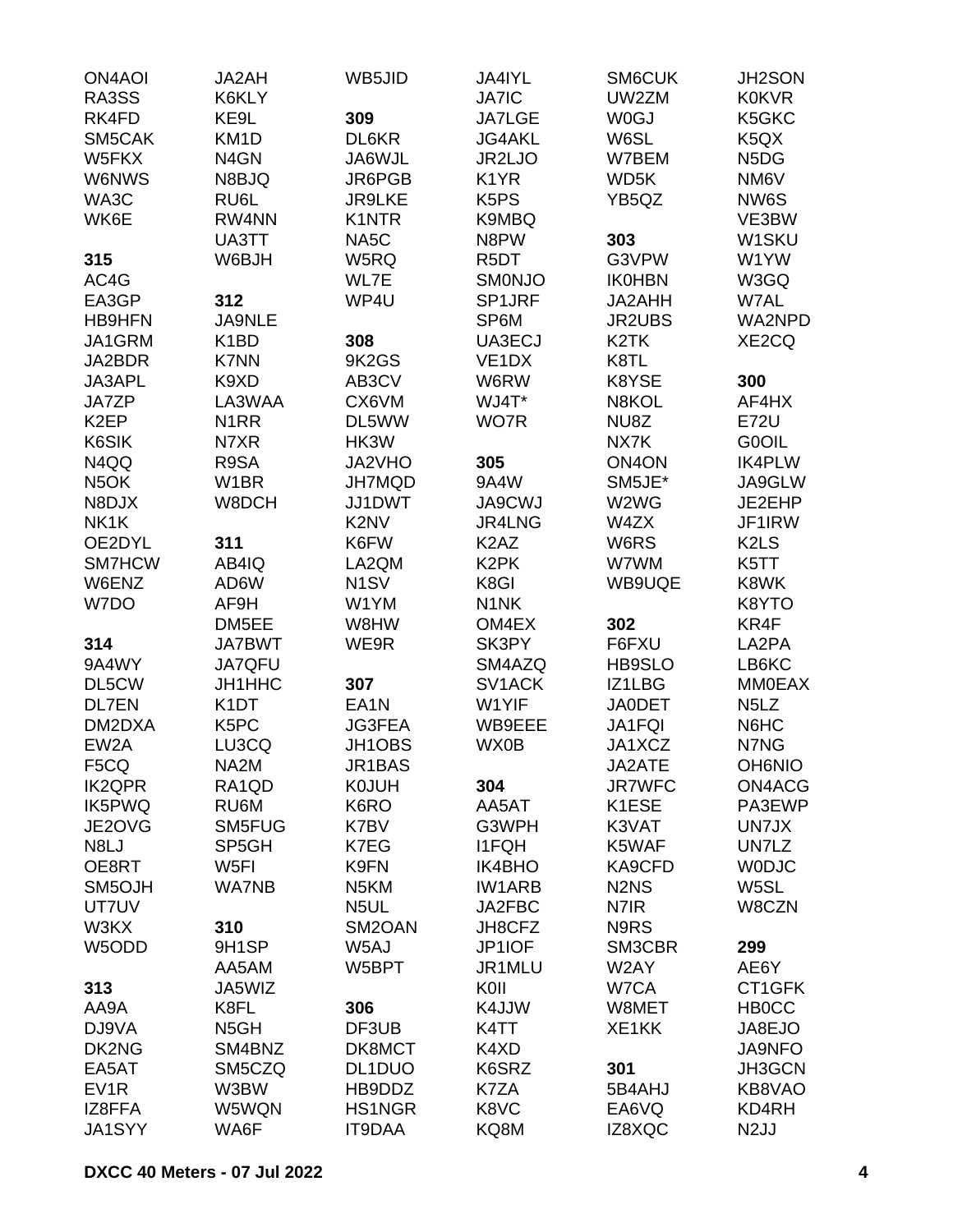| RD3AW              | JA1DOF                        | N4XP                           | <b>ON4ATW</b>                  | IZ8DFO             | 285                 |
|--------------------|-------------------------------|--------------------------------|--------------------------------|--------------------|---------------------|
| <b>S54A</b>        | JF1NZW                        | PY2KP                          | PA5TT                          | IZ8FWN             | AB5EB               |
| SM5CLE             | JF7DZA                        | <b>WOCP</b>                    | RQ3A                           | <b>JA2TBS</b>      | EA1RT               |
| SV3DCX             | K <sub>1</sub> DC             | W1AX*                          | <b>W2OO</b>                    | JH7RXU             | HB9CXZ              |
| V51B               | K <sub>1</sub> RO             | W6JTI                          | W7LR                           | K <sub>1</sub> XM  | <b>IK4AUY</b>       |
| VE6LB              | K <sub>2</sub> SY             |                                |                                | K8QM               | JA3ENN              |
| W1UK               | K3JT                          | 293                            | 290                            | KB1EFS             | JF1RYU              |
| <b>WA0I</b>        | K5KG                          | CU <sub>2</sub> D <sub>X</sub> | EA3GHQ                         | KB1JZU             | JR7MAZ              |
| WB8B               | K7ZD                          | <b>I2DMI</b>                   | EW4M                           | N <sub>1</sub> AC  | K <sub>4</sub> ST   |
|                    | LA5LJA                        | <b>IV3TMV</b>                  | I2MQP*                         | N1IBM              | K8ME                |
| 298                | NE <sub>1</sub> B             | JE2LPC                         | IK8EPC                         | N <sub>5</sub> TW  | LA3MHA              |
| 9A4T               | <b>WOVX</b>                   | <b>JG3SKK</b>                  | <b>IV3TDM</b>                  | N6UK               | N5WA                |
|                    |                               |                                |                                |                    |                     |
| AA1AC              | W1ITU                         | <b>JK1BSM</b>                  | JA3LDH                         | NT0V*              | NA5DX               |
| AA8LL              | W <sub>2Q</sub> O             | K <sub>1</sub> GG              | <b>JG0CQK</b>                  | <b>ROFA</b>        | NA9A                |
| DL7BA              | W4BP                          | K <sub>1</sub> LI              | <b>JJ1SKG</b>                  | W1LW               | ON4GG               |
| <b>JR7FRW</b>      | W5VQ                          | K5FUV                          | JL1XMN                         | W1WC               | SV <sub>2</sub> DCD |
| K4ZIN              | WA9CVK                        | K7UA                           | KC6X                           | WA8CDU             | W <sub>1</sub> AO   |
| KJ9C               |                               | K9MK                           | KD6UO                          |                    | W8MHW               |
| N4TJ               | 295                           | LB8DC                          | N5MOA                          | 287                |                     |
| <b>ND0N</b>        | AA4R                          | N <sub>2</sub> BJ              | N6KZ                           | AA8OY              | 284                 |
| W8LGJ              | <b>IK0XBX</b>                 | <b>RU0SN</b>                   | SP8HKT                         | HK1MW              | AE5E                |
| YO <sub>2</sub> RR | JA1IZZ                        | W0AIH*                         | ZL2IFB                         | IZ2AMW             | CT1BWW              |
| ZS6KR              | JA2FSM                        | W0EWM*                         |                                | JI1PGO             | DL6ZXG              |
|                    | JF3PNQ                        | W <sub>2</sub> JU              | 289                            | K <sub>1</sub> LPS | EI9JF               |
| 297                | JG3LGD                        | W4WM                           | CT3DL                          | K <sub>1</sub> LT  | JA1VLK              |
| I4KDJ              | JN1RQV                        | WO <sub>2</sub> T              | <b>DL1SMA</b>                  | K <sub>1</sub> NU  | JA6TMU              |
| JA2CGH             | K <sub>5</sub> OT             | WS9V                           | EA3WD                          | <b>KD0PO</b>       | JG8FWH              |
| JA9AA              | K7LJ                          |                                | EC <sub>3</sub> A              | LY1G               | JH8GYP              |
| JH2AYB             | K8JJC                         | 292                            | <b>HA7UW</b>                   | N <sub>5</sub> ET  | LU8EKC              |
| <b>JR6LLN</b>      | KA7T                          | AJ6T                           | <b>IK0HFO</b>                  | NW7E               | N <sub>1</sub> QY   |
| K4JLD              | OZ1LCG                        | G3KMQ                          | JA1GTF                         | RN9N               | N4RWG               |
| K9RS               | VE3VHB                        | G4IUF                          | JA3QHR                         | W9XT               | N7QT                |
| N9FN               | <b>VU2NKS</b>                 | JA3VPA                         | JA8EIA                         | WB8BPU             | N9JV                |
| NQ7R               | W <sub>2</sub> GG             | JH4ALY                         | <b>JH3FUK</b>                  |                    | <b>WA1FCN</b>       |
| NV9L               | W3TN                          | K1FK                           | K4WA                           | 286                | WC4B                |
| OE1AZS             | W9OL                          | K5ZD                           | KD <sub>0</sub> Q              | 9A1AD              | ZS1LS               |
| OE2BZL             | WN6W                          | <b>NORB</b>                    | KJ6P                           | AB9V               |                     |
| OE3SGU             | WQ5W                          | N6HY                           | N3RC                           | EI6FR              | 283                 |
| UR3EO              |                               | RU3A                           | N4MHQ                          | F4BKV              | F5LVL               |
| W <sub>1</sub> ZT  |                               |                                | N8NN                           |                    | <b>HK4SAN</b>       |
|                    | 294                           | <b>UA0BA</b>                   |                                | G3KWK              |                     |
| W2SM               | 4Z4DX                         | <b>UN7TW</b>                   | N9SF                           | <b>IK5RUN</b>      | <b>TIL8I</b>        |
| W4HG               | DF2RG                         | VK3HJ                          | OE8SPW                         | K1USA              | <b>JA7XBG</b>       |
| W5LT               | DL2CHN                        | <b>WOTT</b>                    | RM3DA                          | K <sub>2</sub> KA  | <b>JA9FAI</b>       |
| W6PJ               | DL5EBE                        | W <sub>2</sub> FCR             | SM3PZG                         | K8FH               | JK1UVP              |
| W8TN               | F <sub>3</sub> S <sub>G</sub> |                                | SV <sub>1</sub> V <sub>S</sub> | <b>KU0A</b>        | K4MF                |
| W9ILY              | G3TQZ                         | 291                            | WA4JQS                         | N9BX               | K <sub>5</sub> JZ   |
| WF5E               | JE1PNX                        | <b>IKOLNN</b>                  | ZS2DL                          | <b>NEOU</b>        | K7LV                |
| WO <sub>2</sub> N  | K3LR                          | JA1BPA                         |                                | W1ZK               | N3KV                |
|                    | K3OSX                         | <b>JA9TWN</b>                  | 288                            | W7YAQ              | N6IG                |
| 296                | K4PB                          | K <sub>1</sub> EFI             | AD8P*                          | W9JA               | <b>WOAWL</b>        |
| EA7TV              | K9US                          | KF8UN                          | DL1DA                          | WZ8P               | W8IQ                |
| <b>G0BLB</b>       | KG6I                          | KJ6NZ                          | <b>DS5RNM</b>                  |                    |                     |
| GM3PPE             | KS3F                          | <b>OE5FIN</b>                  | <b>I5HOR</b>                   |                    |                     |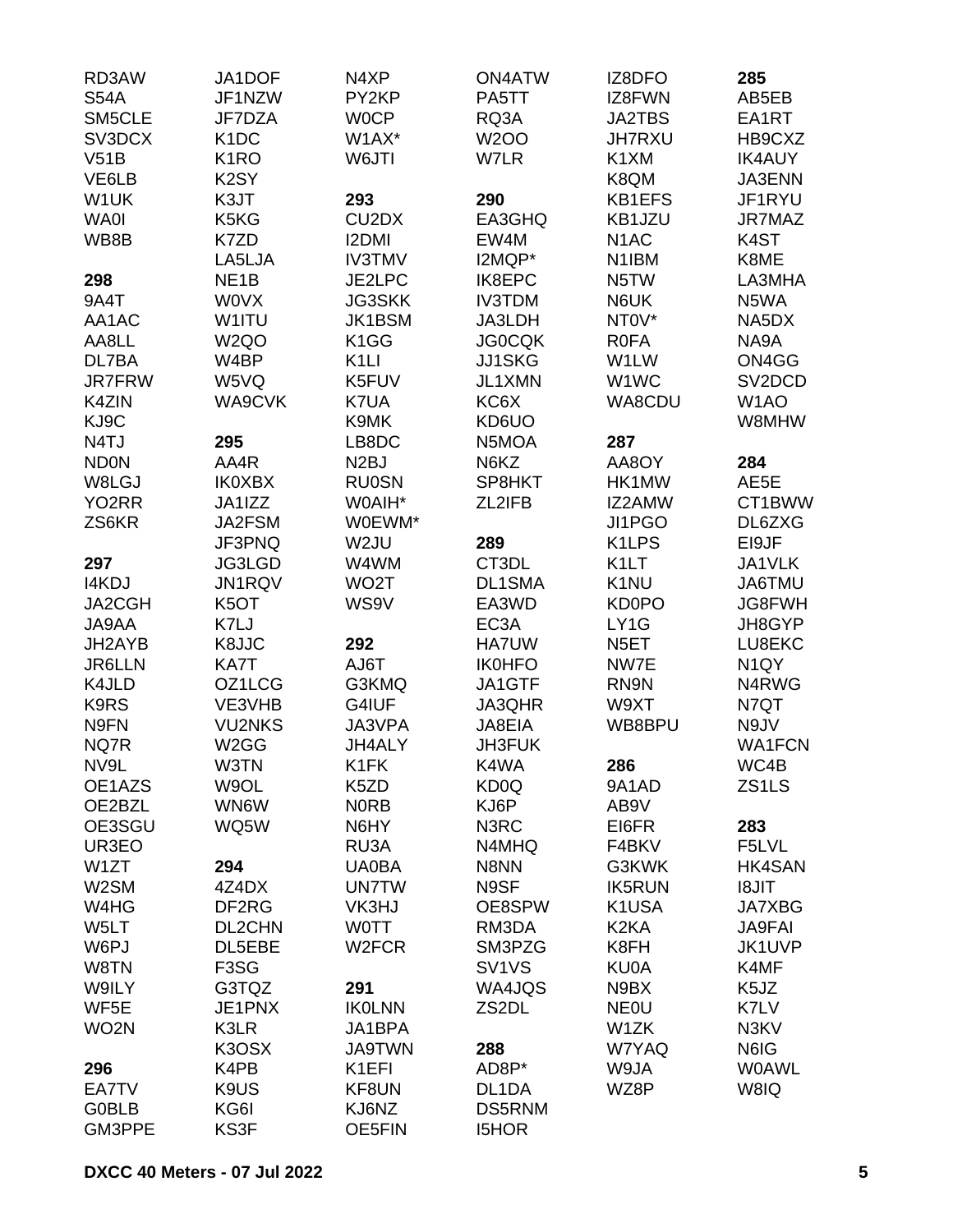| 282                | LB2TB                     | JK1EXO             | <b>JK3BLD</b>                 | <b>IV3VBM</b>                 | <b>IW1QN</b>                  |
|--------------------|---------------------------|--------------------|-------------------------------|-------------------------------|-------------------------------|
| A65BR              | N3QE                      | K <sub>4</sub> ZO  | KG2KJ                         | <b>IW0SAF</b>                 | JA4XH                         |
| EA1KY              | NN4SS                     | K5VWW              | LX1KC                         | IZ3ENH                        | <b>JH0BQX</b>                 |
| EA3GHZ             | YO3CD                     | KY6R               | RT <sub>5</sub> A             | JA2NNF                        | JH4HMG                        |
| EA8AKN             | ZS6WB                     | ND <sub>6</sub> G  | <b>W0GG</b>                   | JE2UFF                        | <b>K0MD</b>                   |
| F5PAC              |                           | OZ8RO              | <b>WOSR</b>                   | K2FW                          | K2QMF                         |
| HB9DHG             | 279                       | SP <sub>6</sub> A  | W4VIC                         | K7UT                          | K5TA                          |
| HB9IQB             | AI6Z                      | W4BQF              | W <sub>5</sub> ZO             | N8OC                          | K6KR                          |
| <b>IKOPEA</b>      | DL1KUR                    | W5GAI              | W8JRK                         | SM3LGO                        | N <sub>4</sub> H <sub>B</sub> |
| <b>IK8YTA</b>      | DL4SZB                    | W8WEJ              | W8RLS                         | SP <sub>5E</sub> S            | N7TR                          |
| JF6XQJ             | EA8AXT                    | <b>WA4LOX</b>      | W9SZ                          | UT3UZ                         | VE3EK                         |
| JR6FC              | G8DX                      | <b>WM0X</b>        | WF4U                          | UX5UO                         | VE3ZZ                         |
| K <sub>0</sub> BJ  | <b>HB9TKS</b>             |                    |                               |                               | W4LSC*                        |
| <b>K0LUZ</b>       | IZ8FDH                    | 276                | 273                           | 270                           | W5QM                          |
| K <sub>2</sub> UR  | JA2VMU                    | AB5A               | AA4DO                         | G3NDC                         | WA1YTW                        |
| K4CM               | JF2WGN                    | <b>DS1JFY</b>      | AB <sub>5</sub> C             | G3SVD                         | XE <sub>1</sub> H             |
| K6PJ               | JH1RGG                    | G4OWT              | DL6JZ                         | JA8DRK                        | ZL3NB                         |
| K7UR               | JJ6DGP                    | IZ8GGF             | EA8RR                         | <b>JA9IFF</b>                 |                               |
| KA8ZPE             | <b>K3ANS</b>              | <b>JA0NZR</b>      | <b>IK4HPU</b>                 | JE1DXC                        | 267                           |
| KD3CQ              | K6YR                      | JA8EKU             | <b>IV3TMM</b>                 | JH1DGQ                        | AC4TO                         |
| N <sub>2</sub> LM  | <b>K8NVR</b>              | JH1IAQ             | JA5NPV                        | JR1WCT                        | AG5W                          |
| N4TV               | K9YC                      | JR1JGA             | JE2RDO                        | <b>JR3MTO</b>                 | EA8BYR                        |
| PY2VA              |                           | JR8AMF             | JF6DSZ                        | K3SEW                         | G4XRV                         |
| W5DAW              | N <sub>2</sub> FY<br>N6MZ | K <sub>9</sub> OR  | JH1IED                        | K <sub>4</sub> OY             | <b>GM0AXY</b>                 |
|                    |                           |                    |                               | K9NR                          | IZ5EKV                        |
| WA3F               | W <sub>2</sub> CDO        | KM4H               | K3GT                          |                               |                               |
|                    | W <sub>2</sub> GW         | KX <sub>2</sub> A  | K <sub>3</sub> O <sub>X</sub> | NN <sub>4</sub> R             | IZ5MOQ                        |
| 281                | W9BEA                     | N4TL               | K5VIP                         | S57AT                         | JA1CZI                        |
| 9K2OD              | WD4LBR                    | N7BT               | LA9VFA                        | SM4CTI                        | JA1JAT                        |
| DL8OH              |                           | RA5BM              | NE8P                          | W <sub>2</sub> CG             | JA5BGA                        |
| <b>I5CRL</b>       | 278                       | SM4BZH             | OE2SCM                        |                               | JE3ENP                        |
| K4CMS              | <b>DL1HRN</b>             | W1VT               | PA3CSR                        | 269                           | <b>JF0JYR</b>                 |
| K4EM               | JP1NWZ                    | WD9DZV             | RW4CY                         | AA8R                          | <b>JN7DOS</b>                 |
| K4XR               | K6TAR                     |                    | VE3CFK                        | DL3IAC                        | K <sub>1</sub> KI             |
| K8AJS              | K8BL                      | 275                | W2JLK                         | <b>DS5TOS</b>                 | OZ7FOC                        |
| K9ALP              | KT <sub>1</sub> V         | DK9KX              | W3BJ                          | EW1KP                         | VU2PTT                        |
| K9HQM              | N9UA                      | DL6CNG             | WF <sub>2</sub> S             | <b>HB9BAT</b>                 | W8IW                          |
| NE3F               | NX1L                      | EU1U               | ZL3JT                         | HB9BMY                        | WA2UKA                        |
| RA <sub>1</sub> QY | SP <sub>1</sub> DSZ       | IZ5RVG             |                               | JE3EDJ                        | WA3AFS                        |
| W5VY               | W <sub>2</sub> NO         | JA2FGL             | 272                           | <b>JH0NOS</b>                 |                               |
| WE9V               | W4FQT                     | JA6VQA             | AA3I                          | K <sub>2</sub> A <sub>X</sub> | 266                           |
|                    | W5GZ                      | JA8DSO             | JL2JVX                        | K3MSB                         | EW3CW                         |
| 280                | W9FI                      | JA8FFM             | K1JIU                         | K4JAF                         | <b>IK5CBE</b>                 |
| EW1BA              | WC1M                      | <b>N0KV</b>        | K <sub>1</sub> KO             | <b>KI0KB</b>                  | JF1LZQ                        |
| IZ8VYU             |                           | <b>NORN</b>        | K8ROX                         | LA5YJ                         | JH4ADK                        |
| JA1RTX             | 277                       | PY2WC              | <b>KA4RRU</b>                 | N0ABA                         | JK1GOK                        |
| JE2DZC             | A65CA                     | W <sub>2</sub> OIB | N <sub>1</sub> EN             | SM3DXC                        | <b>JN3RBE</b>                 |
| JE6TSP             | AA8CH                     | W7HPW              | <b>PA0ZH</b>                  | W <sub>1</sub> TO             | K3PU                          |
| JH1AGU             | <b>GOEHO</b>              | WB3JFS             | W <sub>2XI</sub>              | W4WJ                          | N3KS                          |
| JN3SAC             | GM3YOR                    |                    | W8KEN                         | XE1RBV                        | N6MB                          |
| <b>KOCS</b>        | <b>JA0DIN</b>             | 274                | W8UV                          |                               | N7TY                          |
| K4FJ               | JA2BL                     | <b>AE0P</b>        |                               | 268                           | PY2IQ                         |
| K9GWH              | JA2KSP                    | <b>JA2KSI</b>      | 271                           | DJ9ON                         | VE7DX                         |
| K9OW               | JA5JUG                    | JE1GWO             | HB9CEX                        | DK7YY                         | <b>WOYK</b>                   |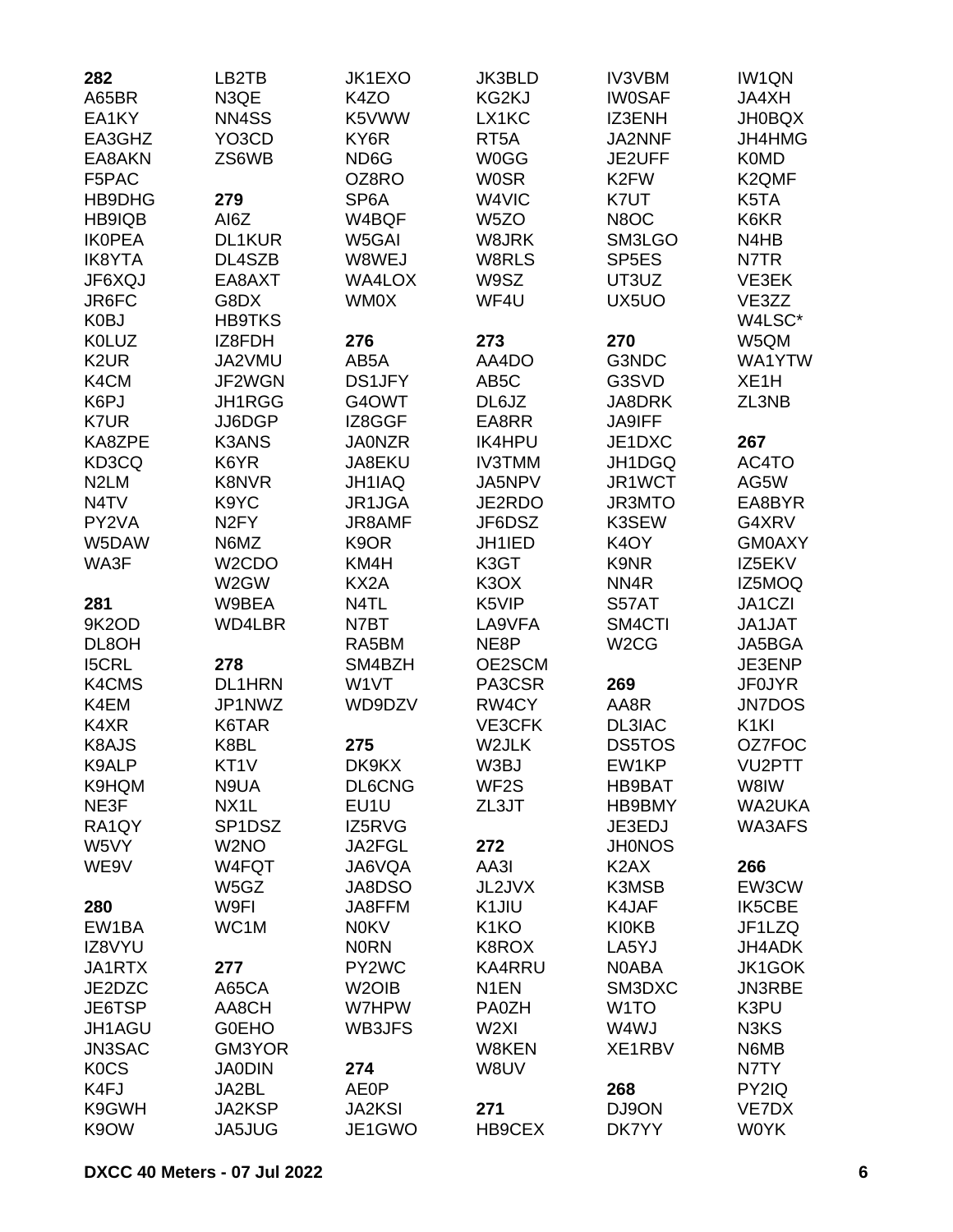| W2LE                          | JA1WSK             | <b>RT0F</b>                   | <b>KF7PG</b>                  | K <sub>2</sub> AT             | WA5LFD            |
|-------------------------------|--------------------|-------------------------------|-------------------------------|-------------------------------|-------------------|
| WA5IPS                        | JA7GYP             | SV1GYG                        | <b>LA0FA</b>                  | K <sub>5</sub> F <sub>Z</sub> | <b>WA5POK</b>     |
| XE <sub>1</sub> J             | K <sub>1</sub> GE  | SV9COL                        | LA7GIA                        | KP3R                          | YL2KF             |
| YO4DW                         | KG9Z               | W <sub>2</sub> FV             | N3ND                          | LA7WCA                        |                   |
| ZL1BYZ                        | KQ4EE              | W6AEA                         | N6RK                          | LU <sub>2</sub> CC            | 252               |
|                               | KR6C               | WW2DX                         | SV2AEL                        | N6IE                          | AA4NC             |
| 265                           | NZ3O               | ZS <sub>1</sub> A             | W3JX                          | N9XX                          | DF5AU             |
| AK1N                          | SM5FWW             |                               | <b>WA9PIE</b>                 | <b>UA0FO</b>                  | <b>E73W</b>       |
| CT3MD                         | W4RFZ              | 260                           |                               | <b>UA30</b>                   | HK3MCM            |
|                               |                    |                               |                               |                               |                   |
| DJ5IO                         | W4TNX              | CT1DKS                        | 257                           | <b>WOFS</b>                   | JA5PUL            |
| EA5OX                         | W8BBQ              | DF <sub>2GH</sub>             | 7K1PTT                        | <b>W7KCN</b>                  | <b>JH0RVY</b>     |
| <b>IK2PZC</b>                 | WA4AFE             | <b>JM1LPN</b>                 | HL3DE                         | W9YE                          | JT1CO             |
| IZ4MJP                        |                    | K4MS                          | JA1BNW                        | ZL4TT                         | K0MN*             |
| IZ5BAM                        | 262                | K <sub>5</sub> U <sub>Z</sub> | JA1OND                        |                               | K <sub>1</sub> ZN |
| IZ8IEV                        | 4O3A               | K7LFY                         | JA9GPG                        | 254                           | KH <sub>2</sub> L |
| K <sub>1</sub> SM             | AC9EM              | K9GA                          | JH9AUB                        | IZ0CBB                        | N <sub>3</sub> OC |
| K6ZZ                          | <b>IK3SWB</b>      | NT <sub>2</sub> A             | K3SV                          | JA1DDZ                        | NA9RB             |
| N1ZZ                          | <b>JE8TGI</b>      | RU1AB                         | K4MM                          | JA3RQ                         | NR4M              |
| N <sub>2</sub> W <sub>B</sub> | <b>JH3HTD</b>      | SM3PHM                        | KM <sub>1</sub> C             | <b>JH8NBJ</b>                 | NU <sub>10</sub>  |
| PY2RO                         | K3XA               | SM5AOG                        | N <sub>5</sub> UW             | K0GY                          | RA3BL             |
| SM4OLL                        | K4LRX              | <b>VE7UF</b>                  | N9AW                          | K6LRN                         | RD3BD             |
| SV1GRE                        | KQ1F               | W4SK                          | NI <sub>5</sub> F             | K6UM                          | SP6JIU            |
| SV <sub>1</sub> IW            | KU4XO              | W4YV                          | PY1OL                         | K7FL                          | UR5FEO            |
| <b>WOTM</b>                   | N <sub>2</sub> WLG | W6RKC                         | SP5IWA                        | K7JH                          | W8KL              |
| W <sub>2</sub> OR             | N6ZN               | WB8K                          | W2YE                          | KM6HB                         | WA1PMA            |
|                               |                    |                               |                               |                               |                   |
| W4GIW                         | NA2U               | YO2DFA                        |                               | N <sub>4</sub> O <sub>A</sub> |                   |
| ZS <sub>1</sub> J             | NA5Q               |                               | 256                           | W8UQ                          | 251               |
|                               | <b>ND0F</b>        | 259                           | F9XL                          | XE1VIC                        | CT1EAV            |
| 264                           | OH <sub>2</sub> IS | DL6UAA                        | HB9JOE                        | XE <sub>2</sub> X             | CT3KN             |
| AA7G                          | SM5CZK             | DS4AOW                        | <b>IOMWI</b>                  |                               | DL9FCY            |
| CU <sub>2</sub> AP            | VE3CRG             | <b>IZ3ETU</b>                 | <b>I1BWI</b>                  | 253                           | FG5FR             |
| DL1SDH                        | W2EJG              | JA8ZO                         | JA6OXT                        | F6DBX                         | HB9DVZ            |
| HI3T                          | W9YSX              | JE1PHH                        | K <sub>0</sub> G <sub>D</sub> | HL3GOB                        | JH1ACA            |
| <b>IOJBL</b>                  |                    | <b>JI1NJC</b>                 | K4JC                          | <b>I5OYY</b>                  | JH1VUO            |
| IV3GOW                        | 261                | <b>K0KG</b>                   | K5FNQ                         | JH1WJR                        | K <sub>1</sub> TO |
| JA5XAE                        | AA4VV              | K8OM                          | <b>KA0CDN</b>                 | K7VV                          | K5GH              |
| <b>K0BBC</b>                  | <b>ABOCT</b>       | K9TF                          | KW4V                          | KA1ERL                        | KK4OK             |
| K1VW*                         | DL8PG              | KE9ET                         | PZ5RA                         | KE <sub>1F</sub>              | KS4S              |
| K <sub>5</sub> PI             | DM1TT              | <b>PA7TWO</b>                 | W6KK                          | KE3D                          | N <sub>2</sub> SU |
| KA6BIM                        | <b>DS3HWS</b>      | PY2FN                         | WA1S                          | KE9I                          | UA6AUA            |
| KF6HI                         | EA7SG              | <b>WORX</b>                   | WB <sub>2</sub> GAI           | KK1W                          | W1NA              |
| N4UOZ                         | EC <sub>5</sub> A  | <b>YB0COU</b>                 | WB7B                          | LU8ADX                        | W <sub>1</sub> OK |
| ON4CAS                        | EW1P               | YO9FNP                        | YL2TW                         | N4NW                          | W3ABT             |
| S55DX                         | <b>JA0LFV</b>      |                               |                               | N7WO                          | W7/DL1UF          |
|                               |                    |                               |                               |                               |                   |
| UA1ACG                        | JH4CBM             | 258                           | 255                           | OZ7OP                         | W8KA              |
| UN3GX                         | JI4WAO             | AC6DX                         | DL3KZA                        | R9MJ                          | WB4YDL            |
| W4RDX                         | K <sub>2</sub> BA  | EI9FBB                        | EC <sub>1</sub> A             | RA3QUA                        |                   |
| WW3S                          | K3GGN              | F5PBM                         | JA1MOH                        | SM6AOU                        | 250               |
|                               | KA8SYV             | HK1X                          | JA1SKE                        | <b>SM7IUN</b>                 | CX2CB             |
| 263                           | N <sub>5</sub> ZC  | HL2KV                         | JA6CBG                        | VK3BDX                        | HL2CFY            |
| AA4EA                         | N6PEQ              | <b>IK2ANI</b>                 | JA6WIF                        | W3MR                          | JA3CMD            |
| BH4IGO                        | ND <sub>5</sub> S  | JA2NDQ                        | JH4GJR                        | W6TK                          | <b>JA7SFD</b>     |
| EA1DLU                        | <b>ON4ANN</b>      | K7ACZ                         | JI2EMF                        | W6YOO                         | JA8EOT            |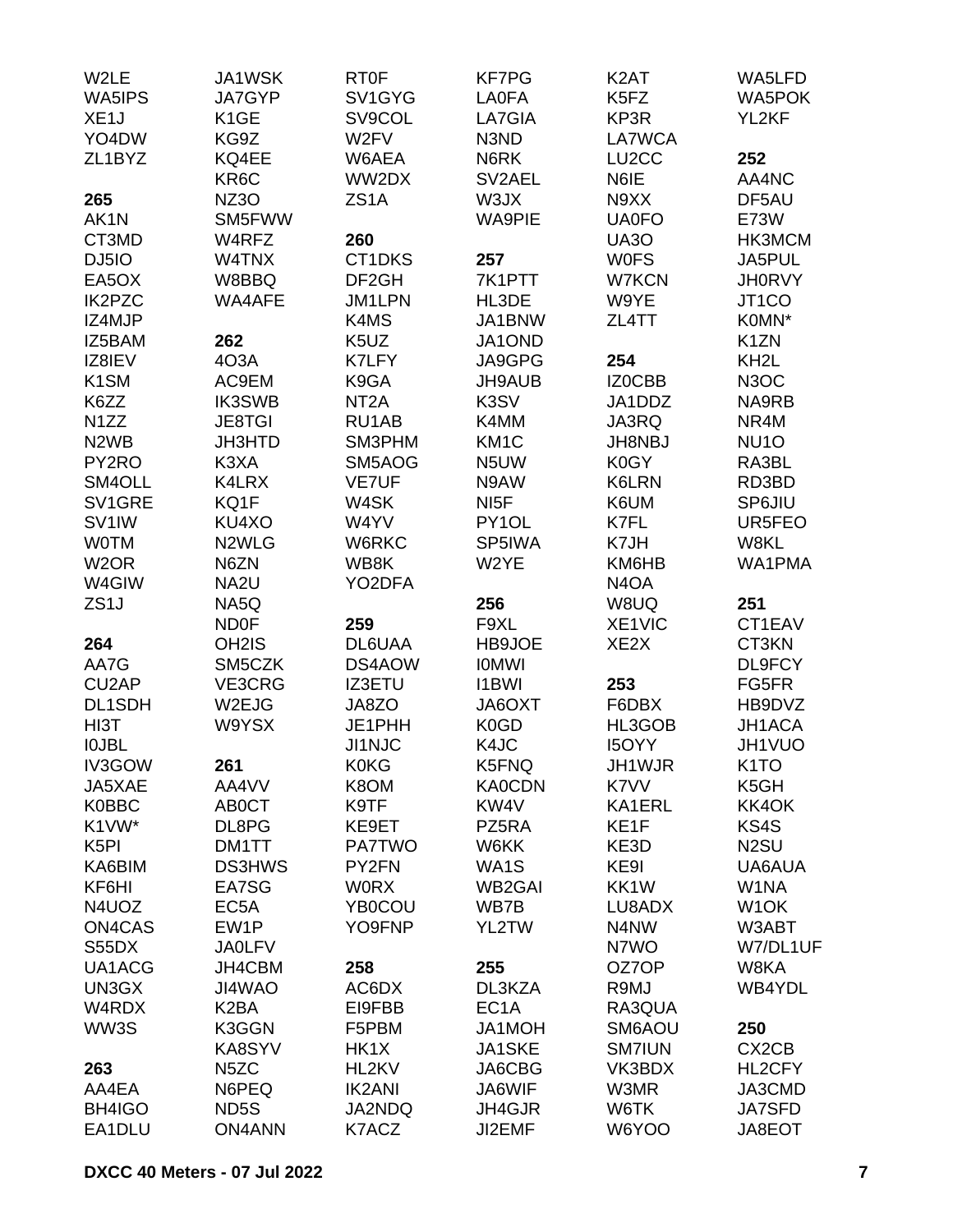| JH1JNR                        | <b>UA0SC</b>        | W3OOU              | W7ZJ               | JA8XQI            | 237                            |
|-------------------------------|---------------------|--------------------|--------------------|-------------------|--------------------------------|
| K4YYL                         | VE3UTT              | W9BP               | W9MJ               | JI8PDC            | 6K5YIA                         |
| KX4TT                         | W5GA                | WS1L               | WA8JBG             | K7KB              | G3PMR                          |
| N <sub>2</sub> RR             | W7IV                | WY6N               | WF4G               | LA6UL             | JA8ALB                         |
| N4JT                          | WA6JA               |                    | WS5W               | N <sub>5</sub> BO | JH4RLY                         |
| N6MA                          | YO <sub>2</sub> CMI | 244                | YB1UUN             | N9KW              | JH4VDP                         |
| N7KO                          |                     | CT3HF              | ZP5JCY             | N9TK              | JT1BV                          |
| N8AYY                         | 247                 | E21EIC             |                    | <b>PA0JSE</b>     | K0OK                           |
| ON5UE                         | DJ1TO               | <b>HL4CJG</b>      | 242                | UT7KF             | K4WFM                          |
|                               |                     |                    |                    |                   |                                |
| OZ2RH                         | <b>JL3JTD</b>       | <b>IK4MSV</b>      | AA4MM              | W2YR              | K6QU                           |
| PP <sub>1</sub> CZ            | K3PP                | JA7GAP             | AB2E               | W6DR              | K8DV                           |
| SM2DMU                        | K9UQN               | <b>JH2TPI</b>      | JA6COW             | WA4CEM            | KD1F                           |
| SV9AHZ                        | KT <sub>1</sub> J   | K0QQ               | JF2OZH             | WB2WPM            | <b>SMODSF</b>                  |
| W1UE                          | N <sub>2</sub> RJ   | <b>K0RW</b>        | JH6PFY             |                   | <b>SP7ICE</b>                  |
| W <sub>2</sub> W <sub>C</sub> | ON5TW               | K <sub>2</sub> SGH | K <sub>1</sub> UU  | 239               | VK5GR                          |
| W3MF                          | OZ1IKY              | K4MX               | K4WZ               | 9A2TN             | W <sub>1</sub> GQ              |
| W3RJW                         | SM7BHH              | KD8RQE             | K9RR               | <b>E70T</b>       | W <sub>2</sub> FB              |
| W4MA                          | W6OUL               | KI5BLU             | KI4WCQ             | <b>I8LWL</b>      | W7CD                           |
|                               |                     | N6WT               | LA8HGA             | <b>IK0EFR</b>     | WS1E                           |
| 249                           | 246                 | OZ0J               | N4HID              | <b>IK4FNF</b>     |                                |
| DL5XL                         | AF <sub>2</sub> C   | VE7SZ              | N6QI               | JA2NQG            | 236                            |
| <b>DL7UPN</b>                 | DK4TP               | W1EQ               | N7WS               | JA3QOS            | AC6HY                          |
| EA6ET                         | EU1M                | W1RR               | PY2DS              | <b>K0DEW</b>      | EA8MT                          |
| HI3Y                          | G3WW                | W4PG               | SV2DGH             | K1KA              | <b>JA0LXP</b>                  |
| <b>JA6GIJ</b>                 | IT9BLB              | W5WP               | TI <sub>5</sub> KD | K4JPD             | JA7BEW                         |
| K <sub>1</sub> NJ             | <b>IW0HOU</b>       | W7IGE              | W8FIB              | K4VIG             | JH1APZ                         |
| K9ZM                          | JA1FJJ              | W8PC               | W8OP               | NN4X              | JK1UNZ                         |
| KK4OW                         | JA1SHE              | <b>WA0SXV</b>      | WB2GOK             | PE <sub>1</sub> L | <b>K0PA</b>                    |
|                               |                     |                    |                    |                   |                                |
| KQ4AV                         | JL1OEC              | ZL4AS              | WO <sub>6</sub> R  | <b>VE7VV</b>      | K <sub>2</sub> C <sub>BI</sub> |
| OE2GEN                        | N <sub>1</sub> GC   |                    | WO9S               | W <sub>2</sub> TB | K6XN                           |
| <b>UW7UA</b>                  | N <sub>4</sub> RF   | 243                |                    | W3FI              | K8ZM                           |
| W5PF                          | N6NU                | 4X6ZK              | 241                | W5JAY             | KA1J                           |
| W6RFF                         | N9ISN               | AC6T               | GW3SFC             | W5ZG              | <b>KR0P</b>                    |
| W9GXR                         | VE1JBC              | <b>BA7IO</b>       | IZ6ERS             | W7WZ              | OE1EMN                         |
| <b>W9OO</b>                   | VE3YF               | EB3CW              | JF1CZQ             | WA4BIM            | SM6CLU                         |
|                               | WN6K                | HB9DOT             | JH1AQN             | WT4Q              | <b>SM7CQY</b>                  |
| 248                           |                     | IZ7AUH             | JI1CQA             |                   | W5DM                           |
| AC6BW                         | 245                 | <b>JA0CIU</b>      | K8QKY              | 238               | W7RN                           |
| HB9DDM                        | DJ3GW               | JA1PTJ             | N0AH               | F <sub>2</sub> NH | <b>WB0TVY</b>                  |
| HK4L                          | F3AT                | JG1OGM             | NJ0U               | HL3ERJ            | WQ5R                           |
| <b>IK2DZN</b>                 | F5JSD               | JL2PQV             | SM5CBM             | <b>I8YAV</b>      | YB1AR                          |
| <b>IK2SGB</b>                 | <b>IK2RZP</b>       | K <sub>1</sub> RV  | W <sub>1</sub> PR  | JA1MZL            | YV <sub>5LI</sub>              |
| JA3EOP                        | JF1LMB              | K <sub>2</sub> RU  | WV6E               | JA4ZA             |                                |
| JH1APK                        | <b>JR3UIC</b>       | K3GW               | WW1N               | JR1TNE            | 235                            |
| JR5JAQ                        | K <sub>1</sub> BZ   | K5NW               | YO3AIS             | K <sub>1</sub> AJ | EA7OH                          |
| K2IXQ                         | K <sub>1</sub>      | K6UNE              |                    | K8FZ              | JA1SDV                         |
| KE4UW                         | K <sub>2</sub> EK   | K7ZBV              | 240                | K9OT              | JA2JRG                         |
| <b>KLOS</b>                   | LA2XPA              | KB7V               | 7M4CLF             | <b>KB2FCV</b>     | JH1QAX                         |
|                               |                     |                    |                    |                   |                                |
| N <sub>2</sub> AJ             | <b>MOCSD</b>        | KD8BZY             | HL2IFR             | LA6OP             | JH1UBK                         |
| N <sub>4</sub> ONI            | ND8L                | KK6T               | <b>IK1UGX</b>      | N <sub>1</sub> JP | JO4CFV                         |
| N8SNM                         | NF4A                | N7UN               | <b>JA3MHA</b>      | N4AL              | <b>K0SD</b>                    |
| NJ3K                          | SP6EIY              | OM7CA              | JA3NHL             | N8WRL             | <b>K0TV</b>                    |
| SM7GIB                        | UA1CEI              | W6MVW              | JA4DHN             | W7NN              | N <sub>1</sub> M <sub>D</sub>  |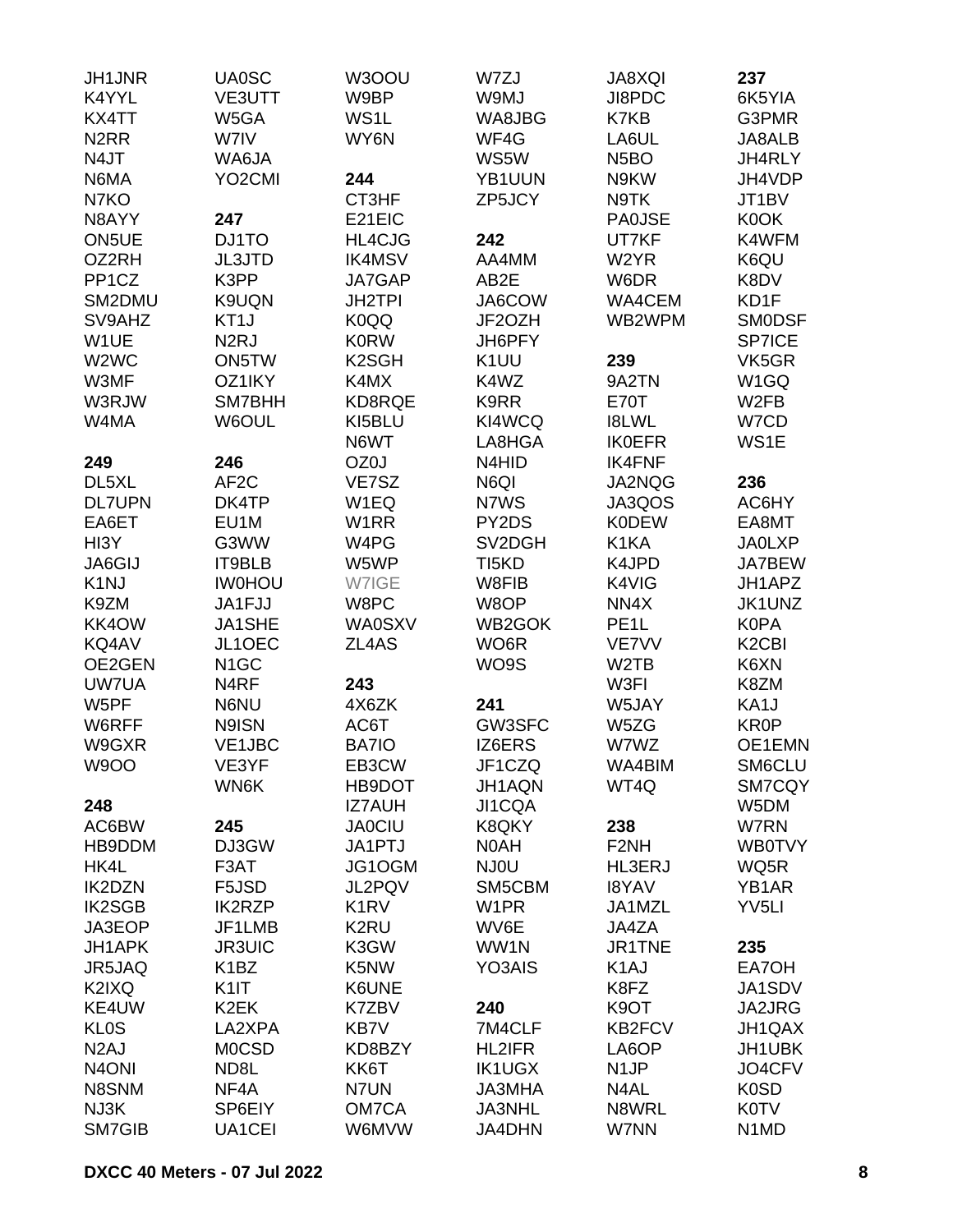| RA3CO              | <b>JA7VEI</b>       | <b>JA6IVR</b>                  | W5SJ                          | SP3F              | JA4VLK             |
|--------------------|---------------------|--------------------------------|-------------------------------|-------------------|--------------------|
| <b>SMOXBI</b>      | <b>JH6JMN</b>       | K4WJ                           | W6UC                          | SV8RX             | JH1AEP             |
| W4MAY              | <b>JN3TRK</b>       | K4ZMV                          | W9OSI                         | W0QQ              | K8UT               |
| WA4DOU             | K5AC                | K5TN                           | WB8CQV                        | WA6KHK            | N2SQW              |
| WD9Q               | NA4EA               | <b>KFOLA</b>                   |                               | WP3R              | N3KN               |
| WO3Z               | R3DG                | NF <sub>1</sub> G              | 226                           |                   | N7OJ               |
| ZL3TE              | SV <sub>1</sub> BYI | SM5ARL                         | <b>ABORX</b>                  | 223               | PT7CB              |
| ZS2EZ              | VE6AX               | W4HZ                           | AD6ZJ                         | DS5ACV            | RD9M               |
|                    | W4KA                | W4SD                           | DL9GTB                        | IT9GSF            | RD9U               |
| 234                |                     | W5RF                           | EA1KP                         | IZ8MBW            | RX4HW              |
| HA5BSW             | 231                 | WQ8T                           | EA5RD                         | JJ1BMB            | VE <sub>1</sub> OP |
| HB9BOI             | AA4FL               |                                | G0VXE                         | JK1MZT            | VE6SV              |
| <b>JA0GCI</b>      | EA2AFV              | 228                            | JA4HAW                        | K0EOO             | VK2GR              |
| JE4CIL             | EU1KY               | G3UAS                          | JH1ERJ                        | K <sub>1</sub> RI | VK3FM              |
| JI1GYC             | JA2QCX              | <b>ISOAFM</b>                  | JH8BOE                        | K4AMC             | W1ASB              |
| JL6USD             | <b>JG2LGM</b>       | <b>K0THN</b>                   | K <sub>1</sub> J <sub>D</sub> | K <sub>5</sub> LC | W1OG               |
| <b>K0BRO</b>       | JR1EFG              | K <sub>2</sub> CYE             | K4JKB                         | K7LAZ             | W2NRA              |
| K <sub>1</sub> XV  | JR4VMS              | K <sub>2</sub> KI <sub>B</sub> | LU2AH                         | KI4DLS            | W8LR               |
| KT <sub>2</sub> C  | KF2DT               | K8NK                           | N3KR                          | KO4PY             | WA8MCD             |
| N <sub>4</sub> PY  | LA2GH               | KF6A                           | W1SSN                         | N7TP              |                    |
| OE6CLD             | LA5XGA              | KN6KI                          | W4LIA                         | N8GP              | 220                |
| RN3CT              | N4IG                | N <sub>1</sub> PM              | W5DNT                         | N9JR              | DL5KUA             |
| VE3KI              | N4LR                | N4ZY*                          | W8CD                          | NA2AA             | EA3CJ              |
| W4ABW              | N7BD                | N7ELL                          | WB7QXU                        | NA <sub>2</sub> P | EA5KA              |
| XE <sub>2</sub> D  | OZ4VW               | NE4A                           | WO <sub>5</sub> I             | OH8NW             | <b>IK8GJR</b>      |
|                    | SM7NDX              | NY2NY                          |                               | <b>SA0AQT</b>     | <b>JA1IRH</b>      |
| 233                | <b>WORXL</b>        | OZ3SK                          | 225                           | TI5RLI            | JA1KPH             |
| A92BE              |                     |                                | AA6RR                         |                   | K1ACL              |
|                    | W7AH                | PA7RA<br>PR7AB                 |                               | 222               |                    |
| DF7EE              | WA4VA               |                                | AK1L<br>CX <sub>2</sub> CC    |                   | K6MI<br>KA9OKH     |
| DJ7JC              |                     | RA9SC                          | <b>E74A</b>                   | AA4LR<br>AA9AA    |                    |
| EI2GLB             | 230                 | UA4PK                          |                               |                   | <b>KG4CUY</b>      |
| F5NBX              | I2YWR               | <b>VU2CPL</b>                  | EA1AF                         | CT1EGW            | N8VV               |
| JA2ITK             | <b>IK3DVY</b>       | W <sub>2ZI</sub>               | JA3MF                         | IZ4DPV            | <b>WOLS</b>        |
| JA2QXP             | <b>IZ4AIB</b>       | W5THT                          | JF7RJM                        | JA3WLN            | W1PX               |
| JI1WLL             | IZ6CST              | W6WA                           | JK1AJX                        | JJ2KDZ            | W4GP               |
| K <sub>1</sub> ZE  | <b>JA0UMV</b>       | W9GE                           | LU6ETB                        | K5MB              | W7TSQ              |
| K2PF*              | JE1BMJ              | W9JJB                          | W4UCK                         | K8CS              | WA6G               |
| K3SUI              | JH1BAM              | <b>WA5NFC</b>                  | W5RYA                         | <b>NOAMI</b>      | YO4AUL             |
| K7CMZ              | <b>JK1TCV</b>       | WB2RAJ                         | W9CSX                         | NU4I              |                    |
| K9FZ*              | <b>K0KM</b>         |                                | WB2AQC                        | RN3QO             | 219                |
| KR <sub>2Q</sub>   | N <sub>1</sub> NY   | 227                            |                               | RX3BP             | CT1FUH             |
| KU4BP              | N8XI                | 9M6YBG                         | 224                           | VK6LC             | G3LUW              |
| LA9FFA             | PY4AZ               | EA1KK                          | CT1FCX                        | W1JA              | G4DXW              |
| N <sub>1</sub> KC  | W <sub>2</sub> KA   | <b>IK0AGU</b>                  | HL2EIZ                        | W4UAT             | JA9XBW             |
| N <sub>2</sub> DPF | W5KFT               | JA1DM                          | JA3EY                         | <b>WB2KSK</b>     | JR3QHQ             |
| RA0BA              | W7QDM               | JA2OLJ                         | <b>JA8UIV</b>                 | XE2MX             | K2RET              |
| <b>YV5OIE</b>      | ZL3PAH              | JH1FNU                         | <b>K0TT</b>                   |                   | K3VAR              |
|                    |                     | K6EME                          | K <sub>1</sub> PL             | 221               | KD <sub>5</sub> R  |
| 232                | 229                 | K8RRT                          | K4EA                          | AC5AA             | KV4FZ*             |
| DJ5DT              | AA4FU               | LA4WJ                          | K7WK                          | AG1I              | N5TU               |
| DL2JIM             | AA6PI               | LB5WB                          | K9QFR                         | <b>DL6UNF</b>     | N6BM               |
| EA5RU              | EA5B                | N3RR                           | N <sub>2</sub> FF             | HP2AT             | N6OJ               |
| IZ4DIW             | <b>IT9JPS</b>       | NG7M                           | N8NA                          | IZ8EJB            | <b>NK0S</b>        |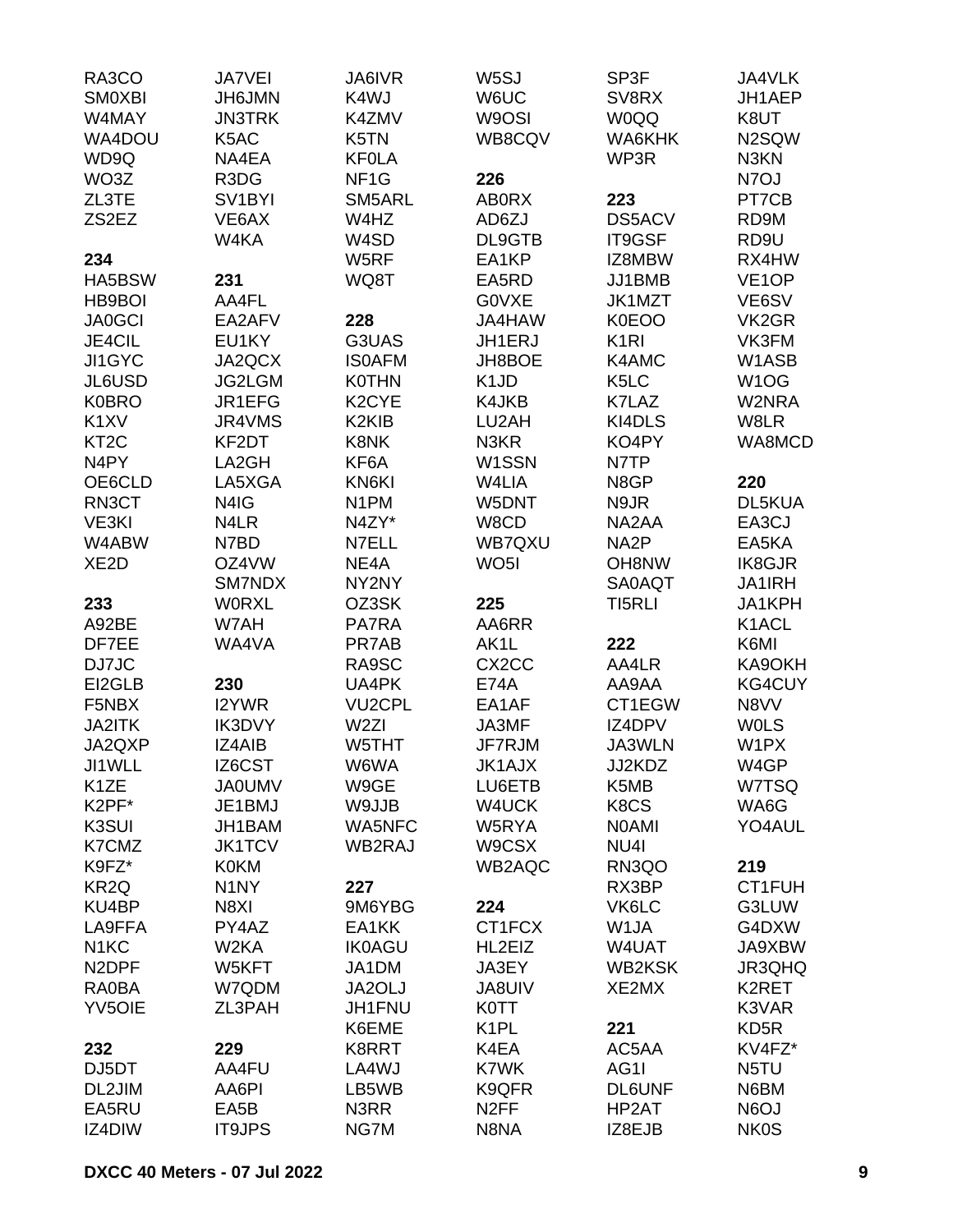| PA <sub>2</sub> R  | 216                 | GU4YOX            | W5CWQ                         | OE1ALW             | 207               |
|--------------------|---------------------|-------------------|-------------------------------|--------------------|-------------------|
| RX9JX              | <b>DL1TRK</b>       | <b>IK0XIH</b>     | W6GRV                         | W1HEO              | DK3UA             |
| W2DXE              | EI6IZ               | <b>IK5PWN</b>     | W7LGG                         | W6NK               | <b>DL2RTL</b>     |
| W <sub>4</sub> DAO | F1RAF               | JA1QIW            | <b>WA0ROI</b>                 | W6PH               | JE1HRC            |
| W9IL               | <b>JH7LBE</b>       | K6MKF             | XE1MEX                        | W8BI               | JH1DGJ            |
| WA5NOM             | <b>JH7LVK</b>       | NX2X              | YB2TX                         | W8JA               | K3EA              |
| WC4H               | <b>K0KP</b>         | <b>SM0BYD</b>     |                               |                    | <b>K3FRK</b>      |
|                    | K3LA                | W <sub>1</sub> OP |                               |                    |                   |
| WY1G               |                     |                   | 211                           | 209                | LU2JCW            |
|                    | K3MD                | W4CCS             | 7K3QPL                        | AA6RE              | <b>MOIKW</b>      |
| 218                | K7NK                | W4HGW             | F6ECI                         | <b>DL6LIM</b>      | N7HN              |
| DK2BI              | LU2BA               | W6SFK             | <b>HB9MFM</b>                 | EI4CF              | OZ1EUO            |
| DL1QQ              | NG <sub>0</sub> G   | W7VY              | <b>I5GKS</b>                  | HB9DLE             | SP5JXK            |
| EA5DFV             | OH <sub>3</sub> OJ  | WA3FRP            | JA6JNF                        | IZ5EBL             | UR4IOR            |
| <b>HB9FBG</b>      | W4TJE               | WT3Q              | <b>JA7KQC</b>                 | JA2KTP             | VK4CAG            |
| JA1OVF             | W8HMK               |                   | JA8BAR                        | JA4JLT             | W1AW              |
| JH1RVQ             |                     | 213               | K <sub>1VI</sub>              | K <sub>4</sub> SX  | W9ZCL             |
| <b>JM3GXU</b>      | 215                 | AF5CC             | K <sub>2</sub> C <sub>S</sub> | K8KI               | WB5STU            |
| K6IPM              | <b>AA0MZ</b>        | DJ3AS             | K4ZNC                         | KW4MM              | <b>WD0DAN</b>     |
| KW9U               | AA3LX               | <b>IU0LFQ</b>     | K8ZH                          | NI7F               | WF5W              |
| N4ENE              | AB4UF               | JA9CG             | KC6JAM                        | PY5IP              | WV1X              |
| N6MXU              | DK3BK               | <b>JM1GHT</b>     | <b>NOSTL</b>                  | <b>VU2ABS</b>      | ZP5ALI            |
| <b>SMOMPV</b>      | DL2RD               | K2HAT             | N4LV                          | W9HBH              |                   |
| SV3AQR             | DL4NBE              | K2MK              | NC4RB                         | WQ7B               | 206               |
| VE2BWL             | DL9JI               | K3PH              | NO9E                          |                    | 4X4JU             |
| W4GE               | EA1JO               | K6BZS             | PY3SB                         | 208                | DL2NOM            |
|                    |                     | KD <sub>2</sub> T |                               | AA4DD              |                   |
| W6CUA              | F5UJK               |                   | SK0QO                         |                    | HI8RD             |
| W7KW               | <b>IOOSI</b>        | KK5OQ             | VE3UZ                         | AL7R               | IZ5GST            |
|                    | <b>JA8CJY</b>       | KW4CQ             | W1MR                          | <b>HBOWR</b>       | <b>JA0ED</b>      |
| 217                | JE1VTZ              | KZ0X              | W <sub>2</sub> TX             | JA1OVD             | JR4VEV            |
| AA9GR              | JE7BQR              | N3ER              | W3NS                          | JA1WTI             | N <sub>1</sub> BZ |
| <b>DJ0UT</b>       | JH8KFE              | N4TOL             | W4UEF                         | JA7EPO             | N6GP              |
| HG6IA              | JI3CJP              | SM2GCQ            | W5VU                          | JH5HDA             | N6PM              |
| HL3AMO             | <b>JP7FSO</b>       | UN3G              | W7MEM                         | <b>JH7BKN</b>      | N7FF              |
| JA2EJI             | <b>JR3TOE</b>       | W3IZ              | W9RC                          | K1TKL              | ND9G              |
| JP1LRT             | <b>K0TPP</b>        | W9GG              | WB3LHD                        | K5CD               | SP6AXW            |
| K0AZ               | K5YU                | WB2ZAB            | WU4B                          | K9SG               | VA2IG             |
| K3NF               | KK4CB               | WB8YTZ            |                               | KG5VK              | W5JMW             |
| K5DHY              | N <sub>1</sub> RK   | WC3W              | 210                           | KM <sub>2</sub> E  | W6FL              |
| K5EWJ              | N4SC                | ZS6UT             | AG7N                          | KT8D               | WE4S              |
| K8CC               | NU4Y                |                   | DL7AA                         | LZ2HM              | WN7J              |
| KI1U               | SM5ENX              | 212               | EI2JD                         | N <sub>4</sub> PYI | WV2I              |
| <b>NOVVV</b>       | SV <sub>2</sub> CLJ | AB4GE             | JA3BXF                        | N7MB               |                   |
| NA5Z               | VE3OU               | AE5B              | <b>JQ1YIW</b>                 | N9FH               | 205               |
| RA3LAL             | <b>WOMU</b>         | AJ8B              | <b>KOLU</b>                   | VE7XT              | AA7XT             |
| SM2HWG             | W4NBS               | EA7DUD            | K2XB*                         | W1YRC              | AD5WB             |
| TA1CM              | W5QP*               | HB9IIO            | K4EB                          | W4DN               | AI8P              |
|                    |                     |                   |                               |                    |                   |
| W3DM               | W6TUR               | JF2QNM            | K4WES                         | W6BK               | DL4FDM            |
| W5PJR              | WB2AA               | JR3HZW            | K8MN                          | W6ZO               | DS2BGV            |
| W8NJR              |                     | <b>K7NTW</b>      | <b>KS0M</b>                   | W7JY               | EA2AA             |
| WA6URY             | 214                 | <b>KN7Y</b>       | N <sub>1</sub> IA             | W7VJ               | HK6K              |
| WW4LL              | 6K5AQY              | NT <sub>5</sub> G | N4IQ                          | W8WD               | <b>IK4IYC</b>     |
|                    | <b>DK0EE</b>        | OH <sub>4UI</sub> | N7MQ                          |                    | <b>JA0AXV</b>     |
|                    | DS5DNO              | VU3WEW            | NA6MG                         |                    | JA6NQT            |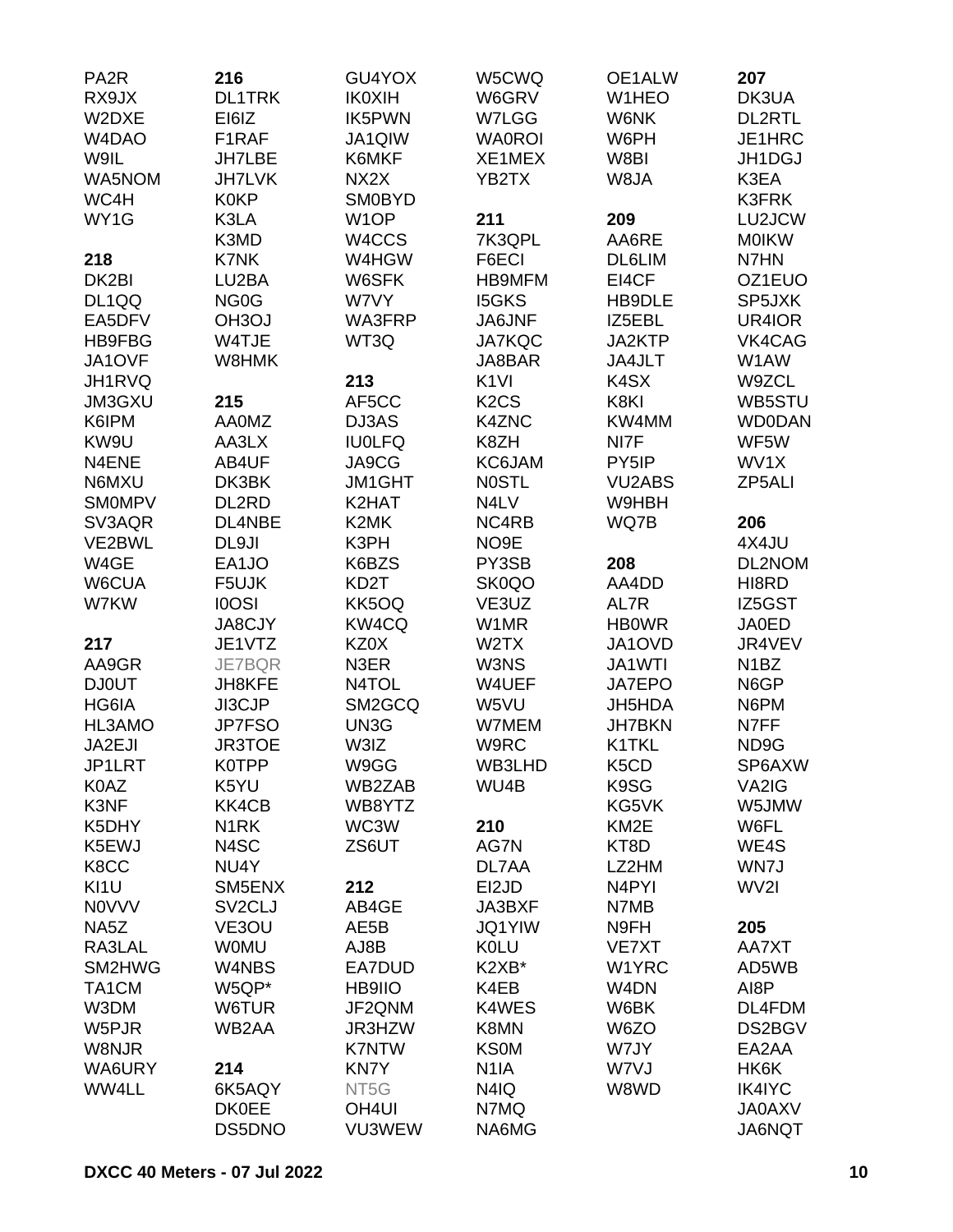| JE3NWQ             | PY <sub>2</sub> OP | W6DE                          | W4HOG                         | SV2BXA                        | 193                           |
|--------------------|--------------------|-------------------------------|-------------------------------|-------------------------------|-------------------------------|
| JH2AMN             | <b>RT20</b>        | <b>W7IUO</b>                  | W7EQ                          | UA4PT                         | HL1XP                         |
| K2AJY              | W8GNM              | W8MIL                         | W7QHE                         | WK4Y*                         | <b>JG3KLF</b>                 |
| K <sub>2</sub> WJ  | <b>WA1ZIC</b>      | W8SAX                         | W7RJ*                         | YO5OEF                        | JH1EIG                        |
| K3JE               |                    | WD8PKF                        | WA4QMQ                        |                               | <b>JI3BFC</b>                 |
| K4EU               | 202                |                               |                               | 195                           | K4IE                          |
| K4YJ               | DF3EC              | 200                           | 197                           | EA4M                          | K4VX                          |
| LU2DSL             |                    | <b>BV1EK</b>                  |                               |                               |                               |
|                    | DL2QB              |                               | <b>AA0KA</b>                  | HL4CBX                        | K4WM                          |
| N4PGL*             | EI3IO              | JA3WMS                        | AA4US                         | <b>IOKRP</b>                  | K5LY                          |
| N8RF               | HB9DQV             | JA6AQA                        | DL4MEH                        | <b>IKOUTM</b>                 | KF4NEF                        |
| NJ6D               | HB9FBM             | JR1CAD                        | HB9JG                         | JA2ODB                        | <b>NOTR</b>                   |
| W5EC               | <b>I8DKR</b>       | K1TWF                         | JA1IAZ                        | JA6GPR                        | N <sub>2</sub> N <sub>W</sub> |
| W8TM               | JE8IGW             | K <sub>4</sub> Q <sub>D</sub> | JA3BKP                        | JE1CTA                        | N4AOE                         |
| WE2N               | JG1SWM             | K6XJ                          | JA4EVN                        | JR6GIM                        | SP3EPG                        |
| WR7Q               | <b>JH2AQI</b>      | N4DWK                         | <b>JA7KE</b>                  | K4GM                          | UA9MC                         |
|                    | <b>JI6IHG</b>      | SM5BMB                        | JE2EBT                        | K5GM                          | VK3KE                         |
| 204                | K <sub>1</sub> EO  | SV8DOU                        | JF2VAX                        | K7DSE                         | W1KDA                         |
| AB4SF              | K <sub>2</sub> SN  | <b>WOUY</b>                   | K4WNW                         | K8EB                          | W7VS                          |
| AJ4A               | K3WWT              | WM4AA                         | K <sub>5</sub> CR             | <b>NOTK</b>                   | WA2USA                        |
| CT1BWU             | KK9T               | WW1V                          | K9JE*                         | N6PSE                         | WA9JWL                        |
| CT1DOF             | KZ1W               | WW8RT                         | K9SM                          | NX8Y                          | WE9A                          |
| EA3EQT             | N3TR               |                               | <b>KM7R</b>                   | OE1HHB                        | WK9U                          |
| F4FLF              | N8AGU              | 199                           | KR4U                          | R7CD                          | WW8W                          |
| HL4CCM             | NA4MM              | 4X4MF                         | <b>NOPFE</b>                  | VE <sub>1</sub> HA            |                               |
| IK2HDF             | S59AW              | DJ5IW                         | N <sub>2</sub> G <sub>Z</sub> | VE3QAA                        | 192                           |
| <b>JA7FWR</b>      |                    |                               | N <sub>2</sub> ZZ             |                               |                               |
|                    | TF3SG              | DK6OR                         |                               | <b>WOKCJ</b>                  | AD3C                          |
| JE2VLG             | VK3TC              | F6KOP                         | N4MI                          | W9ZJ                          | AD4Z                          |
| JJ1KZZ             | W5WZ               | G4AFJ                         | N4XYZ                         | <b>WC0W</b>                   | DJ2RB                         |
| K <sub>1</sub> GW  | W7BV               | <b>I7LGM</b>                  | N9LEO                         |                               | E73D                          |
| K3WGR              | W7IU               | <b>IW3GJF</b>                 | NA1DX                         | 194                           | <b>IK2YQX</b>                 |
| <b>KK0M</b>        | YB4IR              | JA2MNB                        | VK1FF                         | 7Z <sub>1</sub> SJ            | <b>JA7HRM</b>                 |
| N8PCN              |                    | K6CF                          | VK3OT                         | HL5BMX                        | JF2SKV                        |
| PT7DX              | 201                | LZ2JF                         | WB5NHL                        | HP3TA                         | <b>JH3PRR</b>                 |
| <b>RA0R</b>        | AE4CW              | N <sub>3</sub> XM             | WS1F                          | <b>IK2WSO</b>                 | KV <sub>4</sub> T             |
| SV1FKZ             | EA4CQT             | VU <sub>2</sub> CDP           |                               | JA4JSV                        | <b>MU0FAL</b>                 |
| W2/CT1GIF          | <b>IWOBYL</b>      | W6AER                         | 196                           | JH3GRO                        | UT6UA                         |
| W <sub>2</sub> RIJ | JA4GXS             |                               | <b>GMONAI</b>                 | JH4CPC                        | VE1DUN                        |
| W5TUF              | JE1IBI             | 198                           | HB9DRS                        | JI1MNT                        | W1WEF                         |
| W5XU               | JE6ADE             | AH <sub>0</sub> U             | <b>IOLYO</b>                  | K <sub>2</sub> T <sub>A</sub> | W3WH                          |
| W6HDG              | <b>JH1ROJ</b>      | EA6EE                         | <b>IK2RPE</b>                 | K <sub>4</sub> OTV            | W5MF                          |
| WA5UA              | K <sub>2</sub> OP  | G3XLF                         | <b>IK7YCE</b>                 | KE3X                          |                               |
| YB2DX              | K7HC               | JA1JYE                        | <b>JM1JIV</b>                 | KE4VU                         | 191                           |
|                    | K8CQ*              | JA1XRA                        | K1MAA*                        | <b>KF7NN</b>                  | AK5Q                          |
| 203                | KI3O               | JE7BUH                        | K4RG                          | KX5M                          | CU3EJ                         |
| CU <sub>2</sub> CE | KP4N               | <b>JI1FXS</b>                 | KN7K                          | N6ER                          | CU3EQ                         |
| G4XEE              | NU <sub>1</sub> B  | K3IE                          | KR <sub>0</sub> O             | N6XT                          | <b>I1CMA</b>                  |
|                    |                    |                               |                               |                               |                               |
| HA5PT              | OE3KLU             | K4KGG                         | LA5SJA                        | N7JB                          | <b>IK4TVQ</b>                 |
| <b>IZ0BVU</b>      | PT2BW              | K8KS                          | N3RW                          | NW8U                          | <b>JR0EQQ</b>                 |
| JA8LRG             | SM5CSS             | KU <sub>2</sub> A             | N4HN                          | PY2GG                         | K8RF                          |
| JE6LZN             | <b>WODD</b>        | NW8F                          | N4QWZ                         | SP5APW                        | KS4YT                         |
| JH2PWY             | W3HKK              | <b>W0ZT</b>                   | N6PAT                         | W9HZ                          | LB5GI                         |
| K6IPV              | W4CG               | W <sub>1</sub> GF             | N9NB                          | WD8LTM                        | LB7ZG                         |
| KB4MRX             | W4NK               | W4CMM                         | OE5JDL                        |                               | N4KM                          |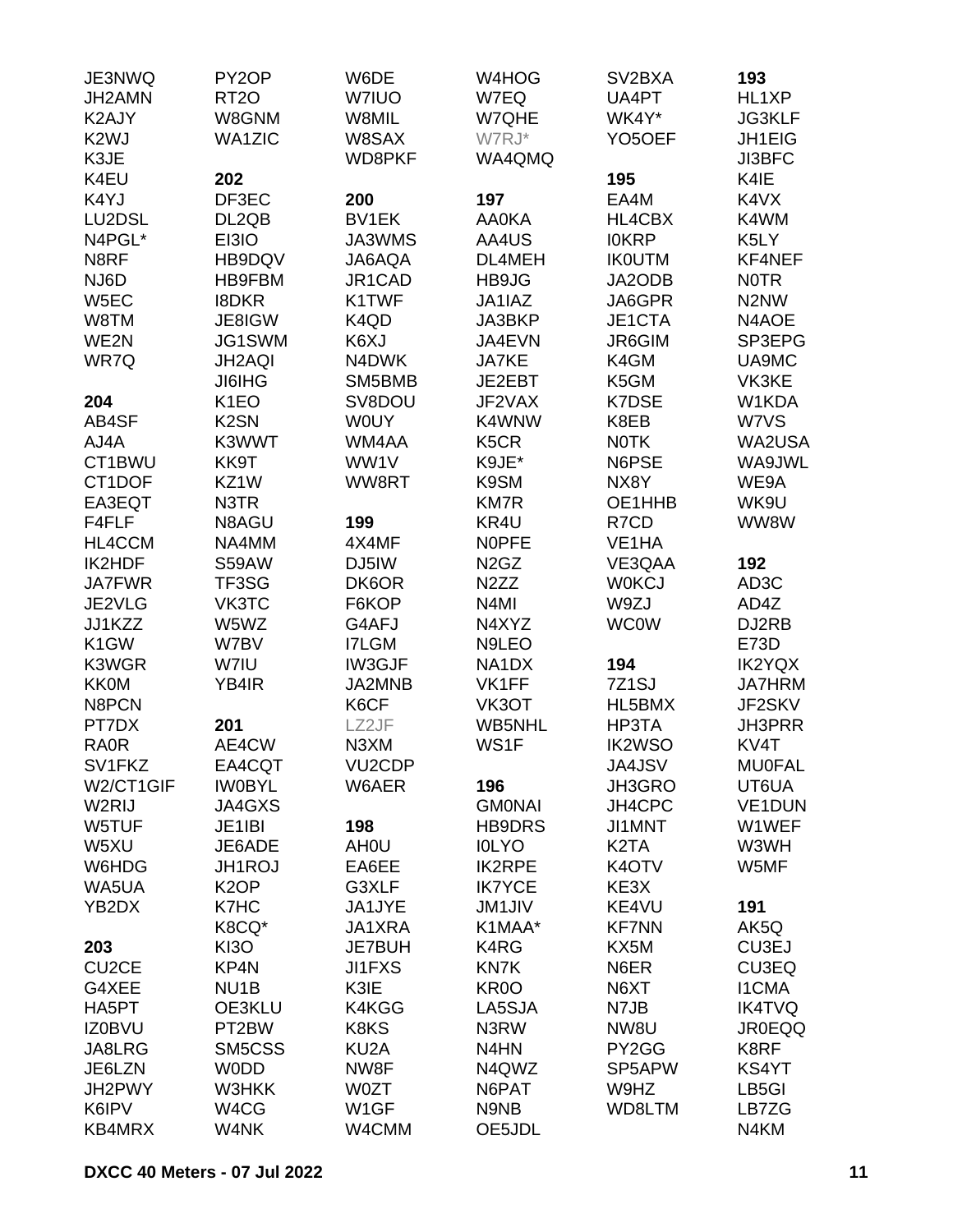| OZ5NJ             | W7QC              | WR2G                          | <b>WOJM</b>        | KF <sub>2</sub> TI            | 180                |
|-------------------|-------------------|-------------------------------|--------------------|-------------------------------|--------------------|
| RA4PQ             | WB2HJV            | WW1WW                         | W3NRJ              | KM8AM                         | 5T5PA              |
| SP <sub>3</sub> S | WB4GLI            |                               | W4TE               | N <sub>4</sub> T <sub>D</sub> | DM2RM              |
| VR <sub>2KF</sub> |                   | 186                           | W4UFO              | N7TM                          | EA1AA              |
| <b>WOIZ</b>       | 188               | A71AM                         | W5WLA              | N8SHZ                         | IZ1JMN             |
| W6DX              | AA6XV             | BG8PA                         | WA4TII             | OE3EPW                        | JA0ADY             |
| WE <sub>1</sub> P | AB6BT             | DK7VW*                        | WB2KSP             | SV3RKM                        | JH4GNE             |
| WX2CX             | <b>DD0VU</b>      | DL6DCD                        | WC <sub>2</sub> C  | W5FL                          | <b>JH7AJD</b>      |
| <b>XE1FAS</b>     | HL2DBP            | JA4CZM                        | WK8A               | W6WF                          | JO1LVZ             |
|                   | <b>IK2WPO</b>     | <b>JM1HJG</b>                 | YL2EC              | W8QZA                         | K0XP               |
| 190               | <b>IK7YZG</b>     | K3FM                          | YT7T               | WD4IXD                        | K <sub>1</sub> DPB |
| 7M4AOE            | JA1SGU            | K7VC                          |                    |                               | K <sub>1</sub> TN  |
| EA5DKU            | JJ1OKK            | K9GY                          | 184                | 182                           | KJ7M               |
|                   |                   | KC5LK                         |                    |                               |                    |
| G8AJM             | <b>JK3GWT</b>     |                               | DF3OL              | AD7L                          | <b>KK0T</b>        |
| <b>IV3BSF</b>     | JP1EWY            | KD6WKY                        | <b>DH0GSU</b>      | EA3CZM                        | KK4XL              |
| JA1PUK            | K4AR              | KJ6Y                          | EA2AAZ             | <b>I6DQE</b>                  | N6DHZ              |
| JA4VUQ            | K <sub>5</sub> RA | N3OUC                         | EA5XV              | K <sub>1</sub> DJ             | NE5W               |
| <b>JH6WMJ</b>     | K5TU              | N6NT                          | G4FTC              | K6BV                          | NJ9C               |
| JR2CFD            | KG6D              | SM1NJC                        | HC <sub>1</sub> BI | K9JU                          | NY <sub>3</sub> C  |
| K4FW              | KM3J              | SM6WET                        | J68HZ              | KD3HN                         | OZ1HPS             |
| K4RDU             | N <sub>1</sub> NU | SV1CQN                        | JA3BG              | KE5PO                         | <b>PA0TCA</b>      |
| K7GT              | N <sub>1</sub> RA | <b>T95A</b>                   | JA4HXF             | N4UFP                         | W3ATV              |
| KC4AA             | N3AIU             | W1BYH                         | JA9RT              | N6KK                          | W3CZ               |
| N7MAL             | N9OY              | W1ZS                          | <b>JL7BRH</b>      | NA <sub>2</sub> R             | W4AO               |
| N8NB              | ND4V              | W8LMG                         | <b>K0CF</b>        | NG <sub>2</sub> V             | W4NE               |
| R <sub>0</sub> QA | VE1VOX            | WB1EAZ                        | K <sub>5</sub> RJ  | PY6TS                         | W9SE               |
| WA9GON            | W3AKD             | WB8YJF                        | K5ZQ               | SV8LMQ                        | WC2L               |
| <b>WB0N</b>       | W6GJB             |                               | KF8HR              | TA <sub>1</sub> L             | XE <sub>1</sub> R  |
| YO3DDZ            | W7HR              | 185                           | KU8X               | VA7ZT                         |                    |
|                   | WA1NXC            | AC4VM                         | LX1CW              | VR2XMT                        | 179                |
| 189               | <b>WA7HQD</b>     | AL7TC                         | <b>NEODX</b>       | W3KHQ                         | DK3QM              |
| <b>9A1A</b>       | WM9Q              | CT1ESO                        | UA1OM              | W4DEE                         | G4NXG              |
| AB1J              |                   | DF2WF                         | <b>WOMS</b>        | WV4TN                         | <b>JA0KJE</b>      |
| AC7ZG             | 187               | <b>HB9CQL</b>                 | W <sub>2</sub> PS  |                               | JA2BUR             |
| CE3FZ             | AA4UC             | <b>IK8TPJ</b>                 | W3KHZ              | 181                           | JH2NWP             |
| DL5JS             | AB5GU             | IZ0CKJ                        | W4RS               | CT1ELF                        | JH6WDG             |
| DM5JBN            | HB9BHY*           | <b>JA2ACI</b>                 | W7VV               | <b>DL7JRD</b>                 | K0GEO              |
| <b>JH0OXS</b>     | <b>HB9CQK</b>     | JA8RRF                        | WB8RFB             | <b>IK2DUW</b>                 | K <sub>2</sub> HT  |
| JH1OGT            | IZ8DEO            | JM1VRW                        | WT <sub>2</sub> P  | <b>IV3BKH</b>                 | K3WC               |
| JH2AJY            | <b>JL3DGI</b>     | K1LTJ                         |                    | <b>JA7ASD</b>                 | K4AU               |
| JJ1KXB            | K4KAY             | K4MZ                          | 183                | JE6UWU                        | K8JE               |
| K0IO              | K6ME              | K6SY                          | DL3ZH              | JH1CTV                        | K9JJR              |
| K7WA              | K8YYY             | K7IA                          | <b>JA0HC</b>       | JP1SRG                        | KG8CW              |
| <b>KE4KMG</b>     | KF4VTT            | K8EAB                         | <b>JR7ILA</b>      | JR2PAU                        | KX <sub>2</sub> S  |
| KK9H              | KH6DX             | K8ZZU                         | K3SW               | KJ4UZU                        | N3IQ               |
| N4QVM             | NY4G              | KB1HY                         | K4RP               | KN4JX                         | N <sub>5</sub> OP  |
| OH <sub>1JP</sub> | RW3SU             | KE8UM                         | K7CU               | T77EB                         | N9RD               |
| OZ7DN             | SM5BEU            | N <sub>1</sub> SZ             | <b>K7ORK</b>       | <b>VE7TK</b>                  | SV2DSJ             |
| VE3TM             | W5UHQ             | N <sub>2</sub> R <sub>D</sub> | K8AV               | <b>WONFL</b>                  | UT4UZ              |
| VK5CE             | W9UM              | N6NBB                         | K8SIA              | W5RDW                         | VE <sub>1</sub> BN |
| <b>WOFF</b>       | WB4CW             | N7TW                          | K8VD               | WB9IWN                        | WD6T               |
| W3SB              | WC4V              | NH6T/W4                       | K9ZG               |                               | YV4DYJ             |
| W4PV              | WF4W              | TF4M                          | KA1CRP             |                               | ZL3RJ              |
|                   |                   |                               |                    |                               |                    |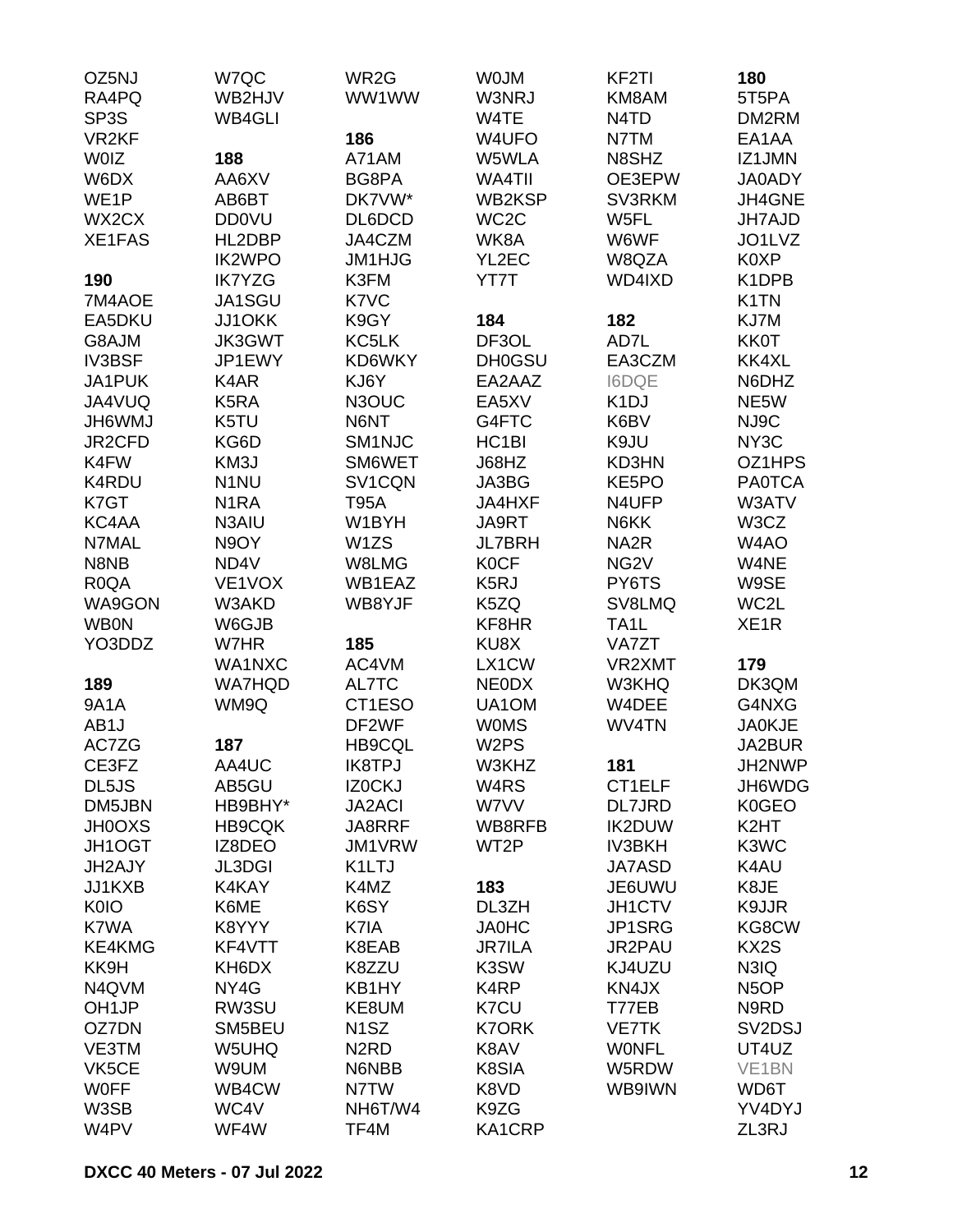| 178               | UA9AM              | AG8L               | WQ1H                          | ZS <sub>1</sub> C               | W1FA               |
|-------------------|--------------------|--------------------|-------------------------------|---------------------------------|--------------------|
| HB9RYZ            | VK <sub>2</sub> CA | CT3CD              |                               |                                 | WB8BZK             |
| IZ5FSA            | W2HAZ              | DJ3XG              | 172                           | 170                             | WF1H               |
| JA1SLS            |                    | DL2AMD             | BA4TB                         | 9K2BM                           | WZ9B               |
| JA3AVO            | 176                | <b>DL7UGO</b>      | <b>DL2RUG</b>                 | AA4A                            | XE <sub>1ILI</sub> |
| <b>K0MP</b>       | A61BK              | <b>ER0FEO</b>      | GM4KHE                        | IZ8EKL                          |                    |
| K <sub>1</sub> UA | G4NBS              | <b>IK0CHU</b>      | <b>IK8OZV</b>                 | JA1GVT                          | 168                |
| <b>K3RWN</b>      | JA2DHG             | <b>IK4TVP</b>      | JA1HOM                        | JA1KRW                          | AA3TH              |
| K4VNY             | JH1IZR             | <b>JA9IWR</b>      | JA3FHL                        | JH1FVE                          | AC4BT              |
| K5AX              | JJ2VLY             | JE3GUG             | JE3BIQ                        | K <sub>2</sub> WK               | DL1EFD             |
| K5CWR             | K <sub>1</sub> YT  | <b>JF7NNI</b>      | K2RNY                         | K3PT                            | EI8GS              |
| K7GA              | K7LY               | JL1GYZ             | K5MMH                         | K6PT                            | HB9PUE             |
| K8DJC             | KE1VT              | <b>K0IIR</b>       | K5TDA                         | K8TS                            | <b>IKOWRB</b>      |
| KA2CYN            | KE4S               | K1UM               | K8JP                          | KA1DJ                           | IZ0GKB             |
| N4JQQ             | KX1A*              | K6ZP               | KA1API                        | <b>KA10</b>                     | <b>JA3BLN</b>      |
| ON6AA             | LA2IR              | <b>KK7YC</b>       | N4XMX                         | KB9S                            | JF1WLK             |
| PY3VB             | N3ME*              | <b>KL7KK</b>       | NO <sub>2</sub> C             | <b>KD0S</b>                     | <b>JH0AWC</b>      |
| R7LP              | N8IL               | KW <sub>2</sub> J  | NX <sub>1</sub> P             | KD4OS                           | K0ABC              |
| SP5ELW            | PV8DX              | LA2RZ              | OZ3SM                         | KE8G                            | KN7D               |
| VE2HJ             | SM5ELV             | LT1F               | PY2ADR                        | N <sub>1</sub> ZJ               | KS3L               |
| <b>VE3FRR</b>     | VK2AAH             | N0SL               | RW3QHN                        | ND3L                            | N6AA               |
| <b>W0ZS</b>       | W1PY               | N4BAF              | SV <sub>1</sub> XV            | ND9M                            | NZ7Q               |
| W1ENE             | W9RXJ              | N6JM               | VR2XYL                        | OM8FR                           | RA3AOS             |
| W4TTY             | WQ6Q               | NK7Z               | VU <sub>2</sub> DED           | OT <sub>1</sub> A               | W1LY               |
| WA3GNW            | YO3HOT             | RW6MBC             | W3EF                          | OZ1OXQ                          | W1RH               |
| WA6EZV            | ZP5MAL             | US2WU              | W7KSK                         | <b>VE7ACN</b>                   | WA4USA             |
| WB0O              |                    | W4NJ               | W7TUS                         | W3BNN                           | WB2NPY             |
| WI2E              | 175                | WB3D               |                               | W7SLB                           |                    |
|                   | AG3V               | WO <sub>5</sub> D  | 171                           | WA4RTE                          | 167                |
| WN9Q              | CT7ANG             | WW3QB              | AA9LC                         | <b>WA8RCK</b>                   | <b>ACOW</b>        |
|                   |                    |                    |                               |                                 |                    |
| 177               | DK8IZ              |                    | DL9NDV                        | WB9PNU                          | JH6DUL             |
| 9AY2K             | EA7LL              | 173                | <b>GU0SUP</b>                 | YB3MM                           | JR1LZK             |
| AA5N              | EC1AIJ             | A71EM              | JA0GZZ                        |                                 | K4KAL              |
| AA7FL             | F6HLC              | <b>AA0BH</b>       | JA4RED                        | 169                             | K7VL               |
| EA4UV             | HK3PJ              | DL2SWN             | JM1JZN                        | AK5X                            | NC4RY              |
| EA5HM             | HL4XM              | DS4BHW             | K <sub>2</sub> D <sub>C</sub> | CT1EPJ                          | NY9H               |
| EW4A              | <b>IT9CVO</b>      | F <sub>1</sub> ICS | K <sub>5</sub> ER             | DL4ZAB                          | PB9FN              |
| I2YPY             | <b>JA1OQJ</b>      | HB9EFK             | KP3X                          | DL5SBA                          | TF2LL              |
| <b>IK8TEM</b>     | JA6PNA             | JL3RNZ             | N <sub>2</sub> MFT            | DL6KY                           | UA9AGX             |
| <b>IV3FFI</b>     | JH3FHQ             | JR1EYB             | N6EM                          | F5EOT                           | W2EQ               |
| JA1FUI            | <b>K0SRL</b>       | K0OB               | N9JF                          | IZ0GYP                          | ZL3AFT             |
| JA6JYM            | K <sub>1</sub> CA  | K3HW               | ND4Q                          | <b>JA0EVI</b>                   | ZP5FGS             |
| JA7BT             | KE4BKL             | KE5FXE             | NK <sub>5</sub> B             | JA3MIO                          |                    |
| <b>JE7KCI</b>     | KM <sub>5VI</sub>  | LZ2ZG              | NT9F                          | <b>JA3UNA</b>                   | 166                |
| JR1IZM            | N <sub>1</sub> YX  | N <sub>3</sub> AO  | OZ1ACB                        | JG3RWX                          | AA9RR              |
| <b>K0BFR</b>      | N <sub>2</sub> KW  | N6VH               | TA3J                          | <b>K0MS</b>                     | DS3DNT             |
| K0BX*             | NK9O               | N7AU               | VK7ZE                         | K <sub>2</sub> C <sub>D</sub> J | HB9AZO             |
| K4JUZ             | W1DYJ              | NF <sub>2</sub> K  | W4ARK                         | K4QE                            | HL1VAU             |
| K6RV              | W8MSP              | SMODRB*            | W7BQ                          | KB5HC                           | <b>IK1IYU</b>      |
| KE <sub>1</sub> B | <b>WA0RVK</b>      | VR2MY              | WB <sub>2</sub> V             | LA9XGA                          | IK6COX             |
| KI7AO             |                    | W1KMA              | WB5XX                         | N <sub>2</sub> K <sub>X</sub>   | <b>IV3AVQ</b>      |
| N7RD              | 174                | W7FI               | WP4CQ                         | N4LUF                           | <b>IZONRG</b>      |
| NC7M              | AA4UJ              | W8WRP              | YO3JF                         | N9JCS                           | <b>JA0CVC</b>      |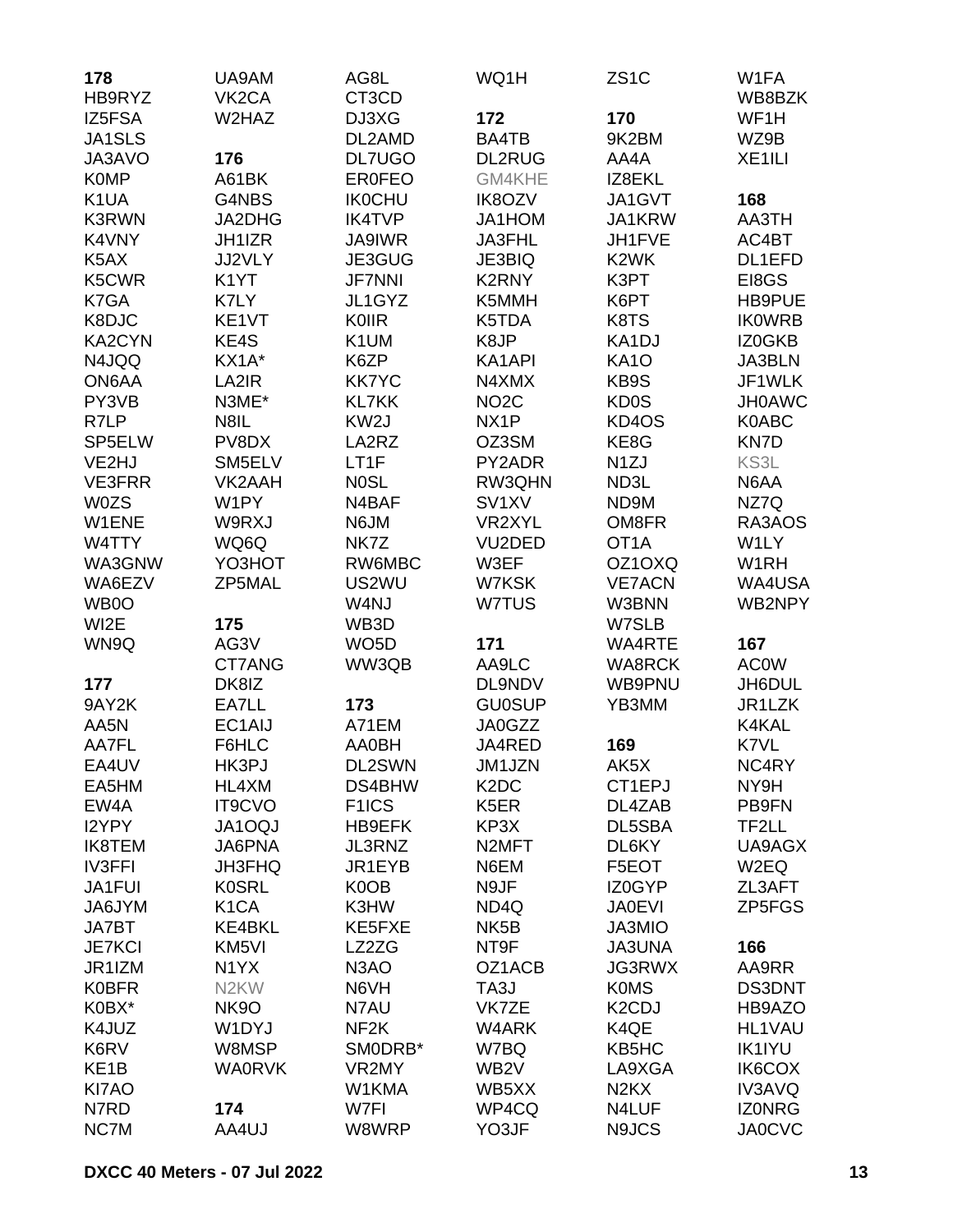| JA1DIO             | IK6CGO            | <b>WB4SON</b>      | KT5V               | K6CJ              | <b>HK7MQC</b>                 |
|--------------------|-------------------|--------------------|--------------------|-------------------|-------------------------------|
| JA4CSJ             | <b>IK7JTF</b>     | WB5TKI             | <b>NOIW</b>        | <b>KJ7TEA</b>     | HL2ZN                         |
| JG1WNO             | K4CGY             | ZS6NJ              | N6VI               | N7GCO             | IT9YOZ                        |
| JH6WHN             | K5AUP             |                    | NE <sub>1</sub> RD | N8KU              | JA1EMK                        |
| JJ1LID             | K5MT              | 162                | OE3JAG             | NA4CW             | <b>JA7XRO</b>                 |
| <b>K0FG</b>        | K9XR              | AA5H               | OH <sub>2LU</sub>  | NK <sub>5</sub> Z | JR1XFS                        |
| K <sub>2</sub> SD  | KC1OPD            | DL2VWR             | PY5VC              | NT6AA             | K3AR                          |
| K3VPZ              | KI6MQX            | DL9DRA             | <b>VE7ON</b>       | <b>OH7TV</b>      | K4GZ                          |
| K8AO               | KM <sub>5</sub> G | <b>DS1CPT</b>      | <b>WOPE</b>        | PA <sub>5</sub> X | K4LQ                          |
| K8WHA              | N <sub>2</sub> BT | G3PSM              | W1FM               | SP1NEN            | K8KT                          |
| KI4TZ              | N <sub>4</sub> CT | <b>IV3KCB</b>      | W5AP               | TG9AJR            | K9EXY                         |
| KU1T               | N <sub>5</sub> PA | <b>IZ0BTV</b>      | W5JE               | W3DQS             | KB5UNX                        |
| N8NH               | N6RC              | IZ1JLG             | W6HYI              | W5WS*             | KJ6ZH                         |
|                    |                   |                    |                    |                   |                               |
| ND7K               | NU4B              | JA9LX              | W7BJN              | W7PC              | LX2SM                         |
| VE6TL              | NZ9Z              | JE1LPZ             | WF <sub>2</sub> Y  | W8FAX             | NN6K                          |
| VK2HV              | ON6YH             | <b>K0PC</b>        | ZL1WG              | W9LU              | NQ7M                          |
| W6SIY              | PA2TMS            | K <sub>2</sub> RB  |                    | <b>WA0WWW</b>     | PF7M                          |
| W6ZPL              | VE3YXO            | K6LPO              | 160                | <b>WA7BNG</b>     | SM2EJE                        |
| ZL1ANH             | VK3FN             | K8GWU              | <b>AC0X</b>        | XE <sub>1</sub> V | SM5BNK                        |
| ZS6IR              | <b>VU2IBI</b>     | <b>KB9DAK</b>      | AG1A               | XE1YD             | SQ7FPH                        |
|                    | W4PNY             | KN9N               | AK1P               |                   | VE7VF                         |
| 165                | W4WW              | <b>KR7RK</b>       | CT1DIZ             | 158               | VK6OZ                         |
| AJ4IM              | W5MJ              | KX9X               | DL6ZNG             | AA2VG             | W1GY                          |
| JA2LHG             | W6OTC             | N0OK               | <b>GOMFO</b>       | AK4AO             | W3BYX                         |
| JA4RTX             | WB1DX             | N <sub>1</sub> BB  | JA1VRY             | EA5LV             | WB3BFC                        |
| JR4QZH             | WF5K              | NF4J               | <b>JH8UQJ</b>      | EA7LS             | WD8KND                        |
| K4VW               | WZ6Z              | NS4X               | <b>KD0AA</b>       | G3MPB             | WM <sub>5</sub> H             |
| K8MRT              | YL2AP             | W <sub>2</sub> UB  | KF7F               | JH1VHU            | XE1EE                         |
| <b>KL7TC</b>       |                   | W4PGC              | KK8MM              | K4MIH             | XE1ZW                         |
| KN4PPD             | 163               | WA2BOT             | KM6KO              | K5YE              | <b>YBONFL</b>                 |
| N <sub>1</sub> API | AF3X              | WA5CMI*            | N1BCL*             | KB2XJ             | YB1TQL                        |
| N <sub>5</sub> RN  | <b>DJ0AH</b>      | WB4DNL             | VA3IC              | KD4W              |                               |
| N6TR               | DK3FB             | WF3M               | <b>WOIKD</b>       | LZ1MDU            | 156                           |
| ND4X               | <b>E77S</b>       | ZL <sub>4Q</sub> J | W <sub>4</sub> CC  | <b>N0HJZ</b>      | 7N1GMK                        |
| NI4Y               | <b>JA0MRW</b>     |                    | W4RQ               | N4JRG             | AA3K                          |
| SP5LKJ             | JA1BON            | 161                | W6NT               | N6NG              | EI9E                          |
| TF <sub>5</sub> B  | JA1EMQ            | 7L3SQL             | WA3WZR             | NW4M              | G7SSE                         |
| VE3GFN             | JA3EEM            | 7Z1HL              | WD5BJT             | OE3HWC            | HA8UT                         |
| W3ML               | JE4FNC            | AA5B               |                    | VE4GV             | IZ1JLN                        |
| W4MPY              | <b>JM7TKK</b>     | DG5LAC             | 159                | <b>W0QD</b>       | <b>JH3GFA</b>                 |
| W8HB               | K7KJ              | EI4BZ              | 9H1AE              | W3UTD             | <b>JJ1IRS</b>                 |
| W9LQI              | KC8YDS            | <b>I1YDT</b>       | AD4AA              | W4HY              | JK1EBA                        |
| WY0V               | KE9S              | IZ4GOL             | EI7JZ              | W6VIO             | JN3XEZ                        |
| ZS5LEE             | KM4HQE            | JA1GLE             | EW7BR              | W7FP              | K <sub>2</sub> TER            |
|                    | N8WXQ             | JH8WXF             | G4CWD              | WA1EHK            | K <sub>2</sub> W <sub>R</sub> |
| 164                | OK1UU             | JL4BSE             | HB9AGO             | WA8Y              | K3CWF                         |
| AI2S               | PY4OG             | K4DET              | IZ4IRO             | WB6JXJ            | K6NS                          |
| CT1BOY             | SP7QHR            | K4YP               | <b>JA7JAA</b>      | WB8IZM            | K6UT                          |
|                    | VA3HP             |                    |                    |                   |                               |
| CT3DZ<br>DF7GG     |                   | K5HK               | JH1LZU<br>JR4CZM   |                   | K6UXO<br><b>K8ROK</b>         |
|                    | W1JGS             | K6ETM              |                    | 157               |                               |
| G1VDP              | W1ZZ              | K7QBO              | K0ZT               | 8P6SH             | KC2SST                        |
| HK3CW              | W3DAD             | K9IA               | K <sub>2</sub> JK  | EA4DEI            | KE0A                          |
| HK6P               | W3KHG             | KC2STA             | K3IZ               | FG4NO             | KE1IU                         |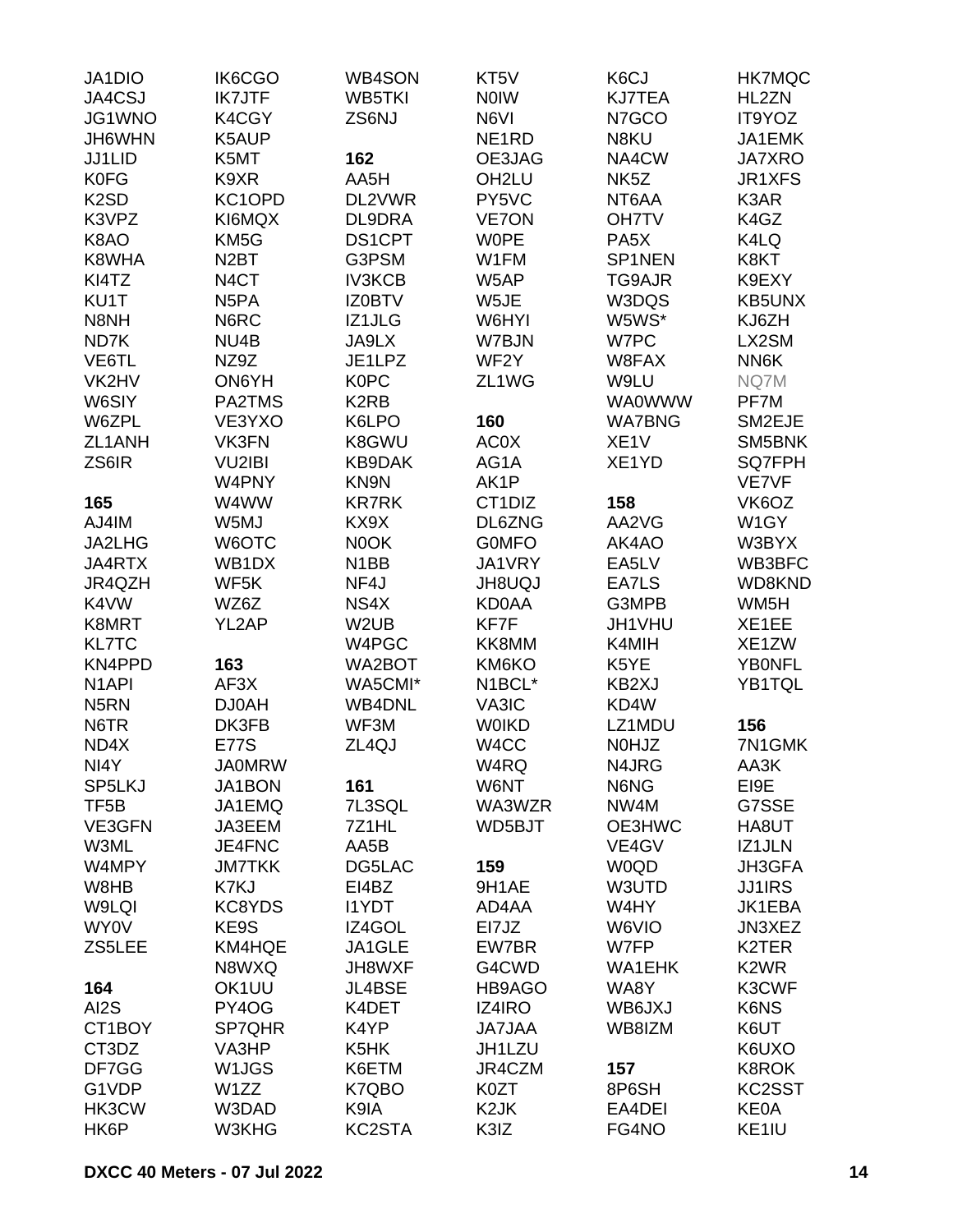| LU1FM              | W8YV                           | F5AQB                          | NU1T              | JM1ESG             | W4DVG             |
|--------------------|--------------------------------|--------------------------------|-------------------|--------------------|-------------------|
| N6IBP              | W9ROG                          | <b>IK8DUI</b>                  | US3QQ             | K1ZJA              | W4WNT             |
| N7ZA               | WA4MME                         | JA1BDF                         | W2NY              | K4AFE              | W8WFN             |
| N8JK               |                                | JA1ITJ                         | W3DIY             | K8PTT              | WA3GM             |
| NS3L               | 153                            | <b>JH7IQQ</b>                  | W7GSV             | <b>KB4KBS</b>      | WK7E              |
| OZ6PI              | 9A3LYL                         | <b>K0COM</b>                   | <b>WA2IKL</b>     | KC4D               | WY7M              |
| R7NA               | <b>AC0B</b>                    | <b>K0LB</b>                    | <b>WA4NUF</b>     | KI5GD              | XE1HG             |
|                    |                                |                                |                   |                    |                   |
| VR <sub>2</sub> PX | DK5RL                          | K0SQ                           | WB4PWZ            | <b>KK4QN</b>       | ZS4JAN            |
| <b>W0ANZ</b>       | <b>DL3ANK</b>                  | K4JWA                          | WK1Q              | KO6UW              |                   |
| WA2ALY             | DL5ZB                          | K4LW                           | WQ5G              | <b>MORTP</b>       | 147               |
| WA8A               | DS3EXX                         | K4MIJ                          | WW5L              | N4PF               | 7L4VYK            |
|                    | F4CPF                          | K6LD                           | XE1MW             | N6VS               | AA8SW             |
| 155                | JA6BF                          | K6WSC                          |                   | ON6LY              | AB5RM             |
| AI6O               | JE4WOK                         | N <sub>4</sub> AN <sub>V</sub> | 150               | OZ7BQ              | AB6CF             |
| DL1EV              | JR1ATQ                         | N4MIK                          | AC9X              | SM5FNU             | AD4XV             |
| EA1P               | K1KU*                          | N4QM                           | <b>DS4DRE</b>     | <b>VU2MSA</b>      | EA3LX             |
| F6FYD              | K <sub>3</sub> OK              | N <sub>5</sub> H <sub>C</sub>  | G3LAS*            | VU <sub>2</sub> OT | JA0PE             |
| HA3OU              | K3UW                           | N6FS                           | G3VQO             | W1DXH              | JA1CC             |
| HK3J               | K4DSE                          | NA6O                           | IK8IPL            | W1ECS              | JA5XPD            |
| IK2GOQ             | K <sub>4</sub> GO              | NC <sub>1</sub> M              | <b>JA0JPD</b>     | W4DFU              | JQ1PCX            |
| <b>JH7WQX</b>      | K4HX                           | NV4A                           | JF1MTV            | W5PD               | K0SX              |
| <b>K0HIP</b>       | K4KCS                          | SV3KH                          | JH1XFR            | WA3IIA             | K3SX              |
| <b>K7UPJ</b>       | K6ASK                          | VA2LC                          | JH3FCF            | WA8LOW             | K7PO              |
| KD4SN              | KD4POJ                         | VE7NY                          | JP1GUW            | WS4H               | KB5GA             |
| KX6C               | KE5BR                          | W7LEA                          | K <sub>1</sub> QN | YB1TJ              | KL7XO             |
| N6DW               | KF <sub>1</sub> P              | W8DN                           | K5FXB             |                    | N <sub>1</sub> RM |
|                    | KJ4FZ                          |                                |                   | 148                |                   |
| N6VNI              |                                | W8JY                           | K8CMO             |                    | <b>NA7RH</b>      |
| N7DED              | LA4RT                          | WA2MZX                         | KB1W              | 7K1CPT             | NN <sub>5</sub> E |
| NE <sub>5</sub> S  | N4MEC                          | <b>WD9FLI</b>                  | KC1ERO            | AE4VJ              | NW6V              |
| NM <sub>1</sub> G  | N <sub>5</sub> BA              | XE2B                           | KE3ZT             | DL6ZBN             | NX4TT             |
| PY2LSM             | N7VPN                          | YC6JRT                         | KM <sub>2</sub> T | E29TGW             | <b>W0YDB</b>      |
| VA7XX              | N7YQ                           |                                | N <sub>5</sub> YY | G4FKA              | W2HTX             |
| ZL <sub>2</sub> DD | ND1T                           | 151                            | N9DR              | HB9HBZ             | W9KB              |
|                    | NT <sub>50</sub>               | 9M8DEN                         | SM6MSG            | HL2ADO             | WA2VQV            |
| 154                | NY7T                           | DJ4HR                          | VE3YV             | HL4GAV             | WB6BFG            |
| AA3AZ              | NZ <sub>50</sub>               | DL2XN                          | <b>WOUVC</b>      | IZ6GSP             | WB9VGO            |
| CT1AUO             | OD5YA                          | EA4EJP                         | W3EP              | JA2CPD             | WG0G              |
| EA3CWK             | PY <sub>2</sub> CP             | EI8IU                          | W4CZ              | <b>JH3SIF</b>      | WK1J              |
| EA6AZ              | SO <sub>5</sub> A <sub>S</sub> | <b>I3DUB</b>                   | W4SKW             | K8KY               | WV4V              |
| EI6JK              | <b>WOBM</b>                    | <b>I4JED</b>                   | W5GCX             | KB <sub>2</sub> S  | <b>WW0E</b>       |
| G3VAO              | W <sub>1</sub> RG              | JA7EU                          | W7HUY             | <b>KL7TS</b>       |                   |
| JA3AOP             | W4YCH                          | JE2RBK                         | WA3GFM            | KM4A               | 146               |
| K <sub>2</sub> ZZ  | W8VVG                          | <b>JS6TWW</b>                  | WB <sub>1</sub> S | KU4V               | 7J1ABD            |
| KD6JP              | W9QO                           | K4DB                           | WO6T              | LU1HLH             | DK3PZ             |
| KE5MMT             | WI7N                           | K4IU                           | WT9U              | N <sub>1</sub> DC  | EA5BZS            |
| KM <sub>2</sub> O  | WV1R                           | K9ARZ                          |                   | N3HYB              | EA5GXI            |
| <b>MOVCB</b>       | YB1AYO                         |                                |                   | NI8Z               | G4VWI             |
|                    |                                | K9BQL                          | 149               |                    |                   |
| N2XQM              | ZS1EL                          | K9NX                           | 9A5SSS            | RC <sub>2</sub> A  | <b>HB9TQL</b>     |
| PV8ABC             |                                | KV4AA                          | CU3AN             | SM6MCW             | IZ2MHT            |
| R <sub>2</sub> ARR | 152                            | N4WOT                          | <b>DD0VE</b>      | TZ4AM              | JH1LMQ            |
| SM5FQQ             | 7N2JZT                         | NF7D                           | F8DZY             | V51YJ              | KOIL              |
| VE3DUS             | <b>AD0K</b>                    | NJ4V                           | <b>GW0ANA</b>     | <b>WOVM</b>        | <b>KOJJR</b>      |
| <b>VU3NXI</b>      | DK3TL                          | NQ4A                           | <b>JA0NPQ</b>     | W2PSU              | <b>K0YL</b>       |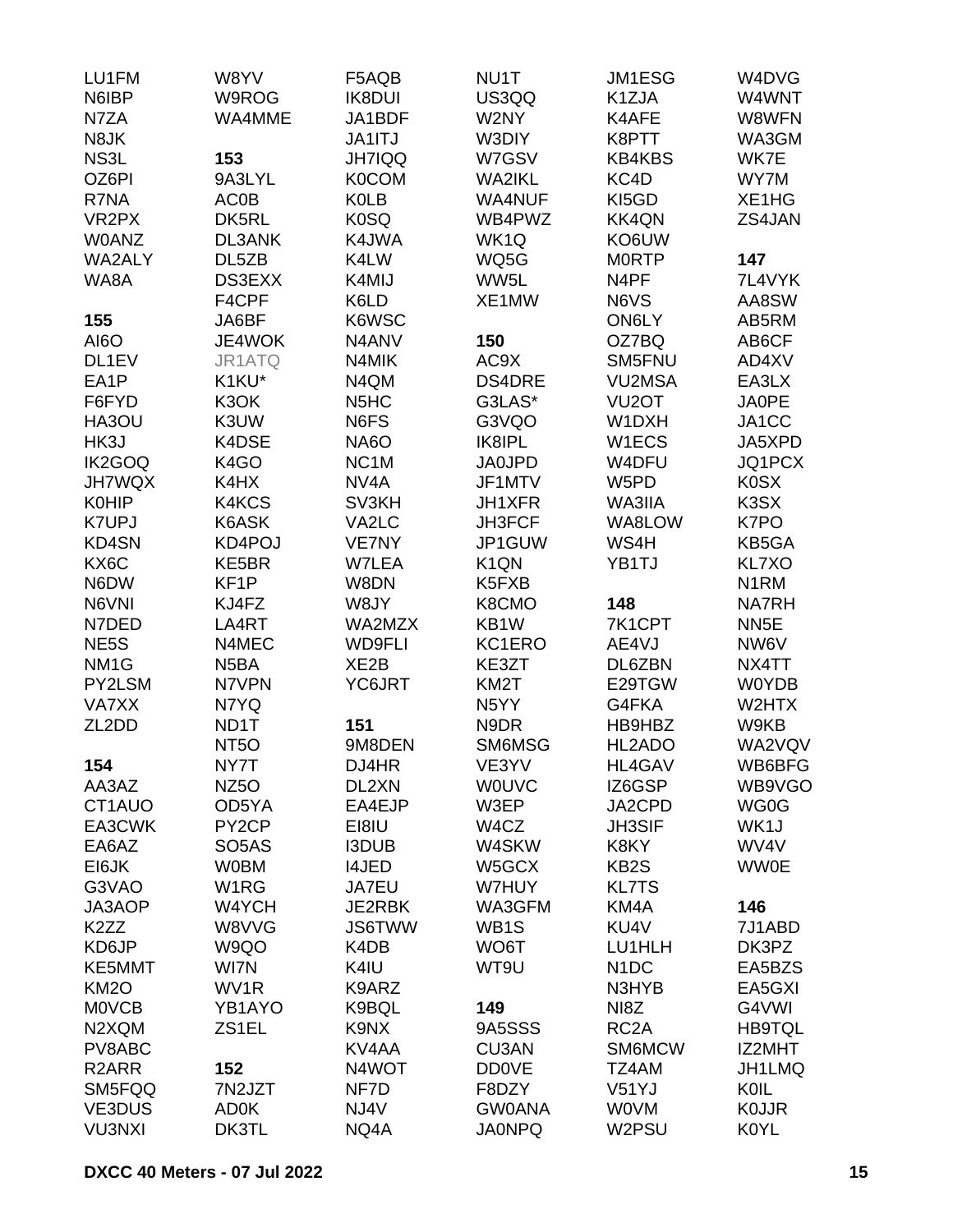| K5ALQ               | <b>WOFG</b>        | JN1MKU            | VA3VF             | WD8MGQ                         | KC4HN              |
|---------------------|--------------------|-------------------|-------------------|--------------------------------|--------------------|
| K5EWS               | <b>WOQC</b>        | K <sub>1QQ</sub>  | W <sub>1</sub> ER | <b>WN0L</b>                    | KH6XT              |
| <b>KB8NTY</b>       | W <sub>2</sub> GHD | <b>KF0RQ</b>      | W7OLY             | WX0Z                           | <b>KM4NS</b>       |
| N8TFD               | W3ACO              | KF8PD             | WB8TRW            |                                | KV1M               |
| OZ9U                | W9DX               | KK4CLY            | XE2YWH            | 140                            | KZ9DX              |
| PY2RN               | W9WO               | KW3F              | YB0EIN            | <b>AA7UN</b>                   | N <sub>2</sub> PK  |
| RM4C                | WA6TQT             | <b>NOATQ</b>      |                   | AA9WO                          | N <sub>4</sub> FN  |
| <b>SMONUE</b>       |                    | N0YO              | 141               | DK2GP                          | NK6O               |
| UR5EIT              | 144                | N <sub>2</sub> MN | 7J1ADJ            | EA2RY                          | RA3SD              |
| UX4UM               | AI4WW              | N4TKF             | 9K2HM             | EA5AR                          | <b>VE3MIS</b>      |
| VU <sub>2</sub> AE  | AJ8MH              | N <sub>5</sub> TF | AB4FH             | FM5DN                          | W <sub>2</sub> PP  |
| VU <sub>2</sub> DCC | DL3BUE             | NC6K              | <b>AD0TR</b>      | <b>IV3EHH</b>                  | W6DCK              |
| VU2NXM              | DS2GOO             | PG2AA             | <b>DLOCS</b>      | IW5EIJ                         | W6JK               |
| W1XV                | EA3GCT             | SM5ATV            | EA1WH             | IZ0GVZ                         | W7VAS              |
| W2JAN               | HB9CA              | TA1PB             | HC1HC             | <b>JA0DBQ</b>                  | <b>WA2DHS</b>      |
| <b>W3MRL</b>        | JA1BJI             | UU1JA             | HL1OYF            | <b>JA0DMV</b>                  |                    |
| W4DSM               | JA1MOD             | VE7VZ             | <b>IK1RLI</b>     | JA3GAK                         | 138                |
| W7YED               | JA1TD              | VU2LBW            | <b>IV3NVB</b>     | K <sub>2</sub> CY <sub>S</sub> | AA9XA              |
| W8BLA               | JR1AHH             | W0RI*             | JA1SZN            | K3DQB                          | AC4UR              |
| W8LQ                | K <sub>5</sub> ZO  | W4MOT             | JA2KGQ            | K7FEL                          |                    |
| W9LYN               | K8SM               | W4PGM             | <b>JA7FAS</b>     | K8RMC                          | DL7BO<br>FM5FJ     |
| WA5VSK              |                    | W5BK              | JI1CYX            |                                |                    |
|                     | K9BO               |                   |                   | K8TVD                          | <b>IU8IYE</b>      |
| WN6M                | K9LCR              | W6IS              | JI5RPT            | <b>KB4CRT</b>                  | JA1PS              |
| YB2TS               | KE9UA              | W7BC              | JK2VOC            | <b>KS0Y</b>                    | JA6MWF             |
| YE1AR               | <b>NOTA</b>        | WB3AVD            | <b>K0HQW</b>      | LA <sub>1</sub> J              | JE8KGH             |
| ZS2ACP              | N <sub>1</sub> XL  | WB5TOI            | <b>K0SW</b>       | LU3XX                          | JG2NXV             |
|                     | N <sub>2</sub> YBB | ZP6CC             | K <sub>2</sub> ZD | N4PHH                          | K <sub>0</sub> QB  |
| 145                 | N5OHL              |                   | K3NQ              | N4UW                           | K7QA               |
| AA4ZK               | N7NH               | 142               | K5PE              | N5WNG                          | KD9ZR              |
| CT3EE*              | NN4K               | AA5NT             | K5VR              | N9AX                           | <b>KE7LU</b>       |
| DL5MX               | NN7X               | AH7G              | K9AAN             | N9QQK                          | <b>NOIRM</b>       |
| EA3HDZ              | NY <sub>2</sub> E  | HA8UB             | K9QJ              | OH3PYY                         | N <sub>1</sub> CC* |
| EI1DG               | <b>ON6NG</b>       | HB9VAB            | KF8VX             | PT2ADM                         | N <sub>1</sub> KM  |
| EI3CTB              | PP <sub>5</sub> BK | <b>I5FLN</b>      | KG4JSZ            | TF3VS                          | N1WON              |
| G3VXJ               | PT2CSM             | JA1CPU            | KM8V              | VU2MB                          | N <sub>5</sub> JC  |
| G4WGE               | UN7BY              | JA5ALE            | <b>KR0I</b>       | W <sub>2</sub> RD              | N7NW               |
| <b>IOPNJ</b>        | VO <sub>1</sub> AU | JA9APM            | LA8PDA            | W5HNK                          | NA5S               |
| <b>JA0KJD</b>       | W3HQU              | JE5WJM            | N <sub>1</sub> TA | W8VK                           | NZ5F               |
| JA5OP               | WA9DU              | <b>JH0AKV</b>     | N <sub>2</sub> YF | WD1M                           | <b>PS8ACL</b>      |
| <b>K0FD</b>         | WJ1B               | JK1VXE            | N <sub>2</sub> ZA | YU1LD                          | W4BH               |
| <b>K0HB</b>         | ZP6VT              | K1KOB             | N9DJ              |                                | W4GV               |
| <b>K0SN</b>         |                    | K7NW              | NZ2L              | 139                            | W4UT               |
| K <sub>1</sub> KP   | 143                | K7SX              | OE9DGV            | AA1IF                          | W5XG               |
| K8FB                | AA6PG              | K8ZT              | OZ9GA             | AA4MD                          | W5ZE               |
| KE6V                | AK9B               | KA1WIF            | PY2BBQ            | AA8KY                          | W6QO               |
| KI0I                | GM1BSG             | <b>KK0DX</b>      | PY2YW             | DF1JM                          | W8UMA              |
| LA5HPA              | HB9GWJ             | KQ4LA             | SMONZZ            | <b>DL6NW</b>                   | W9BB               |
| N <sub>2</sub> PL   | <b>IK8UHA</b>      | LA7EIA            | SM5CCT            | DS4CNB                         | WB5ZAM             |
| N8AID               | IW3IE              | N5OGP             | W <sub>2</sub> KP | JA3ARM                         | WB9MSM             |
| NC8I                | JA1UOA             | N7ZT              | W4OWY             | JA6CDA                         | WD1X               |
| NX3A                | <b>JA7FVA</b>      | N9AKR             | W7ZMD*            | JF1KIG                         | YB9AY              |
| SM6OEF              | JE1TNL             | <b>ON4AGX</b>     | W8WTS             | K <sub>2</sub> T <sub>G</sub>  | ZL <sub>2</sub> AO |
| SP7ASZ              | JF6AKS             | ON7BJ             | WB8EKG            | K <sub>5</sub> H <sub>X</sub>  |                    |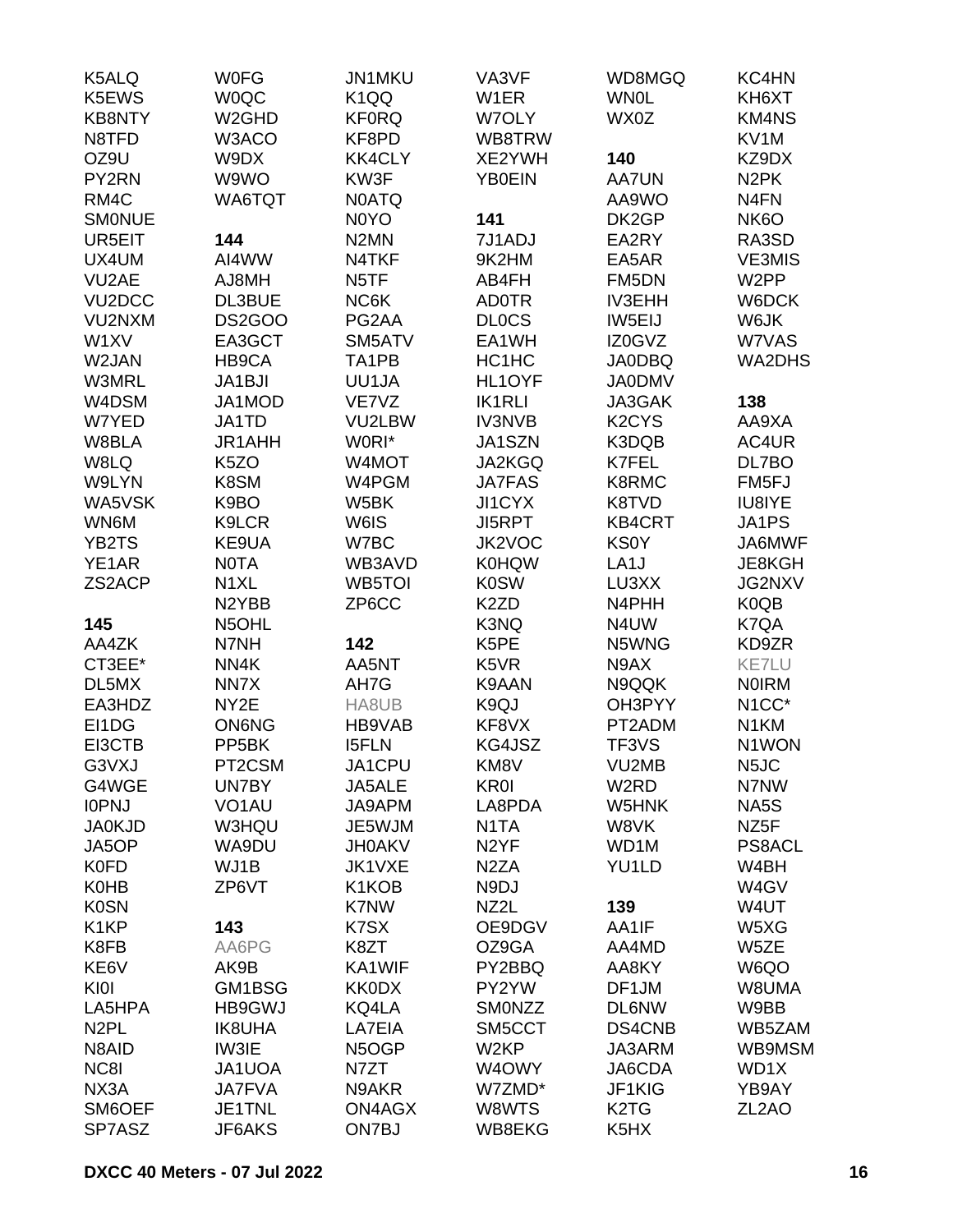| 137               | JA6AVT        | XE1RP                         | N <sub>5</sub> GE  | W7JWM              | YY4DNN            |
|-------------------|---------------|-------------------------------|--------------------|--------------------|-------------------|
| A92IO             | JE2KSM        | YL7X                          | <b>NN5O</b>        | WA4YYM             |                   |
| AF <sub>6</sub> O | JH1OVY        |                               | NU0Q               | WB <sub>2</sub> P  | 130               |
| F5LIW             | JL1MWI        | 134                           | PY2FUL             | WB5KSD             | 4S6RYD            |
| <b>I5XFD</b>      | K1XE          | AF3K                          | SM6NJK             | WN1M               | <b>AA0FT</b>      |
| <b>ISOEBO</b>     | KI7M          | HB9BEM                        | TF3DT              | <b>WS7W</b>        | AB4KJ             |
| <b>ISOMVE</b>     | N4PAJ         | IK6BOB                        | V31MD              | WT5L               | DF8FT             |
| JA1VYW            | N4WD          | <b>JE0EHE</b>                 | VE2YG              | XE1NW              | DK9WZ             |
| JA3VUI            | N5WD          | K <sub>1</sub> RH             | VU2IT              |                    | EA8TK             |
| <b>JA7MAD</b>     | OK2FB         | K <sub>2</sub> IE             | <b>WOQL</b>        | 131                | <b>GOMMI</b>      |
| JE4MHL            | PY8AJD        | K <sub>2</sub> Q <sub>B</sub> | W1CDC              | 9H1EJ              | <b>GOUII</b>      |
| JF3AHI            | <b>SP9NLK</b> | K4GN                          | W <sub>2</sub> PD  | AD4RE              | <b>HAODD</b>      |
| JJ1QUV            | W4AU          | K8CR                          | W4JDS              | AI4QQ              | HB9HFM            |
| <b>JK1JAS</b>     | W4GHW         | KD <sub>2</sub> GC            | W9GFB              | F5LMI              | HL5NBM            |
| JO1MOS            | <b>W4TUN</b>  | KD4BPZ                        | WM5DX              | F5NTZ              | <b>IW7DMH</b>     |
| JR3ADB            | W7UV          | KE3VV                         | WZ1Q               | <b>IK8VRH</b>      | IZ5YHD            |
| K0YY              | <b>WA0GOZ</b> | KI4LP                         | <b>YB1RUS</b>      | IZ3DBA             | JA1KZP            |
| K6EGW             | WE9M          | KI6PG                         |                    | IZ4COT             | <b>JH0WYT</b>     |
| K <sub>6</sub> OJ |               | KK9M                          | 132                | JA1VRU             | <b>JN6CYC</b>     |
| K7YZO             | 135           | KP4AZ                         | AA2T               | <b>JA4FKO</b>      | <b>K7ON</b>       |
| KF8N*             | 7N4OBV        | SM7GXR                        | AC8TO              | JH8LEY             | K8POM             |
| KO <sub>1</sub> H | AA9F          | SV3EXP                        | AK3E               | JI1DMH             | K8YE              |
| KT4J              | EI8JX         | W3WN                          | DL9BM              | JJ1BDX             | K9QA              |
| KY <sub>5</sub> I | F6FNA         | W5WS                          | DM3CW              | K0XM               | KB1DMX            |
| N0ODK             | G4AYU         | WA3PBL                        | EC1AE              | K0YA               | KM4FI             |
| NS4F              | G4YCS         | WB6MBF                        | F6ACC              | K <sub>2</sub> UT  | KS4XQ             |
| RL3BZ             | <b>IZ0FUW</b> |                               | HB9ZS              | K3UC               | KT5X              |
| SP5ZCC            | <b>JA7WKG</b> | 133                           | <b>IU8LMC</b>      | K4YKZ              | KZ5DX             |
| SV1EJD            | JN1NOP        | 4X1EL                         | JA5PDS             | K6EGF              | N0OP              |
| VA3NXM            | K1ETA         | AA7AV                         | <b>JHOLME</b>      | K6JAT*             | N <sub>4</sub> DJ |
| VE3SKX            | K3IXD         | AC8L                          | JH2ABL             | K8MVZ              | N7KDT             |
| <b>VK4BUI</b>     | K4HYJ         | AC9O                          | JM1GYQ             | K8YAH*             | NE3K              |
| W1ARY             | K7AWB         | AD4YM                         | <b>JR7GBL</b>      | <b>KC9WPS</b>      | OV <sub>5</sub> O |
| W2HUV             | <b>KB6CIO</b> | EA4D                          | K7DS               | KE4YOG             | RG7F              |
| W5HY              | KR8T          | EI9FVB                        | K8WDN              | KI5GF              | TF8GX             |
| W <sub>5</sub> OV | KX2B          | F <sub>5</sub> ZO             | <b>KB0EL</b>       | KX7L               | W1NT              |
| WX2U              | LA5EKA        | <b>G0FWX</b>                  | KC5LT              | LB2TG              | W5FPT             |
| WY4I              | NA8W          | JA1ERB                        | KD <sub>2</sub> JA | N <sub>2</sub> KOF | W7JET             |
| XE1ACA            | NA9Q          | <b>JA1JYS</b>                 | KJ6YK              | NJ7G               | W9MAK             |
|                   | NM4Q          | JE7RJZ                        | KK4HD              | NN6CH              | WI7P              |
| 136               | <b>ON6KE</b>  | JN4FNZ                        | KS9R               | OH1TSM             | WK5X              |
| AD <sub>1</sub> S | RW4NJ         | <b>JQ3TAN</b>                 | N <sub>1</sub> UZ  | SM5NAS             | <b>YB0AI</b>      |
| AD4DD             | <b>SM0PSO</b> | K <sub>1</sub> JE             | N4GOA              | SM7DXQ             | <b>YB0WWL</b>     |
| AD7XG             | VE6KY         | K <sub>3</sub> XO             | N <sub>5</sub> RA  | <b>VE3NJC</b>      |                   |
| AI1W              | <b>WOJMP</b>  | K4FK                          | N7JKF              | VR <sub>2</sub> CO | 129               |
| CE1AT             | W2RDS         | K6RI                          | N7UJJ              | W1MJB              | AG6HE             |
| CT1HHP            | W3TC          | K6WRF*                        | N9AOL              | W3WST              | DL1ZBO            |
| CT3KY             | W5DXQ         | K9DUR                         | NW <sub>2</sub>    | W4ASE              | DS5BRE            |
| DL8XDA            | W8QWI         | KF <sub>2</sub> OG            | <b>WOMA</b>        | W6EJJ              | EA4OR             |
| EA1AZ             | W9GIG         | KM <sub>1</sub> H             | W <sub>1</sub> GS  | W7VP               | F5VML             |
| <b>IK2HKN</b>     | WA2AOG        | <b>KP4DKE</b>                 | W3JXP              | W9YK               | G6NHU             |
| IZ2ZPH            | WX4TM         | <b>KT0F</b>                   | W4KCM              | WA8LRW             | HB9ESS            |
| JA5BZL            | WY0A          | LA7QI                         | W6FI               | WY7FD              | <b>IK1PKH</b>     |
|                   |               |                               |                    |                    |                   |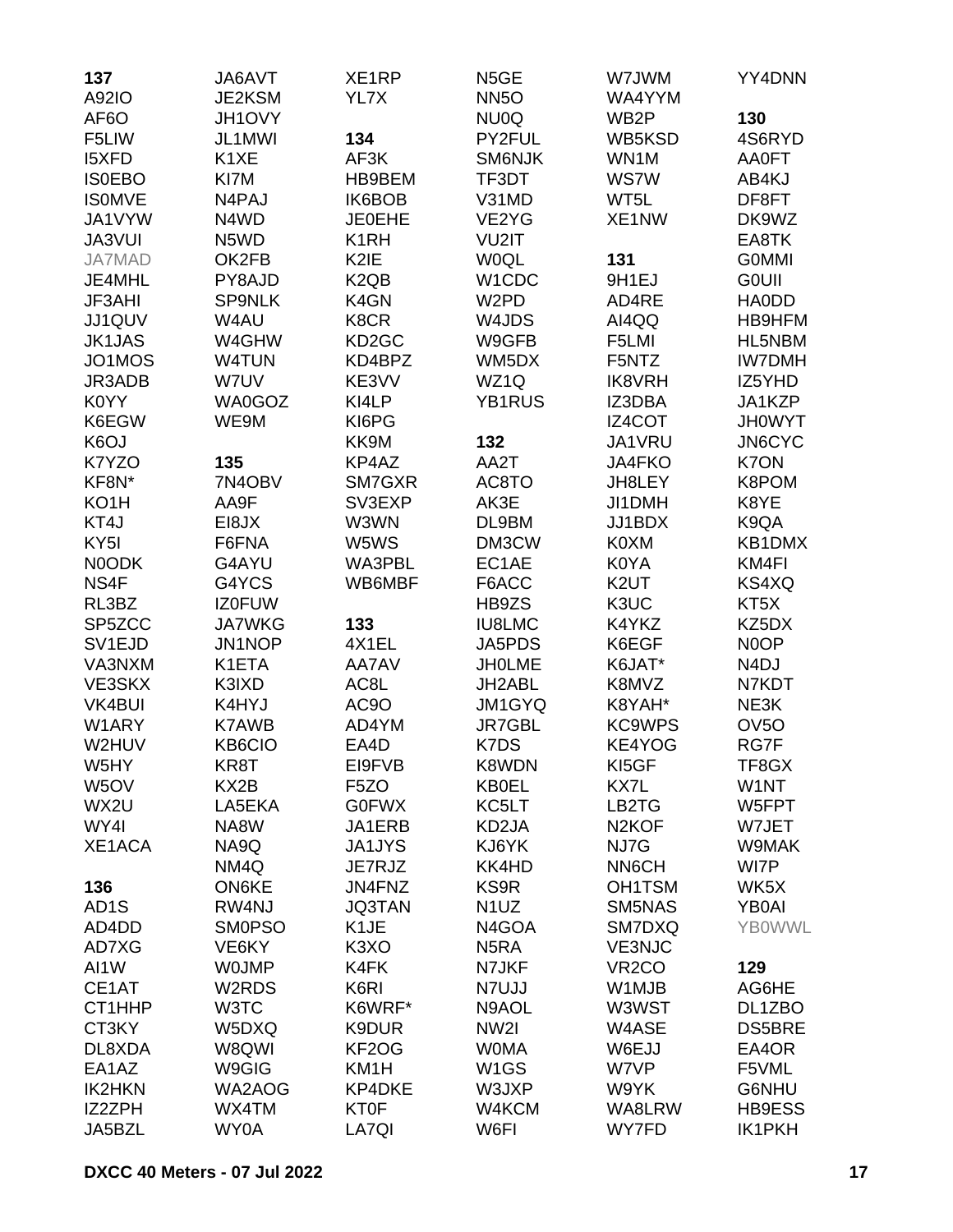| JA1QXC<br>JA9EEH<br>JE7OEC    | JS6SCC<br><b>KOUBR</b><br>K <sub>1</sub> ROA | UA2CZ<br>UA3EAY<br>W4DWS | WC <sub>2</sub> K<br>YB0JVZ | WA4TMJ<br>WA5PFJ<br>ZS6RJ | <b>IK2RGT</b><br><b>IK6BMU</b><br>IZ2GNQ |
|-------------------------------|----------------------------------------------|--------------------------|-----------------------------|---------------------------|------------------------------------------|
| JI1VVB                        | K2MHE                                        | W4PKU                    | 125                         |                           | JA2CXK                                   |
| K4HEB                         | K5SES                                        | WA3PAK                   | 4Z1JS                       | 124                       | JA7MF                                    |
| K4VUD                         | K8BB                                         | WA4RYW                   | <b>7Z1CQ</b>                | AA2WN                     | JE4IBA                                   |
| K6HMS                         | KB1AWM                                       | ZP5CGL                   | AB9KZ                       | AK0A                      | <b>JR0QFA</b>                            |
| K7DD                          | KW4J                                         | ZS <sub>2</sub> Y        | <b>CE0ZIG</b>               | EA7JB*                    | K1EDG                                    |
| <b>K7HPH</b>                  | N <sub>1</sub> FOJ                           |                          | DK8KC                       | F8EZE                     | K <sub>2FJ</sub>                         |
| KA4H                          | N <sub>2</sub> Y <sub>G</sub>                | 126                      | DS5AAQ                      | G4GZG                     | K4MV                                     |
| <b>KB9AIT</b>                 | N3GTG                                        | AB3TM                    | G3YFE                       | G4ZOY                     | K9UO                                     |
| KH6AT                         | NH <sub>6</sub> T                            | AJ9K                     | GI4FUE                      | IZ5BYJ                    | KR7X                                     |
| KR9A                          | PY5XH                                        | G4GEE                    | <b>GMOVIT</b>               | JA1EYN                    | LA9JKA                                   |
| LP1H                          | PY8WW                                        | <b>HLOC</b>              | <b>HL4GHT</b>               | <b>JA2CKK</b>             | <b>MU0GSY</b>                            |
| MW2I                          | W5SUM                                        | HL1SSG                   | JA6UDI                      | JA5CDL                    | <b>NOLD</b>                              |
| N3COB                         | <b>WQ50</b>                                  | JA1PVX                   | <b>JH6RTO</b>               | JH2RMU                    | N <sub>1</sub> H <sub>O</sub>            |
| N3TG                          | XE2AU                                        | JA2DCN                   | JL1BYZ                      | <b>JJ7XTV</b>             | N <sub>2</sub> DU                        |
| N <sub>5</sub> Q <sub>S</sub> |                                              | JA8GSN                   | JM1GAW                      | <b>JK1OTP</b>             | N3MX                                     |
| N <sub>5</sub> SJ             | 127                                          | JE1ARQ                   | JN1RFY                      | <b>K0COP</b>              | N <sub>9</sub> OI                        |
| N9VD                          | AB5YI                                        | JH2VVH                   | <b>JR0AMD</b>               | K1FE                      | NK2H                                     |
| NG4C                          | DD9WG                                        | <b>JI4HKA</b>            | K0HP                        | K6AHG                     | OR4K                                     |
| NV4B                          | EA8TZ                                        | JM3XZC                   | <b>K0RX</b>                 | K6JJ                      | PB7Z                                     |
| PA3DRZ                        | EI3ISB                                       | JR1AHP                   | K1KZ                        | <b>K7CTV</b>              | PV8RR                                    |
| RY6M                          | EI4HQ                                        | <b>JR7FYD</b>            | K <sub>2</sub> GLS          | KF2HC                     | <b>RN0C</b>                              |
| W6BBS                         | F4DSE                                        | K <sub>4</sub> OP        | K5GDX                       | KF9AF                     | <b>SM7PKK</b>                            |
| W6FUV                         | F5ELL                                        | K5WDW                    | K6SLO                       | KK4ODQ                    | <b>SP9FWQ</b>                            |
| W6IHA                         | <b>GOUGO</b>                                 | K8IKE                    | <b>K7NPN</b>                | KO8V                      | SV7CUD                                   |
| W7EYE                         | G3RZP                                        | <b>KA7CVJ</b>            | K9BJM                       | KR4DA                     | W1VE                                     |
| W9FY                          | G3ZEM                                        | <b>KB0IKW</b>            | <b>KA1NCN</b>               | <b>MOHIH</b>              | W4GH                                     |
| WR2V                          | G4DDL                                        | KB3KJ                    | KB8KIM                      | NO3U                      | W5TZN                                    |
| WY2E                          | G4SGX                                        | <b>KB7AK</b>             | <b>KE7UL</b>                | <b>NR0T</b>               | W6PG                                     |
| XE <sub>2</sub> W             | <b>IZ0FYW</b>                                | KK5J                     | KG2V                        | NY2L                      | WA5KBH                                   |
|                               | JN1BAH                                       | N3YZ                     | KI7HO                       | OZ1BII                    | WB9WHQ                                   |
| 128                           | JR1FCS                                       | N8DE                     | KQ6K                        | PY3VK                     | WV2M                                     |
| AC <sub>2</sub> G             | <b>KOTLM</b>                                 | N9BVA                    | LU5OM                       | SM7TZK                    | ZS2I                                     |
| AF8C                          | K <sub>2</sub> DF                            | N9RE                     | LU8XW                       | SV4FFL                    |                                          |
| AG <sub>2</sub> O             | K4ZIW                                        | PY2BT                    | N <sub>1</sub> JG           | VE3EDY                    | 122                                      |
| DF <sub>2</sub> UA            | K5NV                                         | SV9FBK                   | N <sub>5</sub> CR           | VE3PNT                    | AA4OC                                    |
| DJ4SO                         | <b>K5RKS</b>                                 | TF3JB                    | N6TD                        | W1UN                      | AC4XL                                    |
| DL3DUE                        | K9UWY                                        | UT9LC                    | NE6V                        | W4EY                      | AD4YQ                                    |
| EI7GY                         | KJ6HZ                                        | V31JP                    | OZ2TF                       | W6JZ                      | C31MF                                    |
| EI9HX                         | KQ5S                                         | VE3KKB                   | OZ9XU                       | WQ5N                      | EA4DL                                    |
| F4GVO                         | <b>NOBK</b>                                  | <b>VE7IU</b>             | TI2MCL                      | WX3P                      | HC1HN                                    |
| G8BCG                         | N <sub>2</sub> ZL                            | VU2SWS                   | VA1SEA                      |                           | <b>IK2BBU</b>                            |
| HB9CPS                        | N4DJT                                        | <b>W0GXA</b>             | VA3XQ                       | 123                       | <b>JA0BES</b>                            |
| HB9DVO                        | N4HGZ                                        | W3JM                     | VK3NX                       | 4F3BZ                     | JE3PCP                                   |
| IK5BSC                        | N4WMB                                        | W4AEJ                    | VY2RU                       | AA4H                      | <b>JHONBN</b>                            |
| <b>JA1TNL</b>                 | N <sub>5</sub> PO                            | <b>W5KAU</b>             | W1NXW                       | DJ4JZ                     | JH9BZY                                   |
| JE1WZB                        | N5XUS                                        | W5SG                     | W4SW                        | DS5JMG                    | JO1CRA                                   |
| JE8LWZ                        | N9IXD                                        | W5TFV                    | W5WI                        | EW4C                      | <b>K0FTC</b>                             |
| JG3KMT                        | R3BB                                         | WA3UTC                   | W6EKR                       | <b>GOHSA</b>              | K <sub>1</sub> CN                        |
| JH6CDI                        | S57NML                                       | WA9SQH                   | W9CTJ                       | HK3PLB                    | K <sub>1</sub> PU                        |
| JR6LDE                        | TA1AL                                        | WB4KZW                   | WA2VKS                      | HL9HH                     | K <sub>2</sub> EN                        |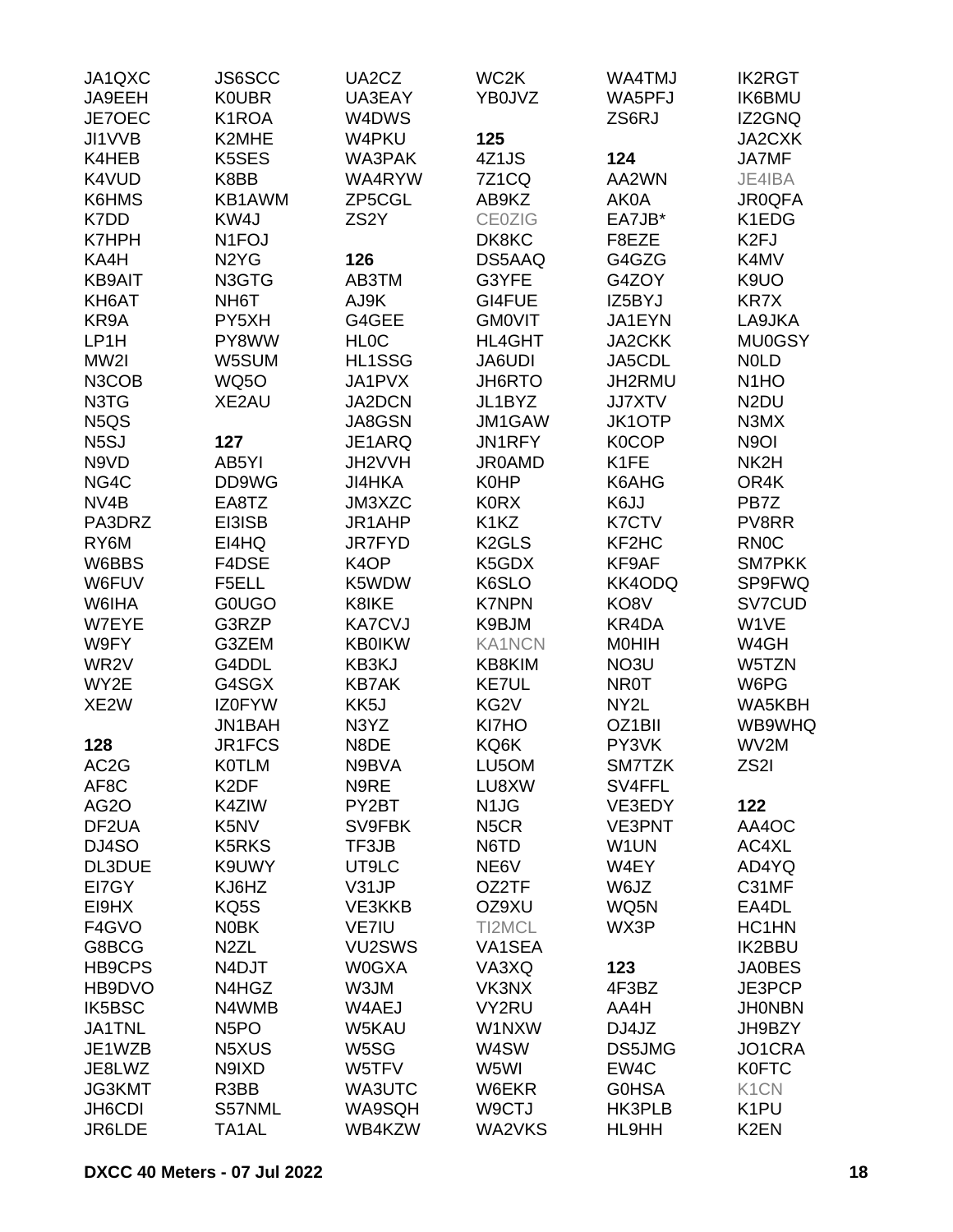| K3EE               | SM4AMJ            | YB6HAI            | <b>IW4EII</b>                  | K0ZM                           | F1NZC             |
|--------------------|-------------------|-------------------|--------------------------------|--------------------------------|-------------------|
| K5RQ               | VE7YY             |                   | <b>JA0BMS</b>                  | K2YEH                          | <b>IK4QJH</b>     |
| K8LBT              | W5MZX             | 119               | <b>JA0HXV</b>                  | K6DJ                           | JA3XNH            |
| K8LE               | W7AM              | AA4XR             | <b>JA9IPF</b>                  | K7JI                           | JF1KML            |
| KB2RA              | W7NP              | CU2AF             | JH3AEF                         | K8GT                           | JI1UHZ            |
| KP4P               | WD3P              | DL4IW             | JR1RCQ                         | K9CQ                           | K <sub>1</sub> DM |
| KR <sub>1</sub> B  | WS7I              | DM3FZN            | K <sub>2</sub> KN <sub>B</sub> | K9IO                           | K4TXJ             |
| KU4A               | WY9V              | EA3DNC            | K3JM                           | KA5SYP                         | K6DLB             |
| KZ1A               | YO5QAW            | EA5CZ             | K4KSV                          | KC1XX                          | KB2HK             |
| KZ1X               |                   | EI4DQ             | K9KJ                           | KE4DH                          | KB8DID            |
| LX2PA              | 120               | F5UL              | KA5IAU                         | KF5BA                          | KC8YG             |
| RA6XV              | 4Z5BZ             | GW4TSG            | KB9LIE                         | KG6WIK                         | KG4IYS            |
| <b>SM0BSO</b>      | 9A5JV             | <b>IOSSW</b>      | KJ4YLO                         | N <sub>1</sub> BO <sub>B</sub> | KG8DP             |
| <b>VE3MSK</b>      | AA4NG             | IK5ZAJ            | KP4RAT                         | <b>NQ2O</b>                    | <b>KI0KN</b>      |
| VR <sub>2</sub> CC | AB2NI             | IZ1UKG            | N4HUF                          | OK1IVU                         | KM9Y              |
| W4CU               | EI2II             | <b>JA9WMS</b>     | N4LSJ                          | OM4KW                          | KP4ED             |
| W4DRK              | <b>G0KHO</b>      | JF2PZH            | N5QQ                           | OZ6EI                          | <b>MOPCB</b>      |
| W4JVN              | HI3I              | <b>JG3SUQ</b>     | N8KOJ                          | OZ6TL                          | N3MLV             |
| WB9M               | <b>IW7DVM</b>     | JH2WDT            | NC7B                           | RV3GW                          | N4UY              |
| XE1SAX             | JA6XXF            | <b>JR0GXA</b>     | NL8F                           | SP5AMN                         | N <sub>5</sub> ZY |
| YB2IQ              | JA8ANQ            | K4BNF             | NP <sub>3</sub> O              | TA <sub>1</sub> CQ             | NK7I              |
|                    | <b>JI1JMK</b>     | K5LA              | NZ4DX                          | UA4HAD                         | OE3HGB            |
| 121                | JP1PZE            | K8CCV             | PA2SWL                         | UR4CW                          | SA3ARL            |
| AB1QP              | <b>JR4DHK</b>     | K8ESQ             | PY8JA                          | UX3IO                          | <b>SM0XG</b>      |
| AD9DX              | <b>K0FF</b>       | KB0HJ*            | RM6LW                          | UX5HY                          | SM5AJV            |
| <b>DS5KJR</b>      | K1GND             | KB4FXE            | <b>VK7AP</b>                   | VA3UU                          | UA9CIM            |
| EA3UU              | <b>K2RKJ</b>      | KW1DX             | W6CN                           | VE9RJ                          | VA2EU             |
| F4HZZ              | K4LCP             | N6KW              | W6SHY                          | VR <sub>2</sub> CH             | W1MRH             |
| GW4BVJ             | K6GWN             | N7JXS             | W9IAL                          | W2ZK                           | W4LLP             |
| IK5TBK             | K6VMV             | N7NF              | WA0GUD*                        | W4DCY                          | <b>W9NNK</b>      |
| IZ7QSS             | KF6E              | N9BT              | <b>WA7HR</b>                   | W4GKR                          | WF <sub>2</sub> B |
| <b>JE3TAT</b>      | KI <sub>5FJ</sub> | NK <sub>5</sub> O | WB2BIN                         | W4OGG                          | WX2K              |
| JF4HDR             | MM1PTT            | NN7A              | YL3GDM                         | W <sub>5I</sub> O              |                   |
| <b>JK7LXU</b>      | N4KEB             | NX3Y              | ZL2LW                          | W5NX*                          | 115               |
| JR1QLM             | N7TWS             | PR7AR             | ZS6NK                          | W6IA                           | AB9LF             |
| K <sub>2</sub> GW  | <b>ND0C</b>       | <b>WOMF</b>       |                                | W6QL                           | AJ0I              |
| K <sub>2</sub> OGD | NI <sub>1</sub>   | W7BJB             | 117                            | W7IIT                          | AK4DW             |
| K4HDW              | NX2T              | W8PAT             | AA2A                           | WA8COB                         | DL9QJ             |
| K5PQ               | OE1JIS            | W9KKN             | AD9I                           | WB9TFH                         | EI5GM             |
| K <sub>9</sub> OZ  | OE9SLH            | W9ZV              | DL5PW                          | WC5E                           | EI5GSB            |
| KA9A               | OH2BEN            | WB6RAB            | EA1WS                          | WV1K                           | EI5KO             |
| KB9EKO             | PA1NHZ            | WK3A              | EA5WP                          | YB2BNN                         | F8DHE             |
| KD4EE              | PA3ACA            | WO <sub>2</sub> Q | EI7GL                          | ZL3NW                          | HB9LEI            |
| KL <sub>1V</sub>   | TA1HZ             | WZ4RC             | <b>GORPM</b>                   | ZP5WYV                         | I6XGZ             |
| LU9OZX             | TI2OHL            |                   | G4BGW                          |                                | IZ1QLT            |
| N4KZ               | UA1TGQ            | 118               | G4SSH                          | 116                            | <b>JA0EBV</b>     |
| NE7I               | VK2DAG            | DL5ZG             | <b>IU0ICA</b>                  | 4X1VF                          | JA1CPN            |
| NR3Y               | VU3DJQ            | EI6GI             | JA5MOO                         | AI9U                           | JA4DNC            |
| PB7XYL             | W2XX              | F5RZJ             | <b>JA7HTJ</b>                  | DL1MEV                         | JA6ENL            |
| PV8AAS             | W5GML             | <b>G0BBB</b>      | <b>JK1SAI</b>                  | DL1SVA                         | <b>JH0EXA</b>     |
| R6AZ               | W7APM             | <b>GOTHF</b>      | JO3RCK                         | DL2IAN                         | JH8UGL            |
| RV6ARZ             | W8ZR              | HB9CXK            | <b>JR6GHN</b>                  | DL8UAT                         | K3MI*             |
| SM2YIP             | <b>YB0MWM</b>     | IS0/YO3RA         | <b>KOMFI</b>                   | EA7AN                          | K <sub>4N</sub>   |
|                    |                   |                   |                                |                                |                   |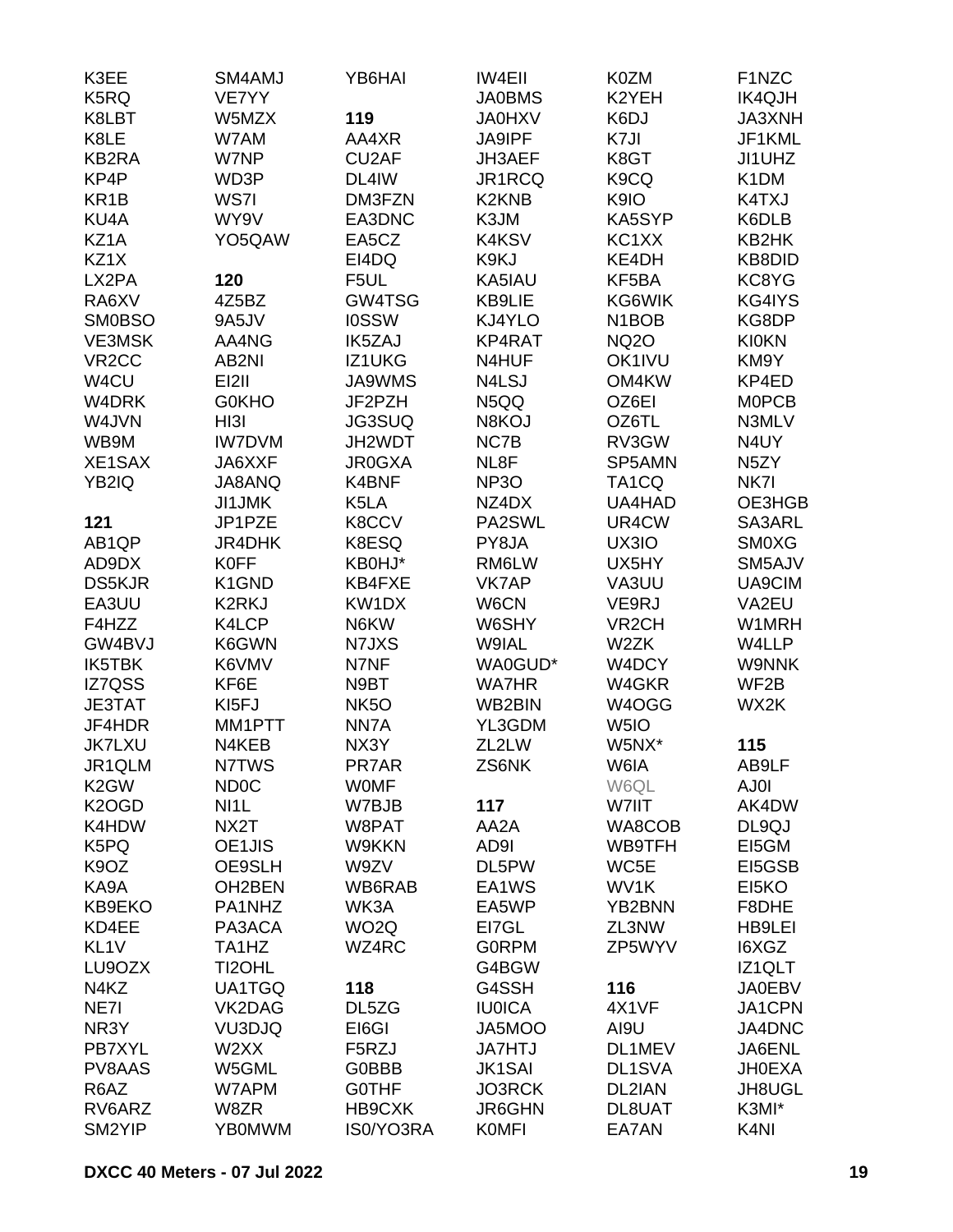| K4ODL             | LU7LAQ                         | K4RM                          | NZ3L                          | TA2AD                          | W1XY               |
|-------------------|--------------------------------|-------------------------------|-------------------------------|--------------------------------|--------------------|
| K5PA              | N <sub>2</sub> M <sub>TG</sub> | K4VAC                         | R6AW                          | UA9OG                          | W3RMS              |
| K8TLC             | N7RQ                           | K7LOL                         | RA <sub>5</sub> C             | W1KQ                           | W4GF               |
| <b>KC2RDW</b>     | NC4S                           | KA5YCM                        | VE1AOE                        | W <sub>1</sub> NR              | W5BN               |
| KC4DM             | OH <sub>2</sub> BJG            | KF8AR                         | VR2ZXP                        | W1TW                           | W6NS               |
| KD8DEU            | PP <sub>2FN</sub>              | <b>KT0NY</b>                  | <b>WOJW</b>                   | W3AT                           | W9UV               |
| KT6LA             | PP7LL                          | <b>KU0S</b>                   | W4ZAO                         | W4EJG                          | <b>WA2ONG</b>      |
| KX5V              | <b>SMOJCA</b>                  | LU9DO                         | WB2RHM                        | W8PE                           | WJ7R               |
| <b>MM0DGI</b>     | VE3GLA                         | M5LRO                         | WE2L                          | W9KVR                          | YB8FL              |
|                   |                                |                               |                               |                                | YO4AUP             |
| <b>MM0DXH</b>     | <b>WOPXM</b>                   | N <sub>1</sub> CYA            | <b>WG0M</b>                   | WA3RHW                         |                    |
| N3DAP             | W1HUE                          | N1SFE                         | YB0AZ                         | WC1X                           |                    |
| N6RVI             | W3DNA                          | N <sub>2</sub> M <sub>G</sub> | YB2VTO                        | <b>WIOE</b>                    | 109                |
| N7MDW             | W4DTA                          | N2MSF                         | YB8HZ                         | WU1U                           | AB1NS              |
| NA9L              | W4LRE                          | N4LB                          | YC6EI                         | <b>YBONSI</b>                  | AG5Z               |
| NG4P              | W5TZX                          | N9HUK                         |                               | YB0VB                          | DL1TPY             |
| NJ4Z              | W7HJ                           | N9VPV                         | 111                           | YB1ALL                         | DS4BBL             |
| NR <sub>2</sub> D | W7IMU                          | NE <sub>2U</sub>              | 4Z1WF                         | YC5ODQ                         | <b>DS5WQT</b>      |
| PJ2HB             | W7TG                           | ON7BS                         | AA4RX                         | YV4EH                          | F6DHI              |
| PY1BR             | W8EH                           | R7TG                          | AB7RW                         |                                | GM4ZFS             |
| <b>RK0SXF</b>     | W8KTH                          | SM7AWQ                        | AG4TO                         | 110                            | GM6NX              |
| VA3NR             | W9DKC                          | VK3EUZ                        | AI6A                          | AG5CN                          | HB9ECS             |
| VR2IL             | W9IE                           | VK3MB                         | <b>DJ0CL</b>                  | CO <sub>2</sub> V <sub>G</sub> | HK4EB              |
| W3JK              | W9SF                           | W4EW                          | DL8DYL                        | CP6IB                          | <b>IV3GHI</b>      |
| W6KR              | <b>WA7BNM</b>                  | W4MIR                         | DS3BBC                        | <b>CU3HN</b>                   | <b>IZ0OTV</b>      |
| W9EBY             | WB2UFF                         | W4QH                          | EA4ESI                        | DJ9SO                          | JA1DXR             |
| WA4HXC            | WC3O                           | W5UQ                          | EA5AX                         | DL7AB                          | JA3MHV             |
| YL2DZ             | WU <sub>2</sub> G              | W6DQ                          | F5PBL                         | DS5ANY                         | JA9BM              |
| ZL1ANJ            | XE1GZU                         | WD6DBM                        | G4FJK                         | G4PUQ                          | JO3GZH             |
| ZL1BBW            | XE3E                           | WV8DX                         | G4WWG                         | <b>GU7DAI</b>                  | K2KYH              |
|                   |                                |                               |                               |                                |                    |
|                   | YO6HSU                         | <b>YC0LOW</b>                 | HC <sub>1</sub> E             | <b>IZ0SPA</b>                  | K3HPA              |
| 114               |                                |                               | HS5XWY                        | IZ8EYN                         | K4EZY              |
| 4Z4KX             | 113                            | 112                           | IK5BOH/2                      | JA5EEU                         | K6GCN              |
| AA8BN             | AA1DN                          | 4Z8DT                         | <b>IW2FLB</b>                 | JQ1VNM                         | K6JBH              |
| AA8DC             | AA2BF                          | AA8HH                         | JA1ASO                        | <b>K0VG</b>                    | K8GO               |
| DL8DZV            | AI4K                           | CT7ABD                        | <b>JE3FOR</b>                 | <b>K3RRR</b>                   | KB2FMH             |
| <b>GOHIO</b>      | DL8DWL                         | DS4GQR                        | <b>JH2CYU</b>                 | K4CAE                          | <b>KC7CS</b>       |
| <b>G0KRL</b>      | DL8IM                          | EA4S                          | <b>JH3PTC</b>                 | K5VG                           | KE9XN              |
| <b>HB9FUR</b>     | DL8OK                          | EA5OB                         | JL2ULM                        | K6GFJ                          | <b>KI0HA</b>       |
| HB9WDY            | DS4DBF                         | HL4HLD                        | K <sub>1</sub> I <sub>G</sub> | KD8MQY                         | <b>KJ7NO</b>       |
| <b>IK0SHH</b>     | F <sub>2</sub> AR              | <b>IOBJV</b>                  | K3DFL                         | KG8OU                          | KN4T               |
| <b>IV3XWD</b>     | <b>GM0VRP</b>                  | <b>IN3FCK</b>                 | K4MTT                         | LZ1HY                          | KO4XM              |
| <b>IW8CGX</b>     | <b>HB9LAK</b>                  | JE6RIJ                        | K6CTW                         | N1CWR                          | LA9PHA             |
| JE2VYM            | HJ6SQQ                         | JH1ESR                        | K6WY                          | N3NVA                          | LA9VBA             |
| JH1MQC            | <b>IK2PZG</b>                  | <b>K0FE</b>                   | K8HB                          | N4KFT                          | <b>N2SO</b>        |
| JH9FCP            | <b>IW1PUR</b>                  | K6EV                          | K8ZEE                         | N6RJY                          | N <sub>4</sub> GYT |
| JO3WHB            | <b>IW9DNI</b>                  | <b>KC0V</b>                   | K9KDS                         | N8TEM                          | N4ST               |
| <b>K0MB</b>       | JA2HOL                         | KF6ILA                        | LA3ANA                        | NN <sub>8</sub> L              | N4ZQ               |
| K9EFR             | <b>JA7TQK</b>                  | KJ4EX                         | N3NO                          | NR <sub>5</sub> R              | N5DEE              |
| KA2F              | <b>JK7UST</b>                  | KN1CBR                        | N <sub>5</sub> EEI            | NS4M                           | N8LAS              |
| KA5RNH            | JQ3EYO                         | KN <sub>5</sub> L             | N6GL                          | <b>OM2AGN</b>                  | NJ1H               |
| <b>KK4TK</b>      | K0AD                           | KR <sub>1</sub> S             | N8XP                          | UN7BK                          | NO <sub>0</sub> B  |
|                   |                                |                               |                               |                                |                    |
| KS4Q              | K0HD                           | N8KUS                         | N8YQX                         | <b>VU2TMP</b>                  | NU7V               |
| KW7XX             | K4BYN                          | N9BD                          | NK4K                          | <b>WOTF</b>                    | OZ <sub>5</sub> D  |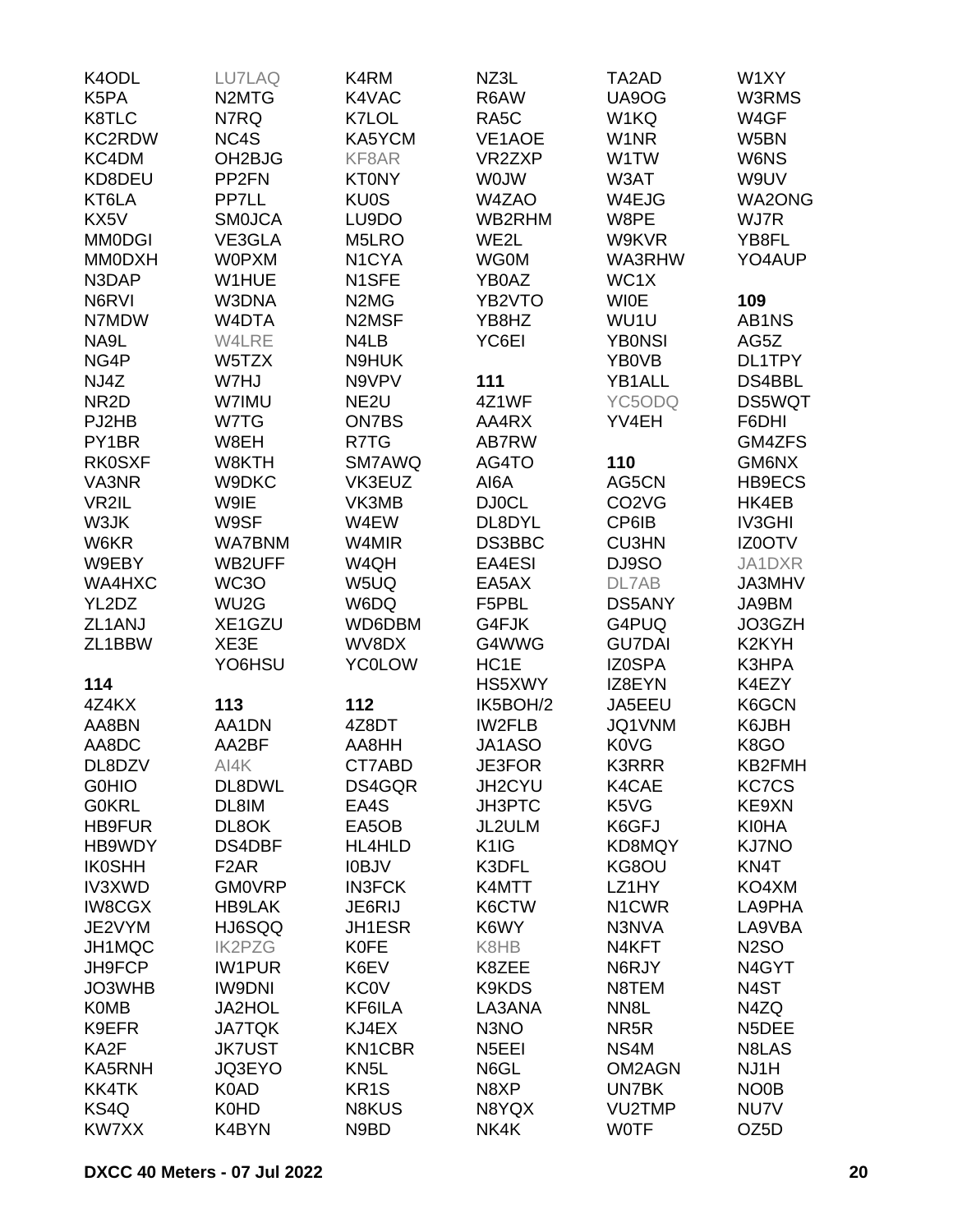| PY3ED              | N5RMS              | NS <sub>0</sub> D  | JJ2BLV             | DL9SAD            | AA5CV              |
|--------------------|--------------------|--------------------|--------------------|-------------------|--------------------|
| RA3LD              | <b>NSOM</b>        | R3LC               | K <sub>1</sub> FR  | EA5HB             | AC7A               |
| UX5XK              | OE2CAL             | <b>SLOAS</b>       | K3GP               | EW2CR             | AD4KJ              |
| W2/JR1AQN          | TF <sub>1</sub> A  | SM4RGD             | K5LLA              | F4HAB             | <b>AE0MO</b>       |
| W <sub>2</sub> OSR | UA6LCN             | TG9ADM             | K6JAD              | G3LOJ             | <b>DS4FKX</b>      |
| W3WKR              | VE1GBD             | VA2GA              | K6MYC              | G8GNI             | EW8AX              |
| W5TFW              | VE2WY              | <b>VA3RKO</b>      | K8ARY              | <b>HA0IT</b>      | G3VDB              |
| W9BEK              | W2RL               | VE6PL              | <b>KA9TSW</b>      | <b>HB9FAQ</b>     | <b>GI8SKN</b>      |
| WB2BXO             | W6ZL               | VE7BZ              | KB7AZ              | HB9GZE            | GM4ELV             |
| <b>WD9IOK</b>      | WA8MOA             | VK1ZL              | <b>KC3NIE</b>      | HL5BDD            | <b>IK2SYK</b>      |
| WO1X               | WB2JFP             | VK3NI              | KC4GKY             | IC8XIL            | JA7DPC             |
| XE <sub>1</sub> OX | WB5IUU             | VU2XE              | KJ8O               | IZ3GJL            | JA8BOV             |
|                    |                    |                    |                    |                   |                    |
| YB0DJ              | WB7BBQ             | W4WIV              | <b>KM4ODS</b>      | JA2AMP            | JH2AHZ             |
| YB9WZJ             | WB8TGY             | W6TGI              | KN <sub>5</sub> S  | <b>JA3RRN</b>     | JH4QKY             |
| YE6YE              | YO3IPR             | W7PAQ              | LA2XNA             | <b>JS3OSI</b>     | <b>JK1VSL</b>      |
| YU1GM              | <b>ZP9MCE</b>      | W8EOG              | N0ABE              | K <sub>2K</sub> J | <b>JM1SMY</b>      |
|                    |                    | W9YO               | N <sub>2</sub> QLT | K3IU              | JO1QZI             |
| 108                | 107                | WA3GFB             | N4MY               | <b>K4AEN</b>      | K4JK               |
| 7K3BKZ             | 6K2EJJ             | WA9BXB             | N5KAE              | K4RWP             | K4MSS              |
| AA5SH              | AB6FI              | WP4K               | N8MRB              | K8CMR             | KA5TTC             |
| AD5MD              | AD8CW              | WR1X               | NF4L               | K8NIA             | KB <sub>1</sub> CQ |
| C93PA              | CO <sub>2</sub> WF | WS4WW              | NK7C               | KF <sub>2</sub> G | KD3UY              |
| DB <sub>2</sub> WD | CT1FJK             | XE2JFP             | NK7Y               | KG5EG             | KD8KX              |
| DK7GH              | DJ0DX              | XE3ARV             | NO <sub>2</sub> EL | KM4EX             | <b>KE7PB</b>       |
| DL1FU              | EI/W5GN            | <b>YB3ASQ</b>      | NS7V               | KN4WOJ            | KG6IP              |
| F4FPR              | G4DBW              | YB9UA              | OH2LHE             | M3DFW             | LY3BS              |
| G4JGV              | <b>HA0HV</b>       | <b>YCOMCA</b>      | RZ6LB              | N <sub>2</sub> SG | N <sub>2</sub> WWD |
| HJ6WQH             | HL1SX              | YO6BHN             | S51WX              | N9ATD             | N4UP               |
| HL1IE              | <b>IT9JKY</b>      | ZL <sub>1</sub> IF | SM6DIN             | N9ETH             | N5FPW              |
| HL5UOG             | IT9RDG             |                    | SQ7JZO             | NM4SH             | N7UX               |
| <b>IU8GNY</b>      | JA1DHY             | 106                | VE3GQ              | NN4RR             | NP <sub>2N</sub>   |
| <b>JA7MWC</b>      | JA1PRV             | 9M2CQC             | VE3XK              | NZ <sub>0</sub> O | ON6ZV              |
| <b>JA7NGE</b>      | JA3PYC             | AC4WD              | W6SZG              | OE1PFC            | OY3JE              |
| JA8AQ              | JH1HDD             | <b>BG3ITB</b>      | WA2SI              | PY2AB             | OZ5VO              |
| JO4JDU             | JM3APP             | DK5WN              | <b>WB0CHS</b>      | SA7CJO            | R3AQ               |
| JP1GVC             | K <sub>1</sub> LZ  | EI3HA              | WB2AIV             | UA6CEY            | SV2HNZ             |
| <b>K0NN</b>        | K <sub>1</sub> OQ  | EI9CN              | WB2GMY             | UQ2GM             | UX2FXX             |
| K2LUQ              | K <sub>1</sub> RY  | EU1TT              | WM4W               | VA6SP             | W4EB               |
| K3LL               | K1YA               | F6ARS              | WN5K               | VE2GHZ            | W4EJ               |
| K4VD               | K2DW               | F8GB               | WQ2M               | VP5JM             | W5HWU              |
| K6VKO              | K <sub>2RI</sub>   | G3HQX              | <b>YCODB</b>       | W1GOU             | W5JDF              |
| K9DQ               | <b>K4CKS</b>       | G4KCM              | YF8DX              | W3UI              | W5RID              |
| KC9G               | K4SAF              | G4MKR              | YO3LW              | W4UDH             | W5TN               |
| KD <sub>2</sub> OV | K5SEU              | HC1DX              | YO3NL              | W6TE              | W6FZA              |
| KM4VI              | K7YMG              | <b>IK2QPO</b>      |                    | W7SMW             | W7WT               |
| LA1ZE              | K9BR               | IK3GBG             | 105                | W9HB              | W8AEF              |
| LA8OKA             | K9YKL              | IZ5IMB             | <b>5A1A</b>        | WA9IVU            | W9FF               |
|                    |                    |                    |                    |                   |                    |
| <b>MOTTB</b>       | KA4IWG             | JA1DEQ             | 5N0ETP             | XE1MD             | W9GM               |
| <b>NOMR</b>        | KA5JSM             | JA2RP              | AA7FK              | YB8HI             | W9MMZ              |
| N1EDN              | KI0G               | JA3VQW             | AC8MR              | ZS1SBW            | <b>WA2PNI</b>      |
| N <sub>2EI</sub>   | N <sub>2</sub> IEN | JH1GNU             | C91IW              |                   | WA2VQF             |
| N4BCD              | N3DD               | JH8DEH             | CU7AJ              | 104               | <b>WB0SOK</b>      |
| N4JED              | NK7L               | <b>JJ1IDW</b>      | DL3IAK             | 3A2MW             | YB0DX              |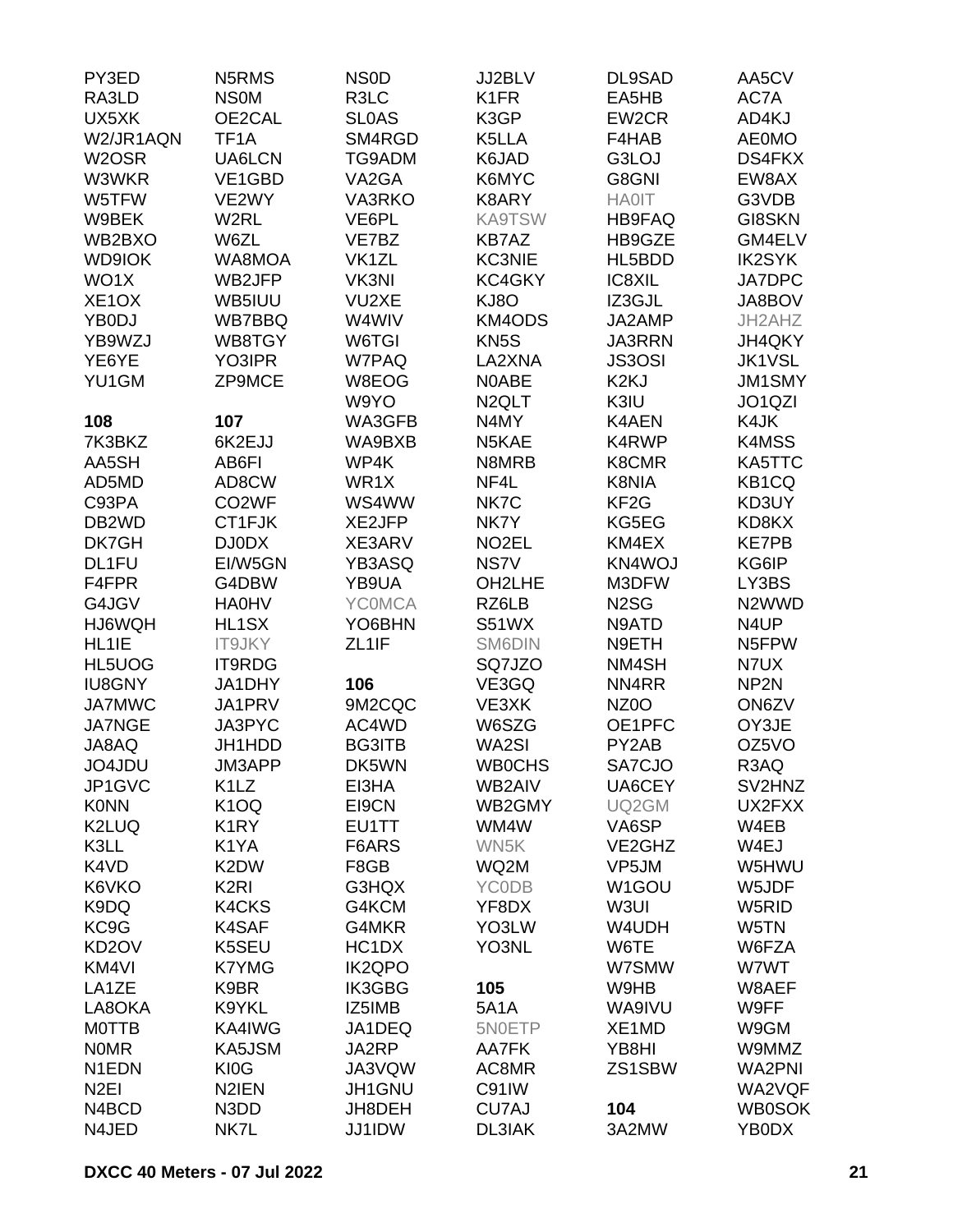| <b>YC0IEM</b>                 | <b>VE2ACP</b>      | K2ITT             | AA1XO              | N9MKC              | <b>IV3EFE</b>                  |
|-------------------------------|--------------------|-------------------|--------------------|--------------------|--------------------------------|
| YL2JN                         | VK4EFX             | K3NC              | AA3DD              | NY <sub>1</sub> V  | JA1IHD                         |
|                               | W2FGY              | K4HZF             | AA4MF              | OK2ZDL             | JA2KPW                         |
| 103                           | W <sub>2</sub> QQ  | K4JDV             | AD4IE              | OZ1KSN             | JE2SOY                         |
| AA2DY                         | W3TFA              | K6ED              | AF <sub>5</sub> I  | PV8ADI             | <b>JG5DHX</b>                  |
| AB8OU                         | W3WW               | KA1BQP            | BV7II              | PV8AJ              | JO1VRV                         |
| AI4FR                         | W4GHD              | KB3P              | DJ3GZ              | <b>SP9TKW</b>      | <b>K0HNM</b>                   |
| DJ6DO                         | W5AAJ              | <b>KB4SVP</b>     | DJ3NK              | UY5AR              | K1FQL                          |
| DL2DCX                        | W5ADH              | <b>KC2NFJ</b>     | DM5TI              | W3MDO              | K <sub>1</sub> H <sub>C</sub>  |
| G <sub>2</sub> FFO            | W5VD               | KJ2AM             | <b>DS1NEI</b>      | W3OD               | K1MDA                          |
| G3YBY                         | W8WT               | <b>KJ7KOJ</b>     | F5LCU              | W4POT              | K3TUF                          |
| G4BSW                         | W9CLA              | KJ8N              | <b>G0DTX</b>       | W4RC               | K4BNC                          |
| G4EHT                         | W9FML              | <b>NOSFF</b>      | G8GHD              | W5BMS              | K4KFH                          |
| GW4EVX                        | WA2EOV             | N <sub>1</sub> TQ | GI4OWA             | W5GT               | K4WAL                          |
| HL1IWD                        | WA9IVH             | N2MEE             | <b>IK2BGT</b>      | W6DOE              | K5RCR                          |
| HZ1GW                         | WB1ATZ             | N3GSE             | IZ1EPM             | W6KF               | K <sub>5</sub> X <sub>S</sub>  |
| <b>IK2ECP</b>                 | WB2AMU             | N3RYB             | JA3PRM             | W6KM               | K6BY                           |
| JA2XKM                        | WB3HLH             | N6DKZ             | JF2OHQ             | W7GTF              | K7PT                           |
| JA3EYO                        |                    | N6MI              | JH1FRW             |                    |                                |
|                               | WB4FNH             |                   |                    | <b>WBOULX</b>      | K8OS                           |
| JA4DUD                        | <b>WD4AFY</b>      | N8BI              | <b>JH3FEN</b>      | WB2MKX             | K8RCT                          |
| <b>JA7PKV</b>                 | <b>WL7OU</b>       | N9XG              | <b>JL1KFR</b>      | WD4OHD             | K9AQ                           |
| <b>JA7WQJ</b>                 | <b>YB0NDT</b>      | NE3I              | JL3OUW             | YB4CHP             | K9XT                           |
| JE8VZK                        | YO2ADQ             | <b>NN0K</b>       | JR6GV              | YL2IP              | KA1W                           |
| <b>JH1AWJ</b>                 | YO9BPX             | NZ4CW             | <b>K0IDT</b>       | YV4DDK             | KA9JCP                         |
| <b>JH5OTE</b>                 |                    | PY1LJ             | <b>KOITC</b>       |                    | KB4CP                          |
| JR1HYA                        | 102                | SM3JLA            | <b>K0IW</b>        | 100                | <b>KB5NJD</b>                  |
| K4BU                          | AA6GM              | SV2ESW            | K4MVM              | 4I1EBC             | KB8GWL                         |
| K9CHP                         | AA6Z               | <b>V31CQ</b>      | <b>K4NNQ</b>       | 7L2VYT             | KD4QMY                         |
| K9YZ                          | AD7AF              | VE9DH             | K5PV               | A65BD              | KD5ZD                          |
| KA1YQC                        | AJ4SB              | VY1CW             | <b>K7RAN</b>       | AB8DD              | KE1AU                          |
| KB8ZUN                        | DJ3OE              | W0OGH             | K9EA               | AC6NN              | KE8NOA                         |
| KC5RR                         | <b>DS1CCU</b>      | W3EH              | KB1ODO             | AI6LY              | KG4QIV                         |
| KC8IVC                        | EA <sub>1</sub> CJ | W <sub>5U</sub>   | KB5YN              | BX5AA              | KI4CBN                         |
| KD1YV                         | EA3DUU             | W6OU              | KB8BS              | CX1FK              | KI8AE                          |
| KD6GC                         | E18IQ              | W8LAQ             | KC1MH              | DB6VH              | <b>KL7NW</b>                   |
| KF5WCP                        | EI9KF              | W8QW              | KC3AK              | DH4RL              | KO4IBL                         |
| KJ4KVC                        | G3TDH              | W9LX              | KC5MJV             | DL3SC              | KY0Q                           |
| KM4CQG                        | G3YBH              | WA2HIP            | KD1DT              | DL3XAC             | KZ2R                           |
| KN4MT                         | HA1CW              | WA3YGQ            | KD2SY              | <b>DS4NPL</b>      | LA8W                           |
| LY3BA                         | HB9BNQ             | WA6MRK            | KD4FW              | DU1IVT             | LX2KD                          |
| N0AZZ                         | HB9DMQ             | <b>WB0PWA</b>     | KD8CGH             | EA3GOP             | <b>MOAQM</b>                   |
| <b>NOTNJ</b>                  | HB9DPO             | WB4FDT            | KG4URP             | EW4DX              | <b>NOQLT</b>                   |
| N3BOB                         | HB9EE              | WE1B              | KQ6X               | F <sub>1</sub> OBJ | <b>NORQ</b>                    |
| N <sub>3</sub> P <sub>S</sub> | HC2PY              | WK3H              | <b>MW0CPZ</b>      | G4FJW              | N1KEZ                          |
| N4MTT                         | HL2DAA             | <b>WM0G</b>       | N <sub>2</sub> JNE | G4XXI              | N <sub>2</sub> B <sub>ZD</sub> |
| N7NM                          | <b>IK7WUJ</b>      | WU6W              | N3PW               | G8APB              | N <sub>2KI</sub>               |
| NB3R                          | JA1DFQ             | YB1BML            | N3ZA               | <b>GM0SCA</b>      | N <sub>2</sub> XTT             |
| NG8T                          | <b>JA6JIG</b>      | YB1RED            | N4QWK              | HB9CZF             | N <sub>2</sub> YU              |
| PY5MJ                         | JD1BLY             | <b>YE0TUR</b>     | N5LJL              | HB9SVT             | N3QO                           |
| R <sub>2</sub> DW             | JE1COB             | ZL4FZ             | N6UOZ              | <b>IK2HLM</b>      | N3TTT                          |
| SQ <sub>5</sub> M             | JE1FYV             |                   | N7NWL              | <b>IK7NXU</b>      | N4DOU                          |
| UA3UCV                        | <b>JL6IPK</b>      | 101               | N7WI               | <b>IK8VRP</b>      | N6AJR                          |
| UN6GVA                        | <b>JR7CDI</b>      | A41ZZ             | N8LIQ              | <b>IU2LFP</b>      | N6FM                           |
|                               |                    |                   |                    |                    |                                |